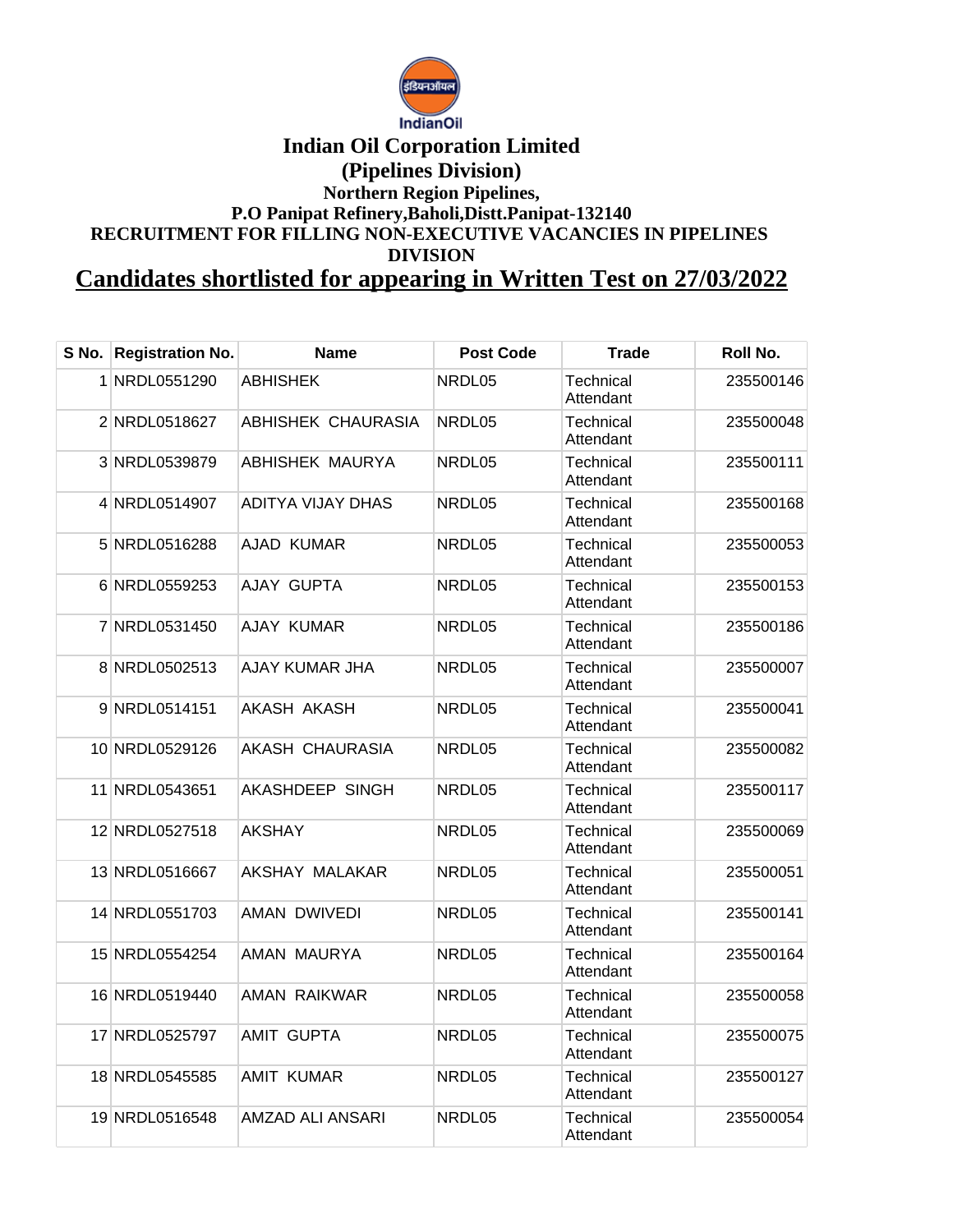| 20 NRDL0541191 | ANAND MONDAL              | NRDL05 | Technical<br>Attendant        | 235500114 |
|----------------|---------------------------|--------|-------------------------------|-----------|
| 21 NRDL0505735 | <b>ANKIT</b>              | NRDL05 | Technical<br>Attendant        | 235500014 |
| 22 NRDL0552614 | <b>ANKIT</b>              | NRDL05 | Technical<br>Attendant        | 235500182 |
| 23 NRDL0553095 | <b>ANKIT</b>              | NRDL05 | Technical<br>Attendant        | 235500139 |
| 24 NRDL0503784 | <b>ANKIT KUMAR</b>        | NRDL05 | Technical<br>Attendant        | 235500035 |
| 25 NRDL0546446 | <b>ANKIT KUMAR</b>        | NRDL05 | <b>Technical</b><br>Attendant | 235500154 |
| 26 NRDL0506441 | <b>ANKIT KUMAR</b>        | NRDL05 | <b>Technical</b><br>Attendant | 235500021 |
| 27 NRDL0502415 | <b>ANKIT KUMAR PANDEY</b> | NRDL05 | Technical<br>Attendant        | 235500165 |
| 28 NRDL0530439 | <b>ANSH PRATAP SINGH</b>  | NRDL05 | Technical<br>Attendant        | 235500078 |
| 29 NRDL0520564 | ANUJ KUMAR                | NRDL05 | Technical<br>Attendant        | 235500152 |
| 30 NRDL0530883 | ANUJ KUMAR JHA            | NRDL05 | Technical<br>Attendant        | 235500090 |
| 31 NRDL0520835 | <b>ANUP KUMAR</b>         | NRDL05 | Technical<br>Attendant        | 235500057 |
| 32 NRDL0546326 | <b>ASHISH DAGAR</b>       | NRDL05 | Technical<br>Attendant        | 235500129 |
| 33 NRDL0543165 | ATYANT BALODHI            | NRDL05 | Technical<br>Attendant        | 235500121 |
| 34 NRDL0537805 | AWADHESH KUMAR            | NRDL05 | Technical<br>Attendant        | 235500098 |
| 35 NRDL0501619 | <b>BADAL</b>              | NRDL05 | Technical<br>Attendant        | 235500004 |
| 36 NRDL0552231 | <b>BALINDER</b>           | NRDL05 | Technical<br>Attendant        | 235500140 |
| 37 NRDL0551929 | <b>BANWARI LAL</b>        | NRDL05 | Technical<br>Attendant        | 235500181 |
| 38 NRDL0552551 | <b>BHANU PRATAP</b>       | NRDL05 | <b>Technical</b><br>Attendant | 235500142 |
| 39 NRDL0521992 | <b>BHASKAR SHARMA</b>     | NRDL05 | Technical<br>Attendant        | 235500066 |
| 40 NRDL0529953 | <b>BHAVESH</b>            | NRDL05 | <b>Technical</b><br>Attendant | 235500083 |
| 41 NRDL0513701 | <b>BHAWESH SINGH</b>      | NRDL05 | Technical<br>Attendant        | 235500047 |
| 42 NRDL0547009 | <b>BHUPENDER</b>          | NRDL05 | Technical<br>Attendant        | 235500177 |
| 43 NRDL0514407 | <b>BHUPENDER SINGH</b>    | NRDL05 | Technical<br>Attendant        | 235500049 |
| 44 NRDL0555973 | <b>CHANCHAL</b>           | NRDL05 | Technical<br>Attendant        | 235500192 |
| 45 NRDL0530188 | <b>DALVEER</b>            | NRDL05 | Technical<br>Attendant        | 235500085 |
| 46 NRDL0540539 | <b>DEEPAK</b>             | NRDL05 | Technical<br>Attendant        | 235500116 |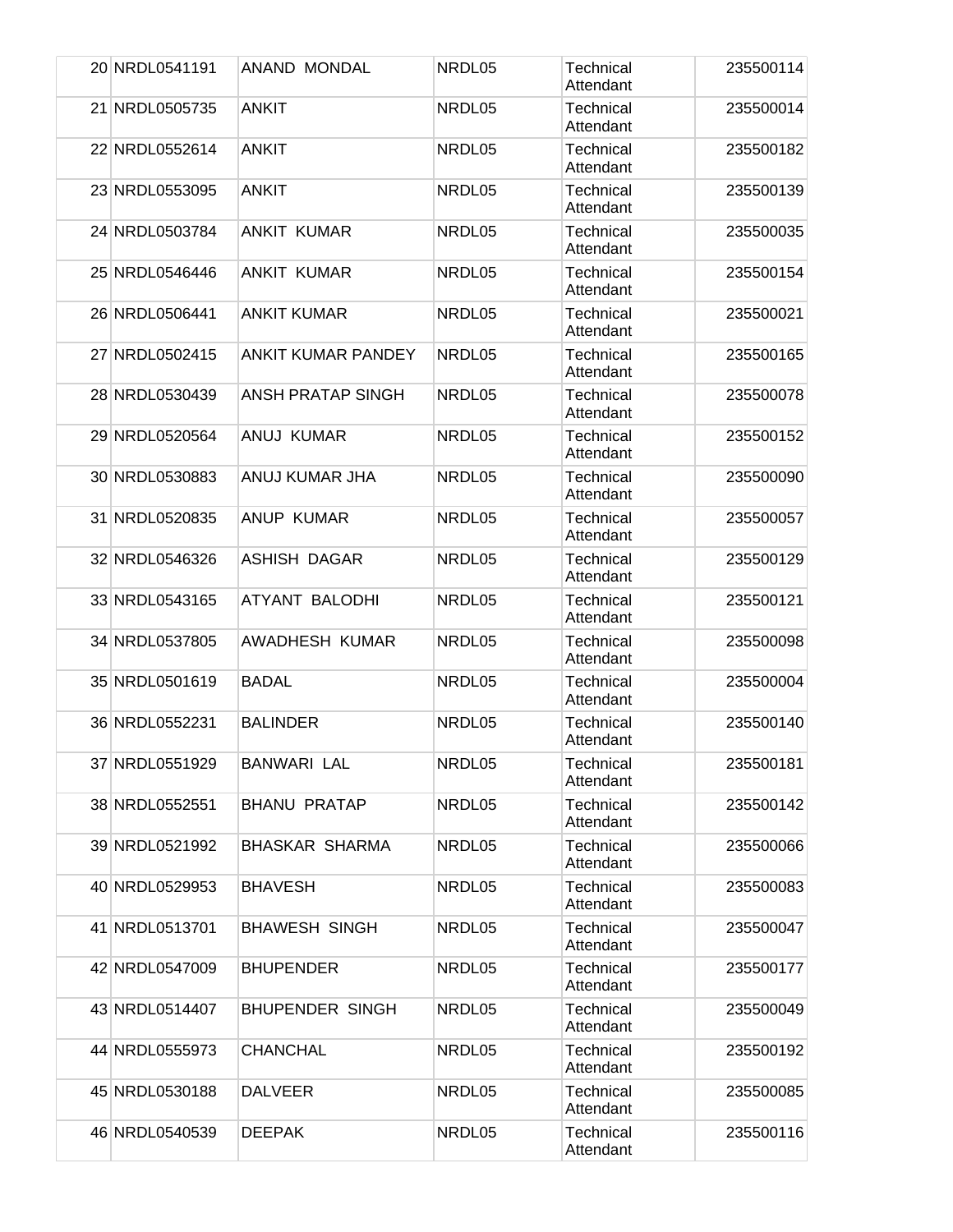| 47 NRDL0527153 | <b>DEEPAK</b>                           | NRDL05 | Technical<br>Attendant        | 235500084 |
|----------------|-----------------------------------------|--------|-------------------------------|-----------|
| 48 NRDL0514420 | <b>DEEPAK KUMAR</b>                     | NRDL05 | <b>Technical</b><br>Attendant | 235500042 |
| 49 NRDL0500219 | <b>DEEPAK KUMAR</b>                     | NRDL05 | Technical<br>Attendant        | 235500009 |
| 50 NRDL0548141 | <b>DEEPAK KUMAR</b>                     | NRDL05 | Technical<br>Attendant        | 235500135 |
| 51 NRDL0514502 | DEEPAK KUMAR                            | NRDL05 | Technical<br>Attendant        | 235500046 |
| 52 NRDL0549628 | DEEPAK KUMAR NATH                       | NRDL05 | Technical<br>Attendant        | 235500179 |
| 53 NRDL0513794 | <b>DEEPANSHU</b>                        | NRDL05 | <b>Technical</b><br>Attendant | 235500038 |
| 54 NRDL0509336 | DEEPANSHU KASHYAP                       | NRDL05 | Technical<br>Attendant        | 235500037 |
| 55 NRDL0528937 | <b>DILIP KUMAR</b>                      | NRDL05 | Technical<br>Attendant        | 235500071 |
| 56 NRDL0560217 | <b>DILKHUSH KUMAR</b><br>YADAV          | NRDL05 | Technical<br>Attendant        | 235500159 |
| 57 NRDL0510968 | <b>ERFAN AHMED</b>                      | NRDL05 | Technical<br>Attendant        | 235500166 |
| 58 NRDL0531206 | <b>GAURAV KUMAR</b>                     | NRDL05 | Technical<br>Attendant        | 235500087 |
| 59 NRDL0530787 | <b>GIRI RAJ SHARMA</b>                  | NRDL05 | Technical<br>Attendant        | 235500094 |
| 60 NRDL0542553 | <b>HARSH PRASAD MAHTO</b>               | NRDL05 | <b>Technical</b><br>Attendant | 235500119 |
| 61 NRDL0501033 | HASHMAT NOMAN                           | NRDL05 | <b>Technical</b><br>Attendant | 235500017 |
| 62 NRDL0501742 | <b>HIMANSHU</b>                         | NRDL05 | <b>Technical</b><br>Attendant | 235500015 |
| 63 NRDL0505320 | <b>HIMANSHU KAUSHAL</b>                 | NRDL05 | Technical<br>Attendant        | 235500036 |
| 64 NRDL0556691 | HIMANSHU VERMA                          | NRDL05 | Technical<br>Attendant        | 235500193 |
| 65 NRDL0501947 | <b>HITESH KUMAR</b>                     | NRDL05 | Technical<br>Attendant        | 235500005 |
| 66 NRDL0537294 | <b>ILLIYAS</b>                          | NRDL05 | <b>Technical</b><br>Attendant | 235500105 |
| 67 NRDL0518296 | JARPULA RAVINDAR                        | NRDL05 | Technical<br>Attendant        | 235500056 |
| 68 NRDL0516979 | <b>JATIN BHARTI</b>                     | NRDL05 | Technical<br>Attendant        | 235500052 |
| 69 NRDL0552718 | <b>JITENDRA SINGH</b><br><b>CHAUHAN</b> | NRDL05 | <b>Technical</b><br>Attendant | 235500147 |
| 70 NRDL0509590 | <b>KAMAL</b>                            | NRDL05 | Technical<br>Attendant        | 235500024 |
| 71 NRDL0502850 | KAMLESH MEENA                           | NRDL05 | Technical<br>Attendant        | 235500137 |
| 72 NRDL0502292 | <b>KAPIL KUMAR</b>                      | NRDL05 | Technical<br>Attendant        | 235500011 |
| 73 NRDL0533895 | <b>KARAN MEENA</b>                      | NRDL05 | Technical<br>Attendant        | 235500101 |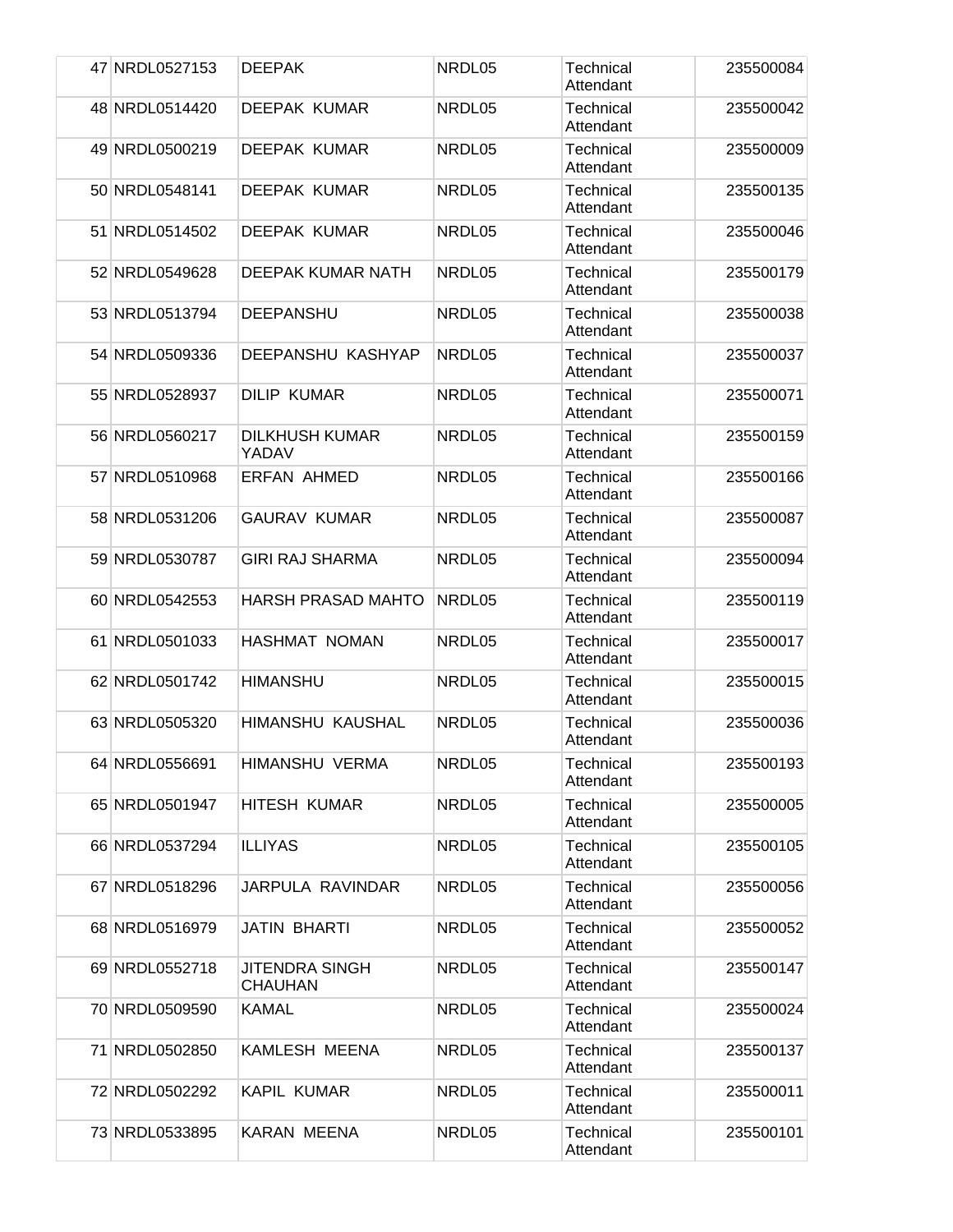| 74 NRDL0526383  | <b>KESHAV</b>                          | NRDL05 | Technical<br>Attendant        | 235500068 |
|-----------------|----------------------------------------|--------|-------------------------------|-----------|
| 75 NRDL0531940  | <b>KRISHAN KUMAR</b>                   | NRDL05 | <b>Technical</b><br>Attendant | 235500095 |
| 76 NRDL0554787  | <b>KRUSHNA VISHWAS</b><br><b>GAWAI</b> | NRDL05 | Technical<br>Attendant        | 235500145 |
| 77 NRDL0520229  | <b>KULDEEP</b>                         | NRDL05 | Technical<br>Attendant        | 235500059 |
| 78 NRDL0510748  | KULDEEP KUMAR                          | NRDL05 | Technical<br>Attendant        | 235500031 |
| 79 NRDL0541947  | KUNAL BAKSHI                           | NRDL05 | <b>Technical</b><br>Attendant | 235500180 |
| 80 NRDL0500724  | <b>KUNAL KUMAR</b>                     | NRDL05 | <b>Technical</b><br>Attendant | 235500002 |
| 81 NRDL0522044  | KUSHAL KUMAR                           | NRDL05 | Technical<br>Attendant        | 235500064 |
| 82 NRDL0560023  | <b>LALITA</b>                          | NRDL05 | Technical<br>Attendant        | 235500185 |
| 83 NRDL0509330  | <b>LOKESH PAL</b>                      | NRDL05 | Technical<br>Attendant        | 235500169 |
| 84 NRDL0541642  | <b>MAHESH KUMAR</b>                    | NRDL05 | Technical<br>Attendant        | 235500110 |
| 85 NRDL0519882  | <b>MANISH AHIRWAR</b>                  | NRDL05 | Technical<br>Attendant        | 235500063 |
| 86 NRDL0514264  | <b>MANISH SINGH</b>                    | NRDL05 | Technical<br>Attendant        | 235500040 |
| 87 NRDL0561652  | <b>MANISH TYAGI</b>                    | NRDL05 | <b>Technical</b><br>Attendant | 235500151 |
| 88 NRDL0555629  | <b>MANISH KUMAR SINGH</b>              | NRDL05 | <b>Technical</b><br>Attendant | 235500158 |
| 89 NRDL0510496  | <b>MANOJ KUMAR</b><br><b>KATARIYA</b>  | NRDL05 | <b>Technical</b><br>Attendant | 235500023 |
| 90 NRDL0517320  | <b>MANSI</b>                           | NRDL05 | Technical<br>Attendant        | 235500050 |
| 91 NRDL0531083  | <b>MAYANK</b>                          | NRDL05 | Technical<br>Attendant        | 235500107 |
| 92 NRDL0535672  | <b>MD ARIF</b>                         | NRDL05 | Technical<br>Attendant        | 235500102 |
| 93 NRDL0542253  | MD SHAHNAWAJ                           | NRDL05 | Technical<br>Attendant        | 235500108 |
| 94 NRDL0508283  | <b>MITHUN</b>                          | NRDL05 | Technical<br>Attendant        | 235500026 |
| 95 NRDL0505046  | <b>MOHD MUSTKIM</b>                    | NRDL05 | Technical<br>Attendant        | 235500010 |
| 96 NRDL0531746  | <b>MOHIT SINGH</b>                     | NRDL05 | <b>Technical</b><br>Attendant | 235500138 |
| 97 NRDL0530993  | MOJESH MURMU                           | NRDL05 | Technical<br>Attendant        | 235500091 |
| 98 NRDL0544342  | <b>NAJIR</b>                           | NRDL05 | Technical<br>Attendant        | 235500122 |
| 99 NRDL0554237  | <b>NAVEEN KUMAR</b>                    | NRDL05 | Technical<br>Attendant        | 235500163 |
| 100 NRDL0513160 | <b>NAVEEN PAL</b>                      | NRDL05 | Technical<br>Attendant        | 235500044 |
|                 |                                        |        |                               |           |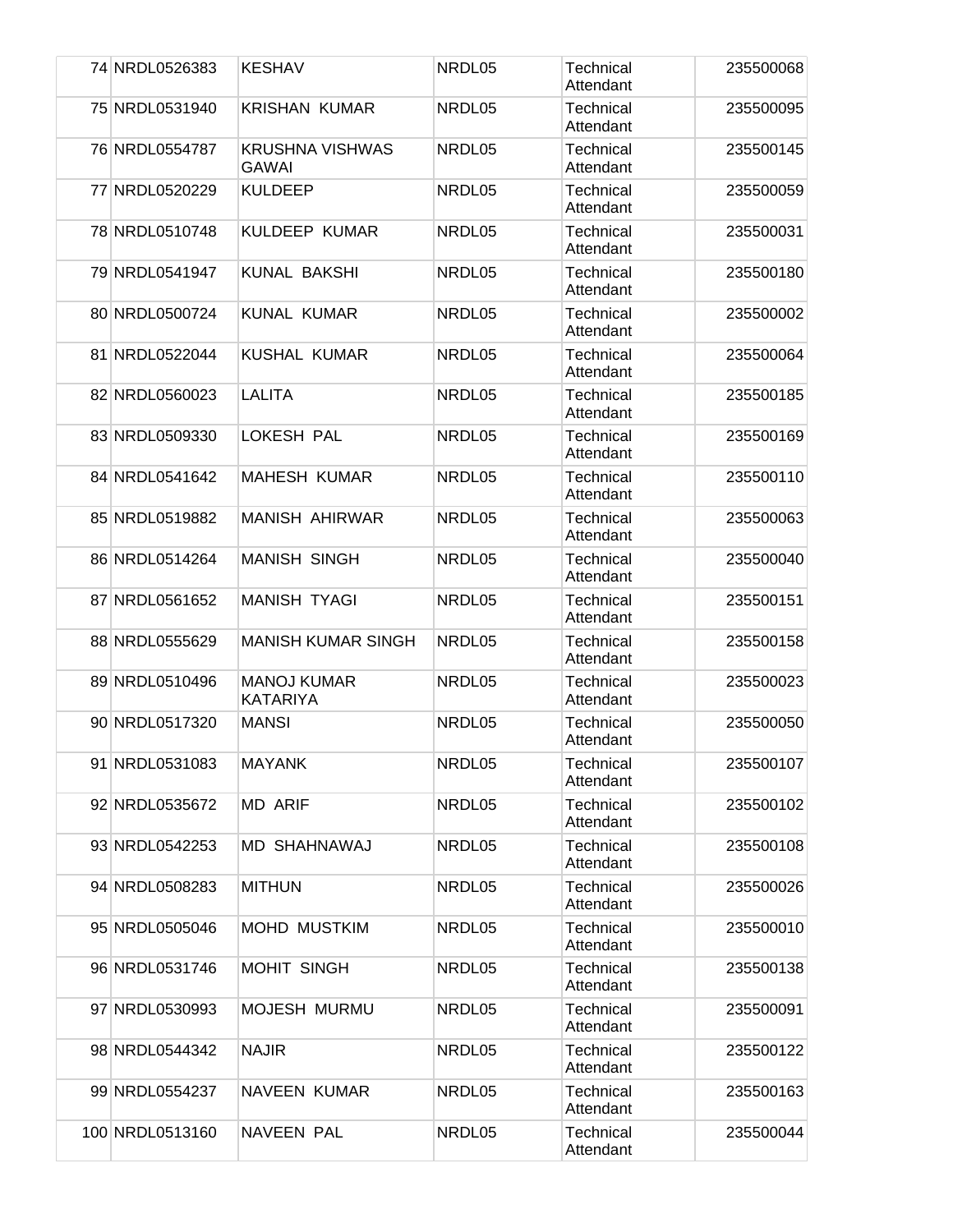| 101 NRDL0542682 | NEERAJ KUMAR                    | NRDL05 | Technical<br>Attendant        | 235500120 |
|-----------------|---------------------------------|--------|-------------------------------|-----------|
| 102 NRDL0545364 | NEERAJ MALKOTI                  | NRDL05 | <b>Technical</b><br>Attendant | 235500131 |
| 103 NRDL0533178 | <b>NEHA</b>                     | NRDL05 | Technical<br>Attendant        | 235500086 |
| 104 NRDL0546452 | <b>NIPUN TYAGI</b>              | NRDL05 | Technical<br>Attendant        | 235500162 |
| 105 NRDL0505415 | NISHANT KUMAR                   | NRDL05 | Technical<br>Attendant        | 235500020 |
| 106 NRDL0555926 | NITESH NAUTIYAL                 | NRDL05 | Technical<br>Attendant        | 235500150 |
| 107 NRDL0549130 | <b>NITIN HANS</b>               | NRDL05 | <b>Technical</b><br>Attendant | 235500156 |
| 108 NRDL0527785 | NITIN KUMAR SHAH                | NRDL05 | Technical<br>Attendant        | 235500081 |
| 109 NRDL0561861 | <b>PARITOSH</b>                 | NRDL05 | Technical<br>Attendant        | 235500191 |
| 110 NRDL0559859 | <b>PAWAN KUMAR</b>              | NRDL05 | Technical<br>Attendant        | 235500161 |
| 111 NRDL0548009 | PAWAN KUMAR MEENA               | NRDL05 | Technical<br>Attendant        | 235500123 |
| 112 NRDL0524171 | PHAROOKH DEEN<br><b>QURESHI</b> | NRDL05 | Technical<br>Attendant        | 235500188 |
| 113 NRDL0541512 | PRADEEP SINGH                   | NRDL05 | Technical<br>Attendant        | 235500112 |
| 114 NRDL0535702 | RAHUL CHAUDHARY                 | NRDL05 | <b>Technical</b><br>Attendant | 235500100 |
| 115 NRDL0549243 | RAHUL KUMAR                     | NRDL05 | <b>Technical</b><br>Attendant | 235500134 |
| 116 NRDL0552562 | RAHUL KUSHWAHA                  | NRDL05 | Technical<br>Attendant        | 235500149 |
| 117 NRDL0531214 | <b>RAHUL PAL</b>                | NRDL05 | Technical<br>Attendant        | 235500175 |
| 118 NRDL0503792 | RAHUL RAJ                       | NRDL05 | Technical<br>Attendant        | 235500018 |
| 119 NRDL0525650 | RAHUL SEHRAWAT                  | NRDL05 | <b>Technical</b><br>Attendant | 235500070 |
| 120 NRDL0546890 | RAHUL KUMAR MAURYA              | NRDL05 | <b>Technical</b><br>Attendant | 235500132 |
| 121 NRDL0514947 | <b>RAJ KUMAR</b>                | NRDL05 | Technical<br>Attendant        | 235500043 |
| 122 NRDL0500933 | RAJAT KAUSHIK                   | NRDL05 | Technical<br>Attendant        | 235500006 |
| 123 NRDL0505693 | RAJAT KUMAR                     | NRDL05 | <b>Technical</b><br>Attendant | 235500013 |
| 124 NRDL0556270 | RAJBEER DAS                     | NRDL05 | <b>Technical</b><br>Attendant | 235500189 |
| 125 NRDL0508236 | RAJU RAM                        | NRDL05 | Technical<br>Attendant        | 235500022 |
| 126 NRDL0504628 | RAJVARDHAN KOLI                 | NRDL05 | Technical<br>Attendant        | 235500008 |
| 127 NRDL0546875 | <b>RAKESH GIRI</b>              | NRDL05 | Technical<br>Attendant        | 235500130 |
|                 |                                 |        |                               |           |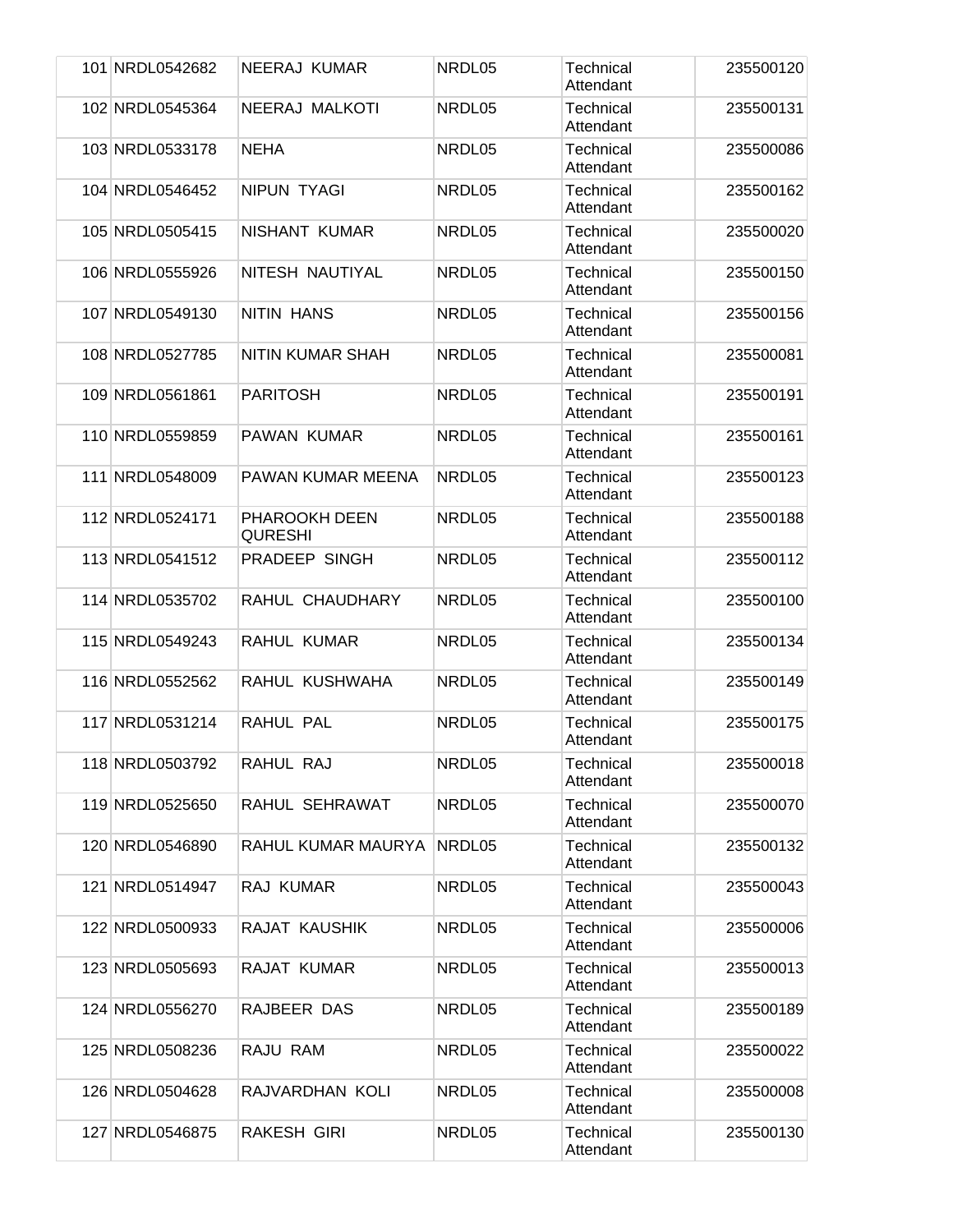|  | 128 NRDL0523403 | <b>RAKESH KUMAR</b>                   | NRDL05 | Technical<br>Attendant        | 235500171 |
|--|-----------------|---------------------------------------|--------|-------------------------------|-----------|
|  | 129 NRDL0509973 | RAMEEZ AHMAD KHAN                     | NRDL05 | <b>Technical</b><br>Attendant | 235500027 |
|  | 130 NRDL0540467 | <b>RAVEESH SINGH RANA</b>             | NRDL05 | <b>Technical</b><br>Attendant | 235500115 |
|  | 131 NRDL0510835 | <b>RAVI</b>                           | NRDL05 | Technical<br>Attendant        | 235500030 |
|  | 132 NRDL0538733 | RAVI KUMAR                            | NRDL05 | Technical<br>Attendant        | 235500104 |
|  | 133 NRDL0544481 | RAVI KUMAR JHA                        | NRDL05 | Technical<br>Attendant        | 235500155 |
|  | 134 NRDL0549684 | RAVI RANJAN KUMAR                     | NRDL05 | <b>Technical</b><br>Attendant | 235500133 |
|  | 135 NRDL0521162 | RAVINDER YADAV                        | NRDL05 | Technical<br>Attendant        | 235500061 |
|  | 136 NRDL0531059 | RAVINDRA NAGORAO<br><b>BHAGAT</b>     | NRDL05 | Technical<br>Attendant        | 235500097 |
|  | 137 NRDL0514173 | <b>ROHAN KUMAR</b>                    | NRDL05 | Technical<br>Attendant        | 235500170 |
|  | 138 NRDL0511294 | <b>ROHIDAS ANANT</b><br><b>PADWAL</b> | NRDL05 | <b>Technical</b><br>Attendant | 235500032 |
|  | 139 NRDL0527139 | RUTIK ASARAM WAGH                     | NRDL05 | <b>Technical</b><br>Attendant | 235500080 |
|  | 140 NRDL0508942 | <b>SACHIN</b>                         | NRDL05 | Technical<br>Attendant        | 235500167 |
|  | 141 NRDL0553520 | SACHIN BHARDWAJ                       | NRDL05 | <b>Technical</b><br>Attendant | 235500148 |
|  | 142 NRDL0522636 | <b>SACHIN YADAV</b>                   | NRDL05 | <b>Technical</b><br>Attendant | 235500065 |
|  | 143 NRDL0522861 | <b>SAHIL</b>                          | NRDL05 | <b>Technical</b><br>Attendant | 235500076 |
|  | 144 NRDL0543035 | SAHIL GOLA                            | NRDL05 | Technical<br>Attendant        | 235500118 |
|  | 145 NRDL0550087 | <b>SAMAY KUMAR PAL</b>                | NRDL05 | Technical<br>Attendant        | 235500178 |
|  | 146 NRDL0519240 | SANJEEV KUMAR                         | NRDL05 | Technical<br>Attendant        | 235500060 |
|  | 147 NRDL0506067 | <b>SATYAM TIWARI</b>                  | NRDL05 | <b>Technical</b><br>Attendant | 235500025 |
|  | 148 NRDL0530185 | <b>SATYANARAYAN</b><br><b>MEENA</b>   | NRDL05 | Technical<br>Attendant        | 235500174 |
|  | 149 NRDL0525572 | <b>SAURABH</b>                        | NRDL05 | Technical<br>Attendant        | 235500073 |
|  | 150 NRDL0525161 | SHANTANU VATSA                        | NRDL05 | Technical<br>Attendant        | 235500072 |
|  | 151 NRDL0536487 | SHEETAL KUMAR                         | NRDL05 | Technical<br>Attendant        | 235500106 |
|  | 152 NRDL0522754 | <b>SHIVA</b>                          | NRDL05 | Technical<br>Attendant        | 235500067 |
|  | 153 NRDL0537781 | SHIVA BALIYAN                         | NRDL05 | Technical<br>Attendant        | 235500099 |
|  | 154 NRDL0514550 | <b>SHIVAM CHAUDHARY</b>               | NRDL05 | Technical<br>Attendant        | 235500077 |
|  |                 |                                       |        |                               |           |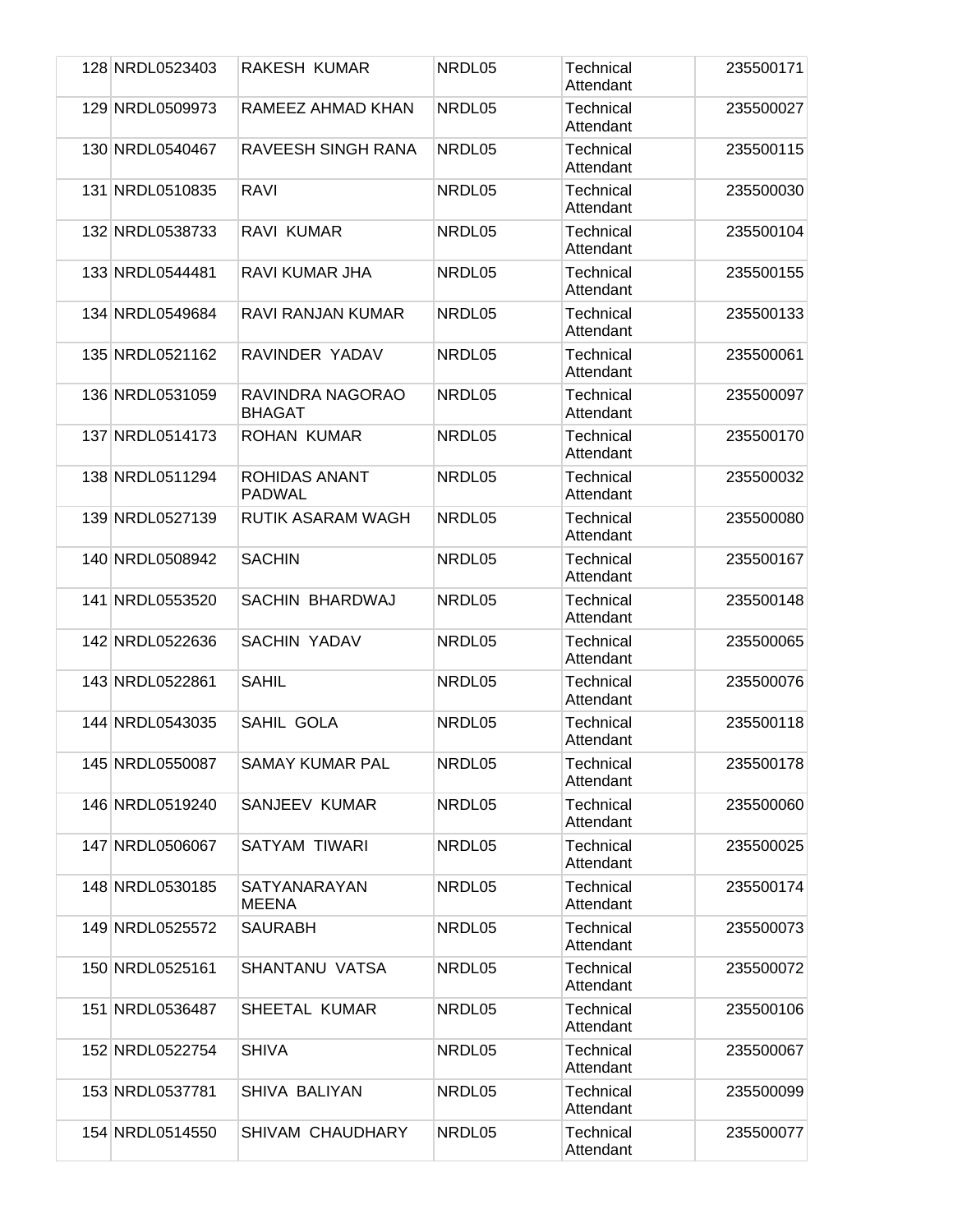|     | 155 NRDL0531631 | <b>SHIVAM KUMAR</b>                   | NRDL05 | Technical<br>Attendant        | 235500092 |
|-----|-----------------|---------------------------------------|--------|-------------------------------|-----------|
|     | 156 NRDL0502954 | <b>SHIVAM KUMAR</b>                   | NRDL05 | <b>Technical</b><br>Attendant | 235500019 |
|     | 157 NRDL0502380 | <b>SHUBHAM</b>                        | NRDL05 | Technical<br>Attendant        | 235500029 |
|     | 158 NRDL0529639 | <b>SHUBHAM KUMAR</b>                  | NRDL05 | Technical<br>Attendant        | 235500089 |
|     | 159 NRDL0554180 | SHUBHAM TIWARI                        | NRDL05 | Technical<br>Attendant        | 235500157 |
|     | 160 NRDL0520754 | <b>SHUBHAM VERMA</b>                  | NRDL05 | Technical<br>Attendant        | 235500172 |
|     | 161 NRDL0547808 | <b>SHYAM SINGH</b>                    | NRDL05 | <b>Technical</b><br>Attendant | 235500124 |
|     | 162 NRDL0550724 | SONU                                  | NRDL05 | Technical<br>Attendant        | 235500136 |
|     | 163 NRDL0534572 | SOURAV BASU                           | NRDL05 | Technical<br>Attendant        | 235500176 |
|     | 164 NRDL0513234 | <b>SUDHIR KUMAR ROY</b>               | NRDL05 | Technical<br>Attendant        | 235500039 |
|     | 165 NRDL0503552 | <b>SUMIT SHARMA</b>                   | NRDL05 | <b>Technical</b><br>Attendant | 235500003 |
|     | 166 NRDL0510434 | <b>SUNNY KUMAR</b><br><b>SWRNKAR</b>  | NRDL05 | <b>Technical</b><br>Attendant | 235500034 |
|     | 167 NRDL0542189 | <b>SURAJ</b>                          | NRDL05 | Technical<br>Attendant        | 235500109 |
|     | 168 NRDL0527590 | <b>SURAJ</b>                          | NRDL05 | <b>Technical</b><br>Attendant | 235500173 |
|     | 169 NRDL0511216 | <b>SURAJ KUMAR</b>                    | NRDL05 | Technical<br>Attendant        | 235500028 |
|     | 170 NRDL0553049 | <b>SURJEET SINGH</b>                  | NRDL05 | Technical<br>Attendant        | 235500143 |
| 171 | NRDL0509286     | <b>SUSHANT SURESH</b><br><b>KADAM</b> | NRDL05 | Technical<br>Attendant        | 235500033 |
|     | 172 NRDL0558992 | <b>SUSHIL KUMAR</b>                   | NRDL05 | Technical<br>Attendant        | 235500183 |
|     | 173 NRDL0516796 | TABE RAM                              | NRDL05 | Technical<br>Attendant        | 235500055 |
|     | 174 NRDL0515633 | TARUN BHATIA                          | NRDL05 | <b>Technical</b><br>Attendant | 235500045 |
|     | 175 NRDL0531090 | <b>TARUN SHARMA</b>                   | NRDL05 | Technical<br>Attendant        | 235500093 |
|     | 176 NRDL0521396 | TRIDEV KUMAR SHAKYA                   | NRDL05 | Technical<br>Attendant        | 235500062 |
|     | 177 NRDL0508247 | <b>UPENDRA SINGH</b>                  | NRDL05 | Technical<br>Attendant        | 235500079 |
|     | 178 NRDL0561829 | <b>UPPAL SINGH MIYAN</b>              | NRDL05 | <b>Technical</b><br>Attendant | 235500160 |
|     | 179 NRDL0546636 | <b>VARSHA</b>                         | NRDL05 | Technical<br>Attendant        | 235500128 |
|     | 180 NRDL0504625 | <b>VEDPRAKASH</b>                     | NRDL05 | Technical<br>Attendant        | 235500016 |
|     | 181 NRDL0552053 | <b>VIJAY</b>                          | NRDL05 | Technical<br>Attendant        | 235500144 |
|     |                 |                                       |        |                               |           |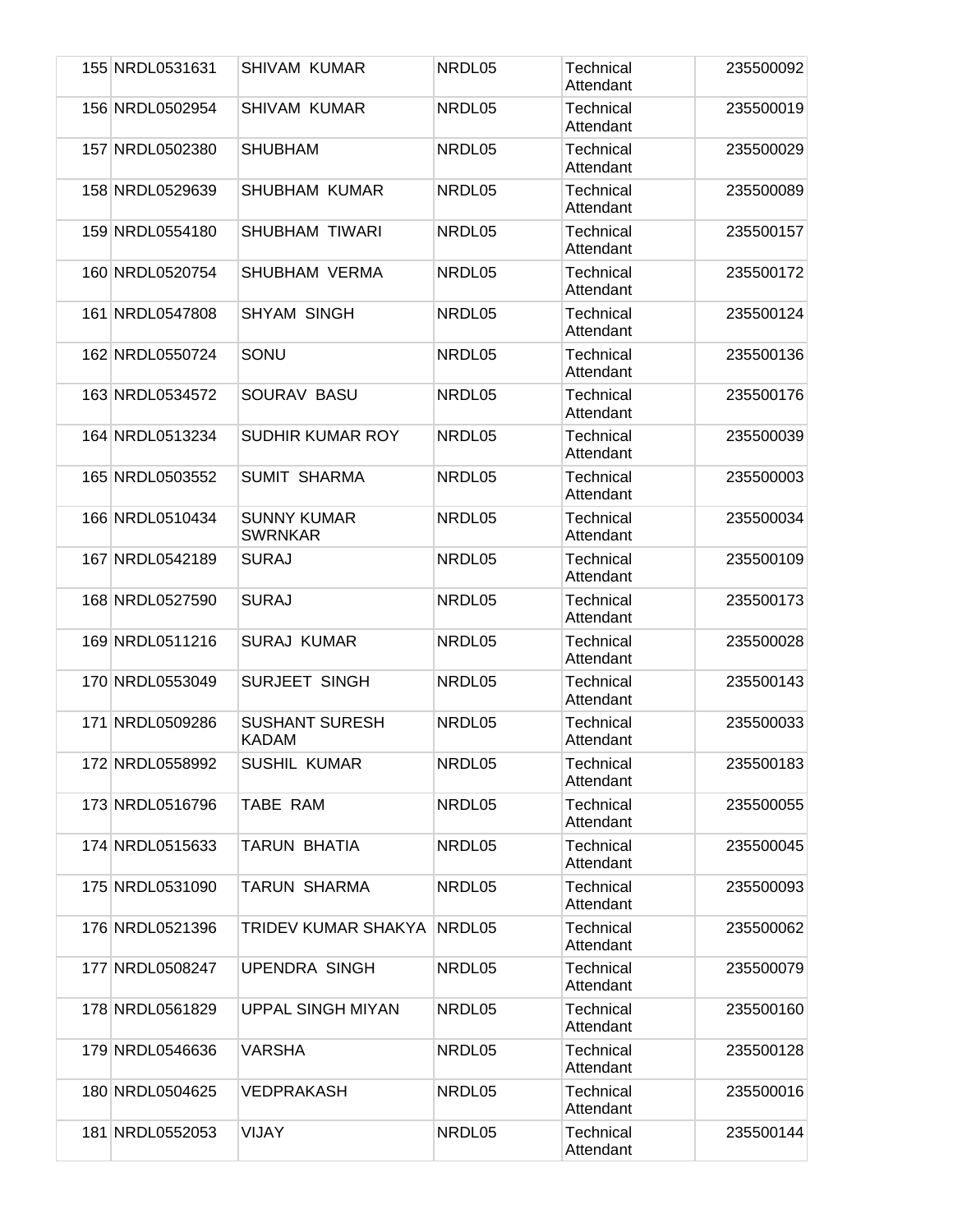| 182 NRDL0527680 | <b>VIKAS</b>          | NRDL05 | Technical<br>Attendant        | 235500074 |
|-----------------|-----------------------|--------|-------------------------------|-----------|
| 183 NRDL0545797 | <b>VIKASH</b>         | NRDL05 | <b>Technical</b><br>Attendant | 235500126 |
| 184 NRDL0558621 | <b>VIKESH KUMAR</b>   | NRDL05 | <b>Technical</b><br>Attendant | 235500190 |
| 185 NRDL0500323 | <b>VIKRAM VERMA</b>   | NRDL05 | Technical<br>Attendant        | 235500001 |
| 186 NRDL0535818 | <b>VINOD KUMAR</b>    | NRDL05 | <b>Technical</b><br>Attendant | 235500103 |
| 187 NRDL0541501 | <b>VIRENDER SINGH</b> | NRDL05 | Technical<br>Attendant        | 235500113 |
| 188 NRDL0502581 | <b>VISHAL</b>         | NRDL05 | <b>Technical</b><br>Attendant | 235500012 |
| 189 NRDL0531048 | <b>VISHAL GUPTA</b>   | NRDL05 | Technical<br>Attendant        | 235500088 |
| 190 NRDL0559651 | <b>VISHAL KUMAR</b>   | NRDL05 | Technical<br>Attendant        | 235500184 |
| 191 NRDL0545571 | <b>VISHNU KUMAR</b>   | NRDL05 | Technical<br>Attendant        | 235500125 |
| 192 NRDL0532844 | YASHU                 | NRDL05 | Technical<br>Attendant        | 235500096 |
| 193 NRDL0557010 | YOGESH SINGH          | NRDL05 | Technical<br>Attendant        | 235500187 |
| 194 NRHR0524132 | AAKASH                | NRHR05 | Technical<br>Attendant        | 208500057 |
| 195 NRHR0502905 | <b>ABHISHEK</b>       | NRHR05 | Technical<br>Attendant        | 208500001 |
| 196 NRHR0539314 | ABRAR ALAM            | NRHR05 | Technical<br>Attendant        | 208500108 |
| 197 NRHR0510860 | <b>AJAY</b>           | NRHR05 | Technical<br>Attendant        | 208500023 |
| 198 NRHR0510690 | <b>AJAY</b>           | NRHR05 | <b>Technical</b><br>Attendant | 208500013 |
| 199 NRHR0537737 | AJAY GUPTA            | NRHR05 | Technical<br>Attendant        | 208500097 |
| 200 NRHR0554467 | AJAY KUMAR            | NRHR05 | Technical<br>Attendant        | 208500151 |
| 201 NRHR0538303 | AJAY KUMAR            | NRHR05 | <b>Technical</b><br>Attendant | 208500098 |
| 202 NRHR0550377 | AJAY KUMAR            | NRHR05 | Technical<br>Attendant        | 208500142 |
| 203 NRHR0536669 | AJAY KUMAR            | NRHR05 | Technical<br>Attendant        | 208500111 |
| 204 NRHR0519121 | AJAY KUMAR            | NRHR05 | <b>Technical</b><br>Attendant | 208500048 |
| 205 NRHR0526560 | <b>AJIT</b>           | NRHR05 | <b>Technical</b><br>Attendant | 208500065 |
| 206 NRHR0555462 | <b>AKASH SHARMA</b>   | NRHR05 | Technical<br>Attendant        | 208500167 |
| 207 NRHR0541146 | <b>AMAN</b>           | NRHR05 | Technical<br>Attendant        | 208500118 |
| 208 NRHR0517335 | AMAN KUMAR            | NRHR05 | Technical<br>Attendant        | 208500043 |
|                 |                       |        |                               |           |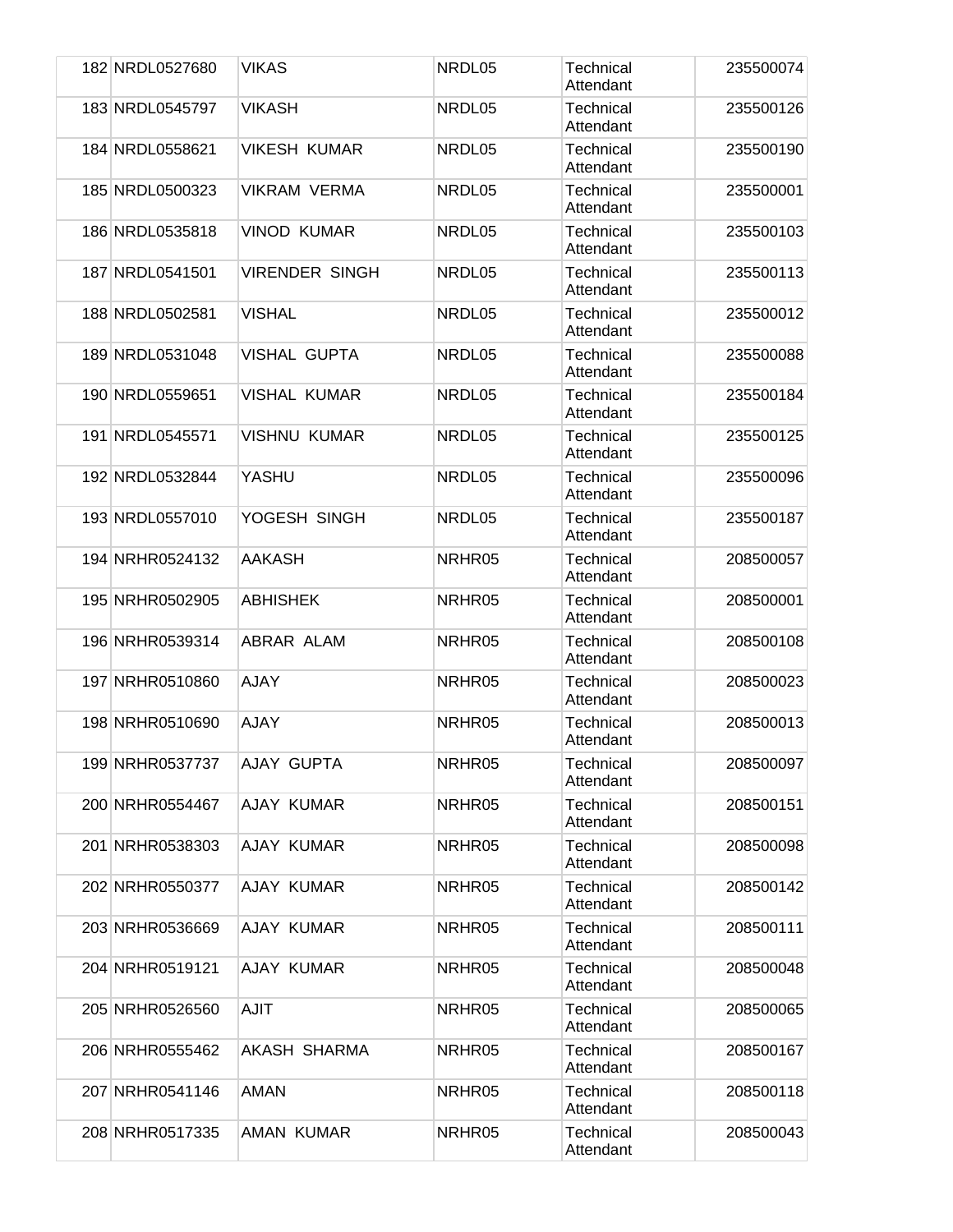|  | 209 NRHR0520390 | AMAN KUMAR               | NRHR05 | Technical<br>Attendant        | 208500049 |
|--|-----------------|--------------------------|--------|-------------------------------|-----------|
|  | 210 NRHR0534464 | AMAN KUMAR               | NRHR05 | <b>Technical</b><br>Attendant | 208500106 |
|  | 211 NRHR0560633 | AMAN SHARMA              | NRHR05 | Technical<br>Attendant        | 208500172 |
|  | 212 NRHR0523220 | <b>AMANDEEP</b>          | NRHR05 | <b>Technical</b><br>Attendant | 208500058 |
|  | 213 NRHR0543764 | <b>AMIT</b>              | NRHR05 | Technical<br>Attendant        | 208500158 |
|  | 214 NRHR0525116 | AMIT                     | NRHR05 | Technical<br>Attendant        | 208500070 |
|  | 215 NRHR0529535 | <b>AMIT KUMAR</b>        | NRHR05 | <b>Technical</b><br>Attendant | 208500094 |
|  | 216 NRHR0517286 | <b>AMIT KUMAR</b>        | NRHR05 | Technical<br>Attendant        | 208500038 |
|  | 217 NRHR0534375 | <b>AMIT KUMAR</b>        | NRHR05 | <b>Technical</b><br>Attendant | 208500103 |
|  | 218 NRHR0539582 | <b>ANIL KUMAR</b>        | NRHR05 | Technical<br>Attendant        | 208500117 |
|  | 219 NRHR0537757 | <b>ANKAJ</b>             | NRHR05 | Technical<br>Attendant        | 208500107 |
|  | 220 NRHR0530412 | <b>ANKIT</b>             | NRHR05 | Technical<br>Attendant        | 208500082 |
|  | 221 NRHR0531253 | <b>ANKIT</b>             | NRHR05 | Technical<br>Attendant        | 208500154 |
|  | 222 NRHR0514579 | <b>ANKIT</b>             | NRHR05 | <b>Technical</b><br>Attendant | 208500032 |
|  | 223 NRHR0507683 | <b>ANKIT</b>             | NRHR05 | <b>Technical</b><br>Attendant | 208500011 |
|  | 224 NRHR0531255 | <b>ANKIT</b>             | NRHR05 | <b>Technical</b><br>Attendant | 208500095 |
|  | 225 NRHR0531251 | <b>ANKIT KUMAR</b>       | NRHR05 | Technical<br>Attendant        | 208500090 |
|  | 226 NRHR0531254 | <b>ANKIT SAINI</b>       | NRHR05 | Technical<br>Attendant        | 208500087 |
|  | 227 NRHR0531252 | <b>ANKIT KUMAR SAINI</b> | NRHR05 | Technical<br>Attendant        | 208500083 |
|  | 228 NRHR0503822 | <b>ARVIND KUMAR</b>      | NRHR05 | Technical<br>Attendant        | 208500046 |
|  | 229 NRHR0504529 | <b>ASHISH</b>            | NRHR05 | Technical<br>Attendant        | 208500006 |
|  | 230 NRHR0538675 | <b>ASHISH</b>            | NRHR05 | Technical<br>Attendant        | 208500157 |
|  | 231 NRHR0504943 | <b>ASHWANI</b>           | NRHR05 | <b>Technical</b><br>Attendant | 208500008 |
|  | 232 NRHR0522449 | AVINASH BHARDWAJ         | NRHR05 | Technical<br>Attendant        | 208500055 |
|  | 233 NRHR0501257 | AYUSH SRIVASTAVA         | NRHR05 | Technical<br>Attendant        | 208500025 |
|  | 234 NRHR0504107 | <b>BALRAM</b>            | NRHR05 | Technical<br>Attendant        | 208500005 |
|  | 235 NRHR0518682 | <b>CHHINDER SINGH</b>    | NRHR05 | Technical<br>Attendant        | 208500050 |
|  |                 |                          |        |                               |           |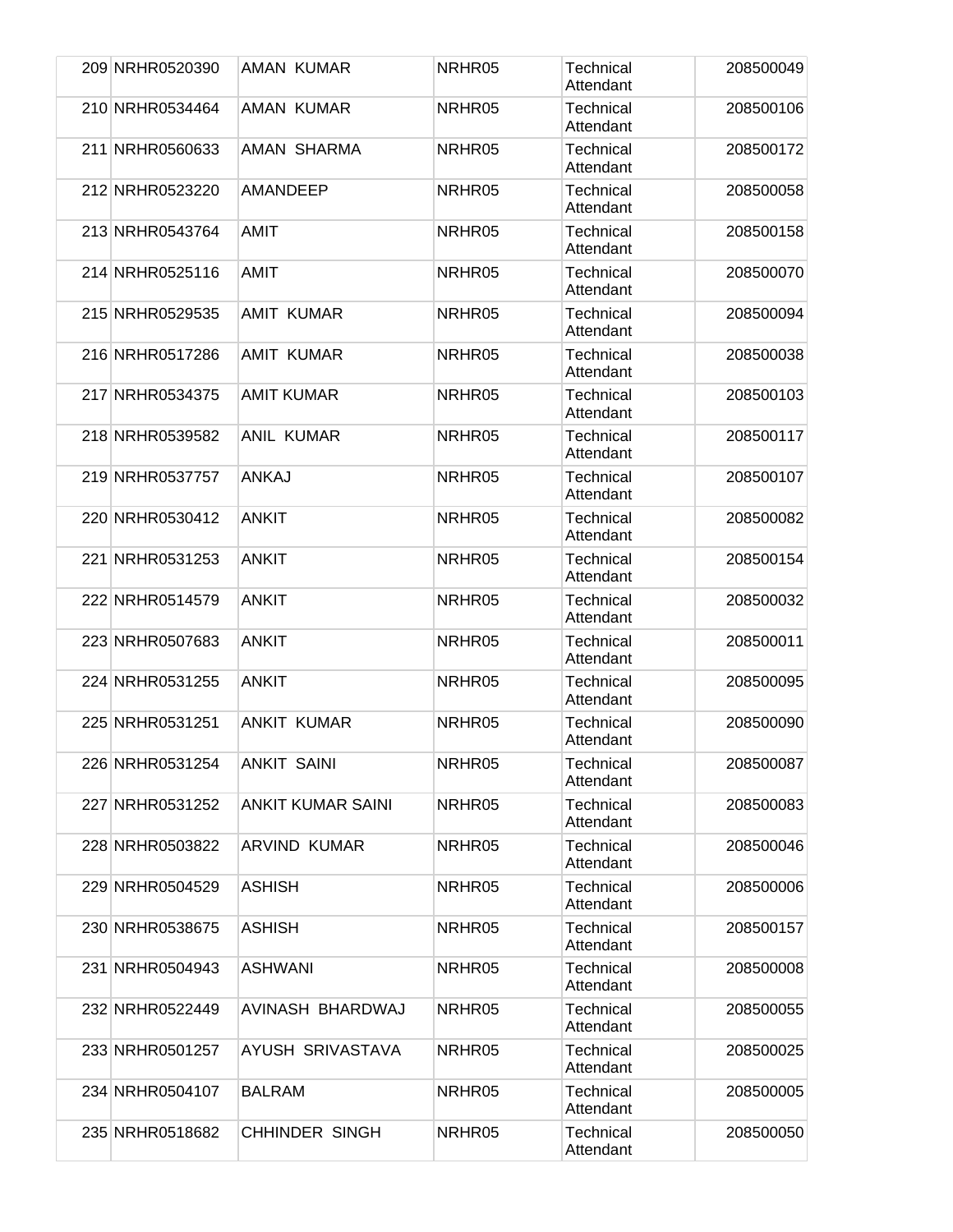| 236 NRHR0529115 | <b>DEEPAK</b>         | NRHR05 | Technical<br>Attendant        | 208500079 |
|-----------------|-----------------------|--------|-------------------------------|-----------|
| 237 NRHR0549799 | <b>DEEPAK</b>         | NRHR05 | <b>Technical</b><br>Attendant | 208500140 |
| 238 NRHR0514322 | <b>DEEPAK KUMAR</b>   | NRHR05 | <b>Technical</b><br>Attendant | 208500026 |
| 239 NRHR0544491 | <b>DEEPAK KUMAR</b>   | NRHR05 | Technical<br>Attendant        | 208500122 |
| 240 NRHR0560069 | <b>DEEPAK SINGH</b>   | NRHR05 | Technical<br>Attendant        | 208500168 |
| 241 NRHR0507856 | <b>DILBAG SINGH</b>   | NRHR05 | <b>Technical</b><br>Attendant | 208500014 |
| 242 NRHR0534258 | <b>DINESH</b>         | NRHR05 | <b>Technical</b><br>Attendant | 208500113 |
| 243 NRHR0561079 | <b>DINESH KUMAR</b>   | NRHR05 | Technical<br>Attendant        | 208500171 |
| 244 NRHR0501030 | <b>DINESH KUMAR</b>   | NRHR05 | <b>Technical</b><br>Attendant | 208500029 |
| 245 NRHR0515192 | <b>GAGAN</b>          | NRHR05 | <b>Technical</b><br>Attendant | 208500028 |
| 246 NRHR0532691 | <b>GAGANDEEP</b>      | NRHR05 | Technical<br>Attendant        | 208500084 |
| 247 NRHR0546496 | <b>GAURAV</b>         | NRHR05 | <b>Technical</b><br>Attendant | 208500130 |
| 248 NRHR0519390 | <b>GOPAL</b>          | NRHR05 | Technical<br>Attendant        | 208500045 |
| 249 NRHR0531944 | <b>GURVINDER</b>      | NRHR05 | Technical<br>Attendant        | 208500093 |
| 250 NRHR0526903 | <b>HANIF</b>          | NRHR05 | <b>Technical</b><br>Attendant | 208500064 |
| 251 NRHR0549340 | <b>HAPPY</b>          | NRHR05 | Technical<br>Attendant        | 208500137 |
| 252 NRHR0525596 | <b>HARENDRA KUMAR</b> | NRHR05 | Technical<br>Attendant        | 208500160 |
| 253 NRHR0533533 | HARI OM               | NRHR05 | Technical<br>Attendant        | 208500092 |
| 254 NRHR0538085 | <b>HARISH</b>         | NRHR05 | Technical<br>Attendant        | 208500096 |
| 255 NRHR0527857 | <b>HEMANT KUMAR</b>   | NRHR05 | Technical<br>Attendant        | 208500081 |
| 256 NRHR0508410 | <b>HIMANSHU</b>       | NRHR05 | Technical<br>Attendant        | 208500012 |
| 257 NRHR0512248 | <b>HIMANSHU</b>       | NRHR05 | Technical<br>Attendant        | 208500062 |
| 258 NRHR0527318 | <b>JAGDISH</b>        | NRHR05 | Technical<br>Attendant        | 208500063 |
| 259 NRHR0532262 | JAIKARAN              | NRHR05 | Technical<br>Attendant        | 208500088 |
| 260 NRHR0528939 | JAIVEER               | NRHR05 | Technical<br>Attendant        | 208500067 |
| 261 NRHR0528770 | <b>JAIVEER</b>        | NRHR05 | Technical<br>Attendant        | 208500080 |
| 262 NRHR0547472 | <b>KAMAL</b>          | NRHR05 | Technical<br>Attendant        | 208500163 |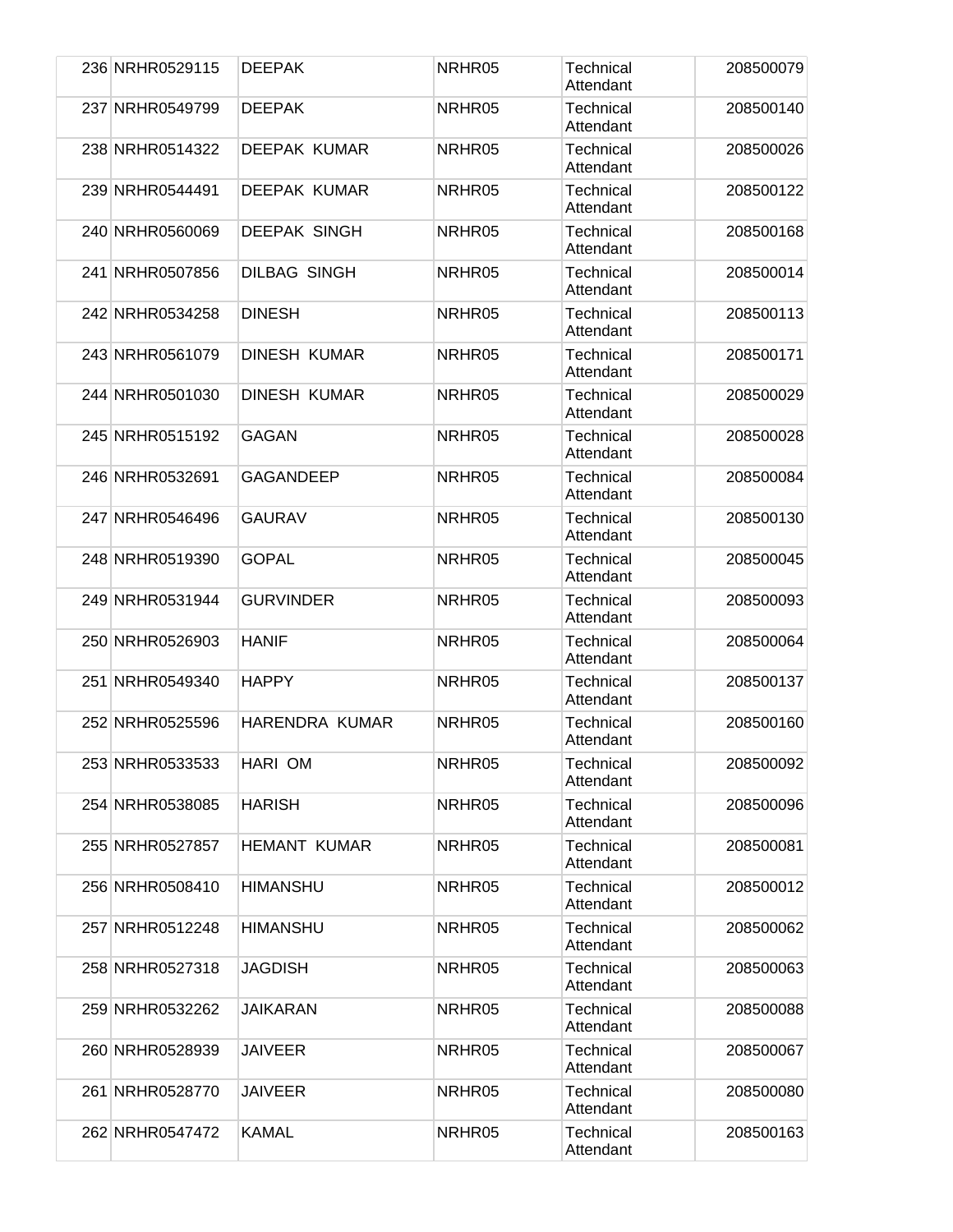|  | 263 NRHR0554082 | <b>KAMAL MALI</b>               | NRHR05 | Technical<br>Attendant        | 208500164 |
|--|-----------------|---------------------------------|--------|-------------------------------|-----------|
|  | 264 NRHR0517384 | <b>KAPIL</b>                    | NRHR05 | <b>Technical</b><br>Attendant | 208500041 |
|  | 265 NRHR0519929 | <b>KAPIL KUMAR</b>              | NRHR05 | <b>Technical</b><br>Attendant | 208500153 |
|  | 266 NRHR0516435 | <b>KAPIL KUMAR</b>              | NRHR05 | Technical<br>Attendant        | 208500037 |
|  | 267 NRHR0527090 | <b>KARMBIR</b>                  | NRHR05 | Technical<br>Attendant        | 208500069 |
|  | 268 NRHR0546588 | <b>KESHAV AHLAWAT</b>           | NRHR05 | <b>Technical</b><br>Attendant | 208500128 |
|  | 269 NRHR0530393 | <b>KRISHAN KUMAR</b>            | NRHR05 | <b>Technical</b><br>Attendant | 208500076 |
|  | 270 NRHR0549829 | <b>KULDEEP</b>                  | NRHR05 | Technical<br>Attendant        | 208500159 |
|  | 271 NRHR0546276 | <b>KULDEEP SINGH</b>            | NRHR05 | <b>Technical</b><br>Attendant | 208500134 |
|  | 272 NRHR0550962 | <b>MADAN AGRAWAL</b>            | NRHR05 | <b>Technical</b><br>Attendant | 208500144 |
|  | 273 NRHR0547853 | <b>MANISHA</b>                  | NRHR05 | Technical<br>Attendant        | 208500133 |
|  | 274 NRHR0530136 | <b>MANOJ</b>                    | NRHR05 | <b>Technical</b><br>Attendant | 208500073 |
|  | 275 NRHR0535262 | <b>MANOJ KUMAR</b>              | NRHR05 | Technical<br>Attendant        | 208500104 |
|  | 276 NRHR0514491 | <b>MANSHI TIWARI</b>            | NRHR05 | <b>Technical</b><br>Attendant | 208500030 |
|  | 277 NRHR0503903 | <b>MAUSHAM CHAUDHRY</b>         | NRHR05 | <b>Technical</b><br>Attendant | 208500002 |
|  | 278 NRHR0507300 | <b>MAYANK KUMAR</b>             | NRHR05 | Technical<br>Attendant        | 208500022 |
|  | 279 NRHR0556155 | <b>MINAKSHI</b>                 | NRHR05 | Technical<br>Attendant        | 208500148 |
|  | 280 NRHR0556363 | <b>MOHIT</b>                    | NRHR05 | Technical<br>Attendant        | 208500149 |
|  | 281 NRHR0556388 | <b>MOHIT</b>                    | NRHR05 | Technical<br>Attendant        | 208500162 |
|  | 282 NRHR0548803 | <b>MOHIT DHIMAN</b>             | NRHR05 | Technical<br>Attendant        | 208500139 |
|  | 283 NRHR0561558 | <b>MOHIT SHARMA</b>             | NRHR05 | Technical<br>Attendant        | 208500165 |
|  | 284 NRHR0529859 | <b>MONU</b>                     | NRHR05 | Technical<br>Attendant        | 208500075 |
|  | 285 NRHR0513027 | <b>MUKESH SAINI</b>             | NRHR05 | Technical<br>Attendant        | 208500034 |
|  | 286 NRHR0531097 | <b>NARESH KUMAR</b>             | NRHR05 | Technical<br>Attendant        | 208500089 |
|  | 287 NRHR0538725 | NARVENDER                       | NRHR05 | Technical<br>Attendant        | 208500100 |
|  | 288 NRHR0513081 | NAVDEEP NAVDEEP<br><b>SINGH</b> | NRHR05 | Technical<br>Attendant        | 208500033 |
|  | 289 NRHR0529714 | <b>NAVEEN</b>                   | NRHR05 | Technical<br>Attendant        | 208500078 |
|  |                 |                                 |        |                               |           |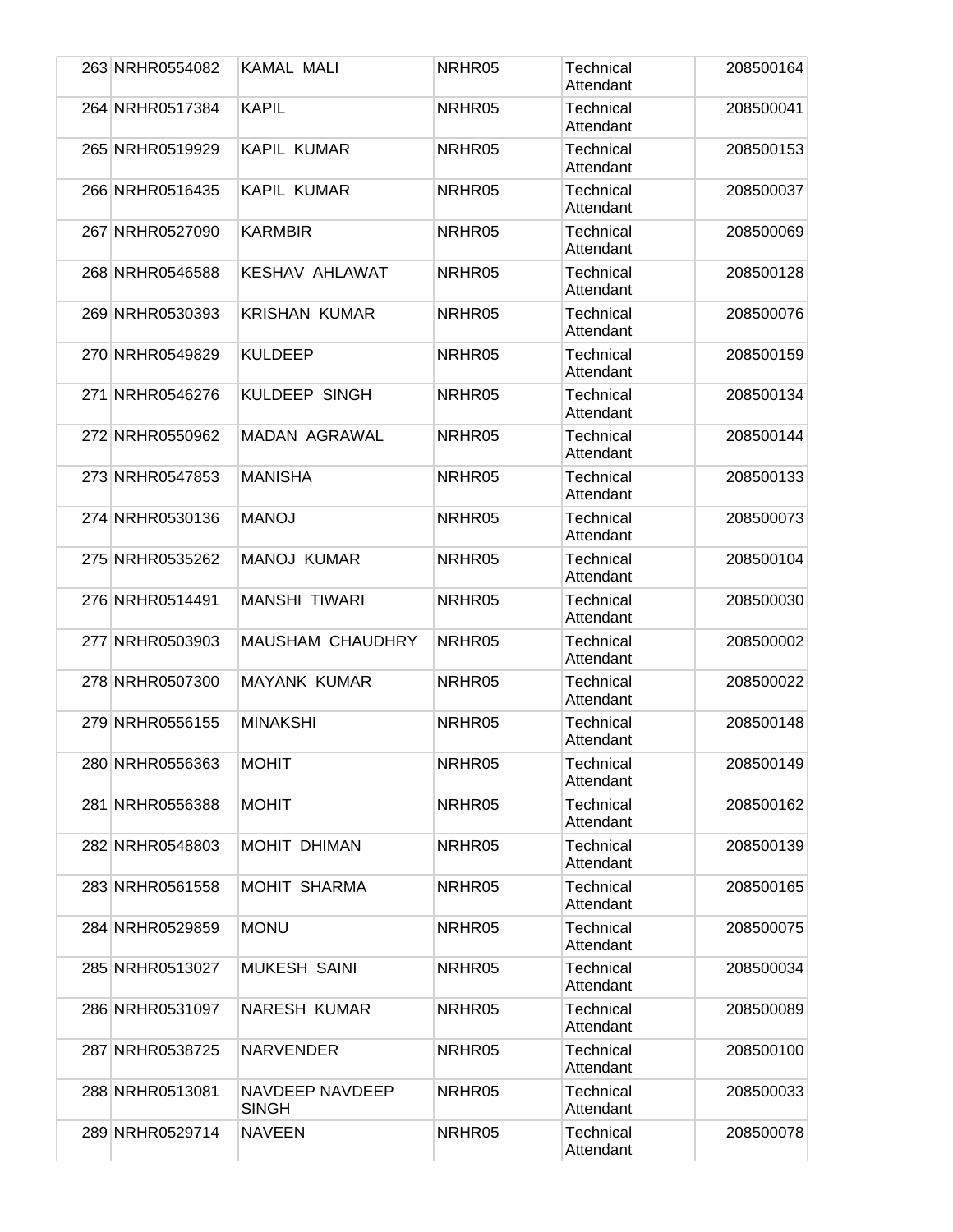|  | 290 NRHR0511648 | <b>NAVEEN KUMAR</b>  | NRHR05 | <b>Technical</b><br>Attendant | 208500021 |
|--|-----------------|----------------------|--------|-------------------------------|-----------|
|  | 291 NRHR0530125 | <b>NAVEEN KUMAR</b>  | NRHR05 | <b>Technical</b><br>Attendant | 208500071 |
|  | 292 NRHR0515419 | NAVIN ARYA           | NRHR05 | Technical<br>Attendant        | 208500031 |
|  | 293 NRHR0532000 | <b>NEERAJ VATS</b>   | NRHR05 | Technical<br>Attendant        | 208500086 |
|  | 294 NRHR0517928 | <b>NEHA</b>          | NRHR05 | <b>Technical</b><br>Attendant | 208500035 |
|  | 295 NRHR0545120 | <b>PANKAJ</b>        | NRHR05 | Technical<br>Attendant        | 208500123 |
|  | 296 NRHR0558978 | <b>PARAS</b>         | NRHR05 | Technical<br>Attendant        | 208500170 |
|  | 297 NRHR0527527 | PARASDEEP SINGH      | NRHR05 | Technical<br>Attendant        | 208500077 |
|  | 298 NRHR0535421 | <b>PARDEEP KUMAR</b> | NRHR05 | Technical<br>Attendant        | 208500101 |
|  | 299 NRHR0540835 | <b>PARVEEN</b>       | NRHR05 | Technical<br>Attendant        | 208500119 |
|  | 300 NRHR0550054 | <b>PARVEEN KUMAR</b> | NRHR05 | <b>Technical</b><br>Attendant | 208500138 |
|  | 301 NRHR0543730 | <b>PAWAN</b>         | NRHR05 | <b>Technical</b><br>Attendant | 208500124 |
|  | 302 NRHR0544932 | <b>PRADEEP</b>       | NRHR05 | <b>Technical</b><br>Attendant | 208500125 |
|  | 303 NRHR0520217 | <b>PRINCE</b>        | NRHR05 | Technical<br>Attendant        | 208500047 |
|  | 304 NRHR0546657 | PRITAM SINGH         | NRHR05 | Technical<br>Attendant        | 208500131 |
|  | 305 NRHR0532776 | <b>PUNEET</b>        | NRHR05 | Technical<br>Attendant        | 208500155 |
|  | 306 NRHR0510547 | RAFIK KHAN           | NRHR05 | Technical<br>Attendant        | 208500019 |
|  | 307 NRHR0523189 | <b>RAHUL</b>         | NRHR05 | Technical<br>Attendant        | 208500061 |
|  | 308 NRHR0522876 | RAJAT KUMAR          | NRHR05 | Technical<br>Attendant        | 208500054 |
|  | 309 NRHR0533666 | <b>RAKESH</b>        | NRHR05 | Technical<br>Attendant        | 208500105 |
|  | 310 NRHR0560477 | <b>RAKESH</b>        | NRHR05 | <b>Technical</b><br>Attendant | 208500174 |
|  | 311 NRHR0538306 | <b>RAKESH</b>        | NRHR05 | Technical<br>Attendant        | 208500099 |
|  | 312 NRHR0533383 | <b>RAKESH</b>        | NRHR05 | <b>Technical</b><br>Attendant | 208500156 |
|  | 313 NRHR0505868 | RAMANAND KUMAR JHA   | NRHR05 | Technical<br>Attendant        | 208500015 |
|  | 314 NRHR0559963 | <b>RAVI</b>          | NRHR05 | Technical<br>Attendant        | 208500150 |
|  | 315 NRHR0554782 | <b>RAVI</b>          | NRHR05 | Technical<br>Attendant        | 208500146 |
|  | 316 NRHR0559792 | RAVI KUMAR           | NRHR05 | Technical<br>Attendant        | 208500169 |
|  |                 |                      |        |                               |           |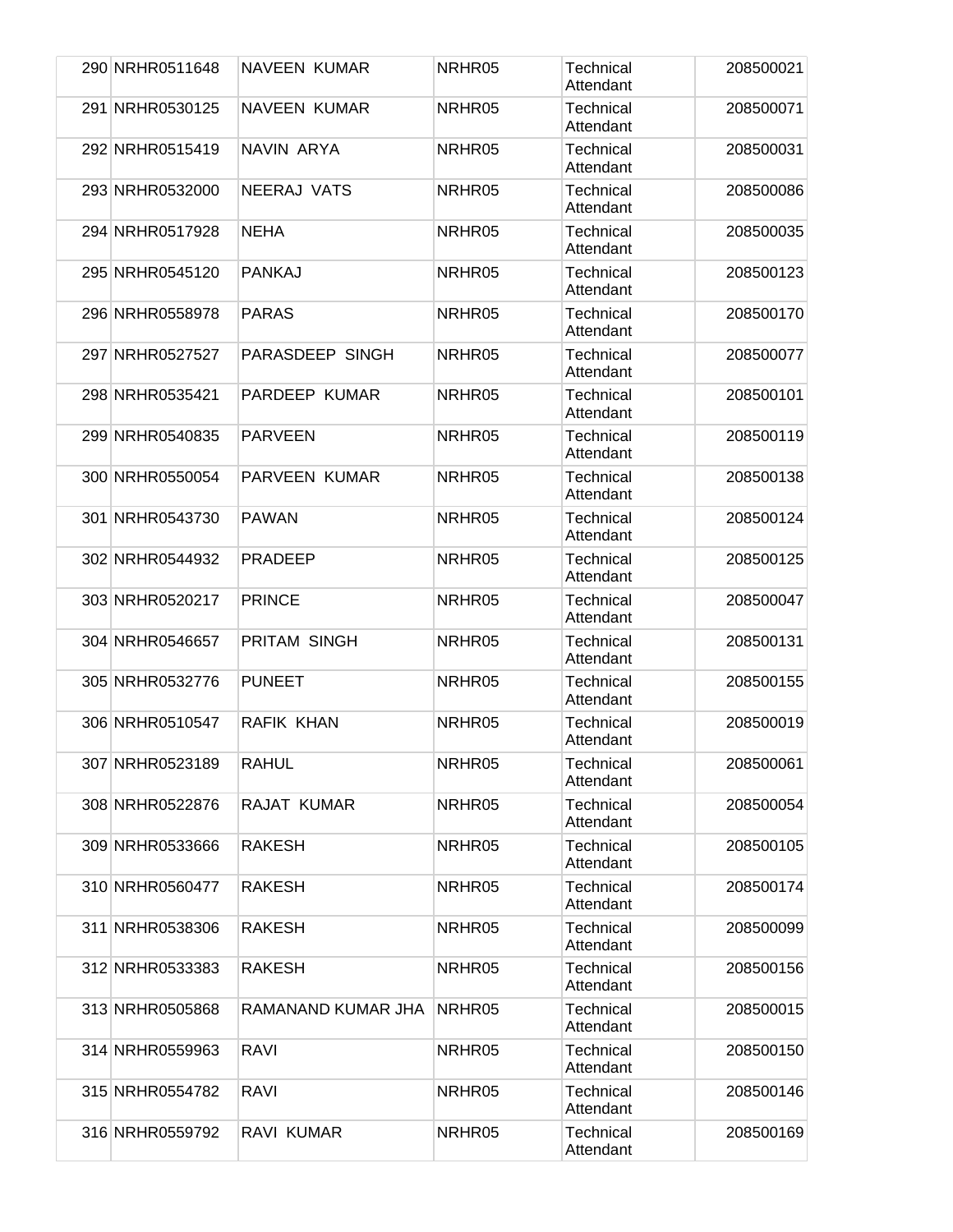| 317 NRHR0503652 | RAVI KUMAR          | NRHR05 | Technical<br>Attendant        | 208500007 |
|-----------------|---------------------|--------|-------------------------------|-----------|
| 318 NRHR0560844 | RAVI KUMAR YADAV    | NRHR05 | <b>Technical</b><br>Attendant | 208500161 |
| 319 NRHR0503924 | RAVINDER KUMAR      | NRHR05 | Technical<br>Attendant        | 208500009 |
| 320 NRHR0546574 | <b>REENA</b>        | NRHR05 | Technical<br>Attendant        | 208500145 |
| 321 NRHR0541054 | <b>RITESH</b>       | NRHR05 | Technical<br>Attendant        | 208500129 |
| 322 NRHR0500430 | RITIK CHAUHAN       | NRHR05 | Technical<br>Attendant        | 208500072 |
| 323 NRHR0510666 | <b>ROHIT</b>        | NRHR05 | <b>Technical</b><br>Attendant | 208500018 |
| 324 NRHR0527194 | ROHIT CHANDRA       | NRHR05 | Technical<br>Attendant        | 208500066 |
| 325 NRHR0519426 | <b>ROHIT KUMAR</b>  | NRHR05 | <b>Technical</b><br>Attendant | 208500044 |
| 326 NRHR0520250 | RONAK ALI           | NRHR05 | Technical<br>Attendant        | 208500052 |
| 327 NRHR0530370 | <b>SACHIN</b>       | NRHR05 | Technical<br>Attendant        | 208500068 |
| 328 NRHR0553089 | <b>SACHIN KUMAR</b> | NRHR05 | Technical<br>Attendant        | 208500147 |
| 329 NRHR0546610 | <b>SAHIL</b>        | NRHR05 | Technical<br>Attendant        | 208500135 |
| 330 NRHR0558323 | <b>SAHIL</b>        | NRHR05 | <b>Technical</b><br>Attendant | 208500166 |
| 331 NRHR0510389 | <b>SAHIL</b>        | NRHR05 | <b>Technical</b><br>Attendant | 208500020 |
| 332 NRHR0537378 | <b>SAMPAT KUMAR</b> | NRHR05 | Technical<br>Attendant        | 208500112 |
| 333 NRHR0518416 | <b>SATPAL</b>       | NRHR05 | Technical<br>Attendant        | 208500040 |
| 334 NRHR0504198 | SAWANT CHAUHAN      | NRHR05 | Technical<br>Attendant        | 208500003 |
| 335 NRHR0511936 | <b>SHIVA</b>        | NRHR05 | Technical<br>Attendant        | 208500016 |
| 336 NRHR0516151 | <b>SHIVAM KUMAR</b> | NRHR05 | <b>Technical</b><br>Attendant | 208500039 |
| 337 NRHR0523956 | SHIVPAL GAUTAM      | NRHR05 | Technical<br>Attendant        | 208500059 |
| 338 NRHR0552316 | <b>SHUBHAM</b>      | NRHR05 | Technical<br>Attendant        | 208500143 |
| 339 NRHR0513336 | <b>SIDHARTH</b>     | NRHR05 | <b>Technical</b><br>Attendant | 208500027 |
| 340 NRHR0545793 | <b>SOMBIR</b>       | NRHR05 | Technical<br>Attendant        | 208500132 |
| 341 NRHR0554730 | <b>SOMVEER</b>      | NRHR05 | Technical<br>Attendant        | 208500173 |
| 342 NRHR0533283 | <b>SONIA</b>        | NRHR05 | Technical<br>Attendant        | 208500085 |
| 343 NRHR0510647 | SONU                | NRHR05 | Technical<br>Attendant        | 208500017 |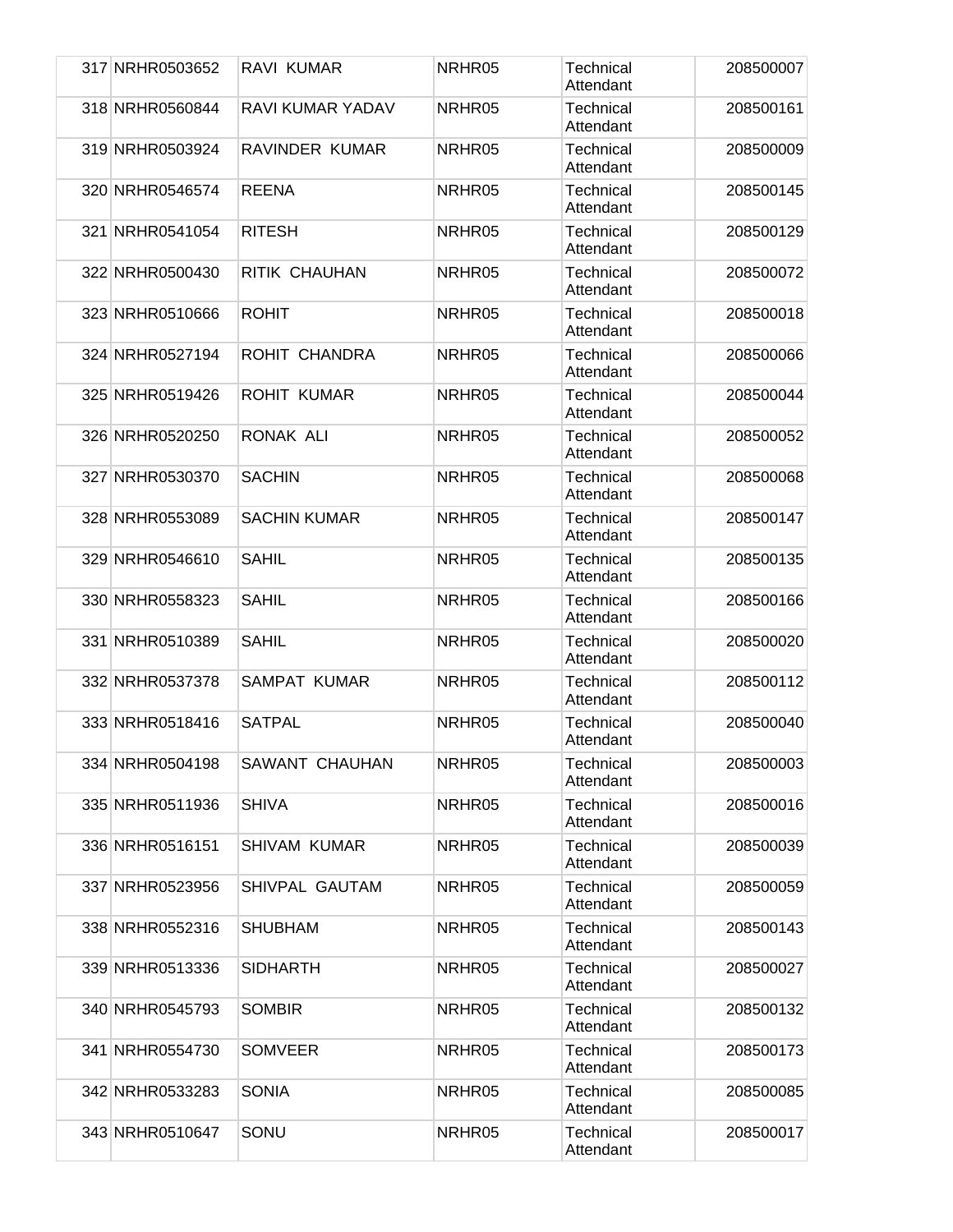|  | 344 NRHR0500786 | SONU                      | NRHR05 | Technical<br>Attendant        | 208500010 |
|--|-----------------|---------------------------|--------|-------------------------------|-----------|
|  | 345 NRHR0538037 | SONU KUMAR                | NRHR05 | <b>Technical</b><br>Attendant | 208500110 |
|  | 346 NRHR0548460 | <b>SUMIT</b>              | NRHR05 | Technical<br>Attendant        | 208500141 |
|  | 347 NRHR0527729 | <b>SUMIT</b>              | NRHR05 | <b>Technical</b><br>Attendant | 208500114 |
|  | 348 NRHR0517231 | <b>SUMIT KUMAR</b>        | NRHR05 | Technical<br>Attendant        | 208500042 |
|  | 349 NRHR0521893 | <b>SUMIT SHARMA</b>       | NRHR05 | Technical<br>Attendant        | 208500056 |
|  | 350 NRHR0504843 | <b>SUNIL KUMAR</b>        | NRHR05 | Technical<br>Attendant        | 208500004 |
|  | 351 NRHR0541508 | <b>SUNIL KUMAR</b>        | NRHR05 | Technical<br>Attendant        | 208500115 |
|  | 352 NRHR0530528 | <b>SURENDER</b>           | NRHR05 | Technical<br>Attendant        | 208500091 |
|  | 353 NRHR0533675 | <b>SURESH</b>             | NRHR05 | Technical<br>Attendant        | 208500109 |
|  | 354 NRHR0533919 | <b>SURESH</b>             | NRHR05 | <b>Technical</b><br>Attendant | 208500102 |
|  | 355 NRHR0554811 | SUSMITA MONDAL            | NRHR05 | Technical<br>Attendant        | 208500175 |
|  | 356 NRHR0521802 | TARSEM CHAND              | NRHR05 | Technical<br>Attendant        | 208500053 |
|  | 357 NRHR0510230 | <b>TINU</b>               | NRHR05 | Technical<br>Attendant        | 208500152 |
|  | 358 NRHR0547033 | VIJAY KUMAR               | NRHR05 | <b>Technical</b><br>Attendant | 208500127 |
|  | 359 NRHR0541914 | <b>VIKAS</b>              | NRHR05 | Technical<br>Attendant        | 208500120 |
|  | 360 NRHR0516405 | <b>VIKAS</b>              | NRHR05 | Technical<br>Attendant        | 208500036 |
|  | 361 NRHR0516299 | <b>VINEET</b>             | NRHR05 | Technical<br>Attendant        | 208500051 |
|  | 362 NRHR0539736 | <b>VISHAL</b>             | NRHR05 | Technical<br>Attendant        | 208500121 |
|  | 363 NRHR0545344 | VISHAL KUMAR              | NRHR05 | Technical<br>Attendant        | 208500126 |
|  | 364 NRHR0523100 | <b>VISHAL SHARMA</b>      | NRHR05 | Technical<br>Attendant        | 208500060 |
|  | 365 NRHR0514878 | <b>VISHWASH RANJAN</b>    | NRHR05 | Technical<br>Attendant        | 208500024 |
|  | 366 NRHR0547167 | YOGENDER SINGH            | NRHR05 | Technical<br>Attendant        | 208500136 |
|  | 367 NRHR0529775 | YOGESH                    | NRHR05 | Technical<br>Attendant        | 208500074 |
|  | 368 NRHR0540458 | YOGESH KUMAR              | NRHR05 | Technical<br>Attendant        | 208500116 |
|  | 369 NRPB0246178 | AASHISH KUMAR             | NRPB02 | Electrical                    | 221200074 |
|  | 370 NRPB0230222 | <b>ABHAY PRATAP PATEL</b> | NRPB02 | Electrical                    | 221200045 |
|  | 371 NRPB0261828 | <b>ABHISHEK</b>           | NRPB02 | Electrical                    | 221200131 |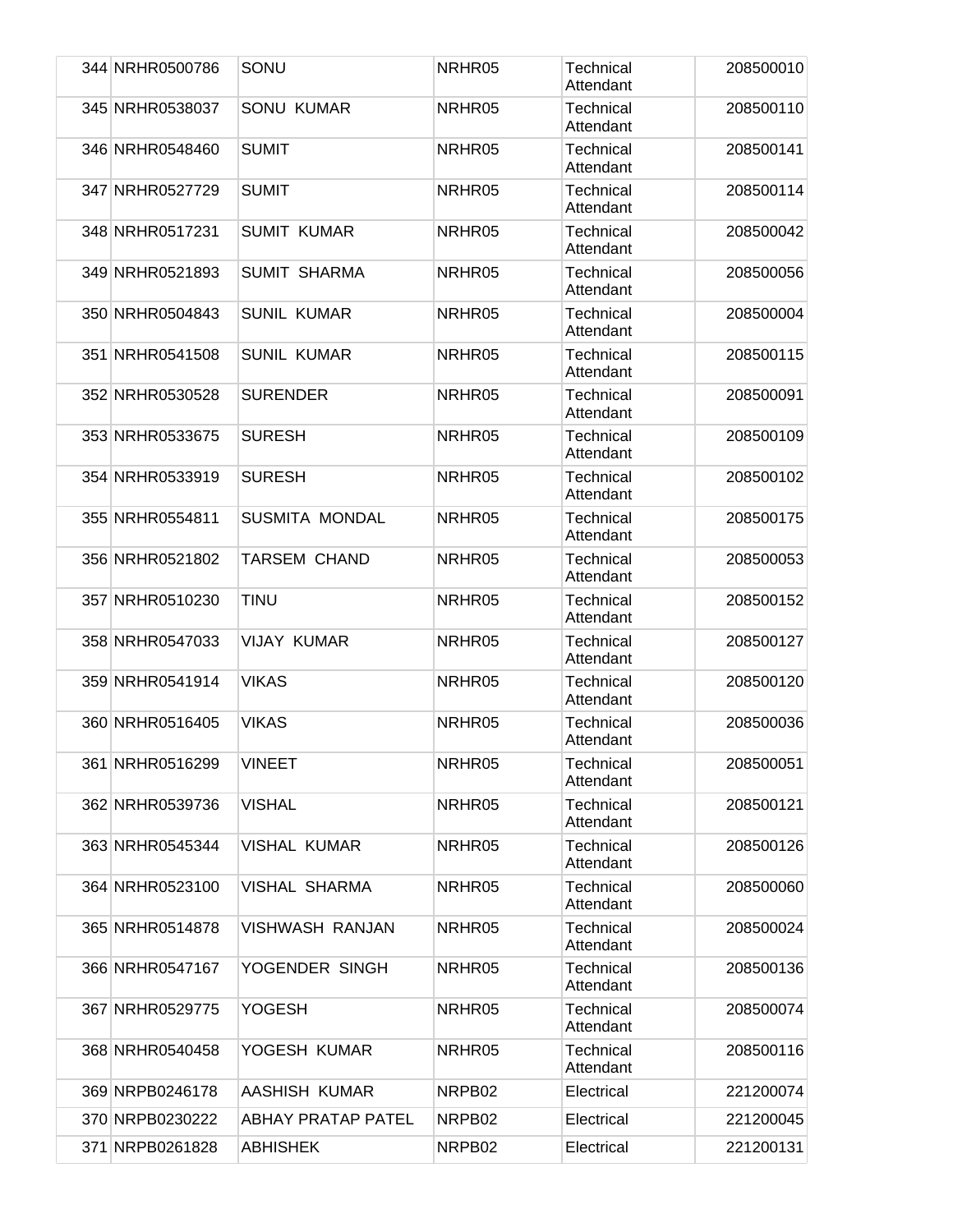| 372 NRPB0203135 | <b>ABHISHEK GIRI</b>                   | NRPB02 | Electrical | 221200112 |
|-----------------|----------------------------------------|--------|------------|-----------|
| 373 NRPB0205271 | ADITYA HOODA                           | NRPB02 | Electrical | 221200020 |
| 374 NRPB0207919 | <b>AJAY</b>                            | NRPB02 | Electrical | 221200014 |
| 375 NRPB0260909 | AJAY KUMAR                             | NRPB02 | Electrical | 221200130 |
| 376 NRPB0221681 | AJAY KUMAR MEENA                       | NRPB02 | Electrical | 221200035 |
| 377 NRPB0201054 | AKASH MISHRA                           | NRPB02 | Electrical | 221200104 |
| 378 NRPB0258718 | AKASH SHARMA                           | NRPB02 | Electrical | 221200098 |
| 379 NRPB0226674 | AKASH KUMAR MOURYA                     | NRPB02 | Electrical | 221200050 |
| 380 NRPB0217632 | <b>ALBIN JOSE</b>                      | NRPB02 | Electrical | 221200028 |
| 381 NRPB0207523 | AMAN GUPTA                             | NRPB02 | Electrical | 221200011 |
| 382 NRPB0221147 | AMAN MANN                              | NRPB02 | Electrical | 221200103 |
| 383 NRPB0251793 | AMANDEEP SINGH NEGI                    | NRPB02 | Electrical | 221200088 |
| 384 NRPB0208651 | AMANINDER SINGH                        | NRPB02 | Electrical | 221200010 |
| 385 NRPB0202102 | AMANPREET SINGH                        | NRPB02 | Electrical | 221200007 |
| 386 NRPB0241150 | AMRITANSH PANDEY                       | NRPB02 | Electrical | 221200070 |
| 387 NRPB0240855 | <b>ANKUR</b>                           | NRPB02 | Electrical | 221200068 |
| 388 NRPB0249507 | ANKUSH KUMAR                           | NRPB02 | Electrical | 221200086 |
| 389 NRPB0246172 | ANOOP YADAV                            | NRPB02 | Electrical | 221200113 |
| 390 NRPB0210599 | <b>ANSHUL</b>                          | NRPB02 | Electrical | 221200016 |
| 391 NRPB0226220 | ANSHUL CHAUDHARY                       | NRPB02 | Electrical | 221200042 |
| 392 NRPB0254949 | APOORV SHARMA                          | NRPB02 | Electrical | 221200124 |
| 393 NRPB0256039 | <b>ARJUN THAKUR</b>                    | NRPB02 | Electrical | 221200117 |
| 394 NRPB0236219 | ASHISH KUMAR SINGH                     | NRPB02 | Electrical | 221200058 |
| 395 NRPB0259717 | ASHWANI MAURYA                         | NRPB02 | Electrical | 221200115 |
| 396 NRPB0251745 | <b>BHAGWAN SINGH</b>                   | NRPB02 | Electrical | 221200092 |
| 397 NRPB0226835 | <b>BIKRAMJIT SINGH</b>                 | NRPB02 | Electrical | 221200039 |
| 398 NRPB0238114 | <b>BOBBY VALECHA</b>                   | NRPB02 | Electrical | 221200060 |
| 399 NRPB0236934 | <b>BRIJESH KUMAR</b>                   | NRPB02 | Electrical | 221200054 |
| 400 NRPB0240153 | <b>CHETAN</b>                          | NRPB02 | Electrical | 221200072 |
| 401 NRPB0261113 | CHINMAY KUMAR DASH                     | NRPB02 | Electrical | 221200116 |
| 402 NRPB0212332 | <b>CHITRANJAN KUMAR</b>                | NRPB02 | Electrical | 221200015 |
| 403 NRPB0217516 | DEEPAK JANGRA                          | NRPB02 | Electrical | 221200102 |
| 404 NRPB0235004 | DEEPAK KUMAR                           | NRPB02 | Electrical | 221200056 |
| 405 NRPB0245293 | <b>DEEPANSHU</b>                       | NRPB02 | Electrical | 221200075 |
| 406 NRPB0260564 | DEEPANSHU CHAUHAN                      | NRPB02 | Electrical | 221200129 |
| 407 NRPB0248546 | DEEPANSHU KUKKAR                       | NRPB02 | Electrical | 221200082 |
| 408 NRPB0204845 | DINESH KUMAR                           | NRPB02 | Electrical | 221200018 |
| 409 NRPB0227022 | <b>DNYANESHWAR</b><br>RAMBHAU NAGRGOJE | NRPB02 | Electrical | 221200111 |
| 410 NRPB0214165 | <b>ESHU</b>                            | NRPB02 | Electrical | 221200021 |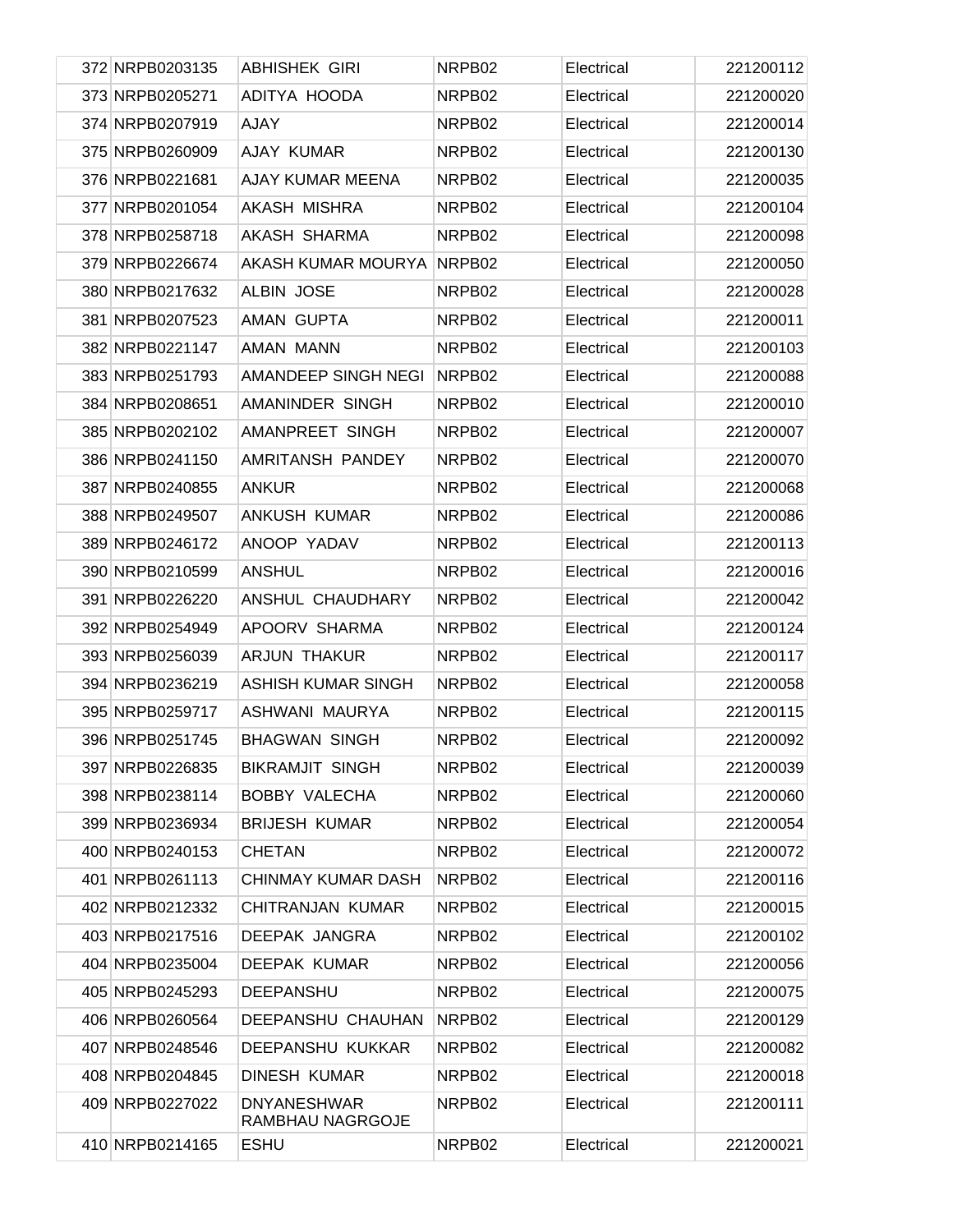| 411 NRPB0232594 | <b>GOURAV KUMAR</b>               | NRPB02 | Electrical | 221200049 |
|-----------------|-----------------------------------|--------|------------|-----------|
| 412 NRPB0211496 | <b>GOVINDA SOREN</b>              | NRPB02 | Electrical | 221200017 |
| 413 NRPB0248049 | <b>HAARDIK SHARMA</b>             | NRPB02 | Electrical | 221200076 |
| 414 NRPB0210679 | <b>HEMANT RAJ</b>                 | NRPB02 | Electrical | 221200013 |
| 415 NRPB0239149 | HIRA LAL                          | NRPB02 | Electrical | 221200063 |
| 416 NRPB0234613 | <b>IQBAL SINGH</b>                | NRPB02 | Electrical | 221200052 |
| 417 NRPB0221042 | <b>JAI PRAKASH MEENA</b>          | NRPB02 | Electrical | 221200032 |
| 418 NRPB0229104 | JASPAL SINGH                      | NRPB02 | Electrical | 221200041 |
| 419 NRPB0206243 | <b>JATIN SHARMA</b>               | NRPB02 | Electrical | 221200012 |
| 420 NRPB0236672 | <b>JOGI RANA</b>                  | NRPB02 | Electrical | 221200055 |
| 421 NRPB0248048 | KASHISH SHARMA                    | NRPB02 | Electrical | 221200080 |
| 422 NRPB0215088 | <b>KHUSHAL SINGH</b>              | NRPB02 | Electrical | 221200025 |
| 423 NRPB0250986 | <b>KIRAN MEENA</b>                | NRPB02 | Electrical | 221200085 |
| 424 NRPB0230735 | KISHAN KUMAR MEHTA                | NRPB02 | Electrical | 221200110 |
| 425 NRPB0229609 | <b>KRISHAN KUMAR SAINI</b>        | NRPB02 | Electrical | 221200044 |
| 426 NRPB0244174 | <b>LALIT SHARMA</b>               | NRPB02 | Electrical | 221200073 |
| 427 NRPB0247065 | <b>MANDEEP</b>                    | NRPB02 | Electrical | 221200096 |
| 428 NRPB0233695 | MANEESH PRAJAPATI                 | NRPB02 | Electrical | 221200051 |
| 429 NRPB0200161 | <b>MANTOSH KUMAR</b>              | NRPB02 | Electrical | 221200043 |
| 430 NRPB0230931 | <b>MANVIR SINGH PURI</b>          | NRPB02 | Electrical | 221200047 |
| 431 NRPB0215077 | <b>MAYUR SONI</b>                 | NRPB02 | Electrical | 221200024 |
| 432 NRPB0219796 | MOHIT SHARMA                      | NRPB02 | Electrical | 221200034 |
| 433 NRPB0228457 | NAMAN SHARMA                      | NRPB02 | Electrical | 221200040 |
| 434 NRPB0234536 | <b>NASEEB SINGH</b>               | NRPB02 | Electrical | 221200057 |
| 435 NRPB0239182 | <b>NEHA</b>                       | NRPB02 | Electrical | 221200062 |
| 436 NRPB0201594 | <b>NIKHIL</b>                     | NRPB02 | Electrical | 221200101 |
| 437 NRPB0227873 | NITISH KUMAR                      | NRPB02 | Electrical | 221200089 |
| 438 NRPB0257491 | OM RISHI                          | NRPB02 | Electrical | 221200126 |
| 439 NRPB0234050 | <b>PANKAJ</b>                     | NRPB02 | Electrical | 221200059 |
| 440 NRPB0203857 | PANKAJ SUKHRAM<br><b>MOHABIYA</b> | NRPB02 | Electrical | 221200006 |
| 441 NRPB0254412 | <b>PARVEEN</b>                    | NRPB02 | Electrical | 221200114 |
| 442 NRPB0232374 | PARVEEN KUMAR                     | NRPB02 | Electrical | 221200048 |
| 443 NRPB0259493 | PRASHANK YADAV                    | NRPB02 | Electrical | 221200099 |
| 444 NRPB0200113 | PRAVEEN PATEL                     | NRPB02 | Electrical | 221200002 |
| 445 NRPB0251160 | PRITAM DAS                        | NRPB02 | Electrical | 221200091 |
| 446 NRPB0258131 | PRITOM RANJAN DAS                 | NRPB02 | Electrical | 221200121 |
| 447 NRPB0232645 | RADHE SHYAM                       | NRPB02 | Electrical | 221200046 |
| 448 NRPB0246126 | <b>RAHUL</b>                      | NRPB02 | Electrical | 221200077 |
| 449 NRPB0241507 | RAHUL KUMAR                       | NRPB02 | Electrical | 221200069 |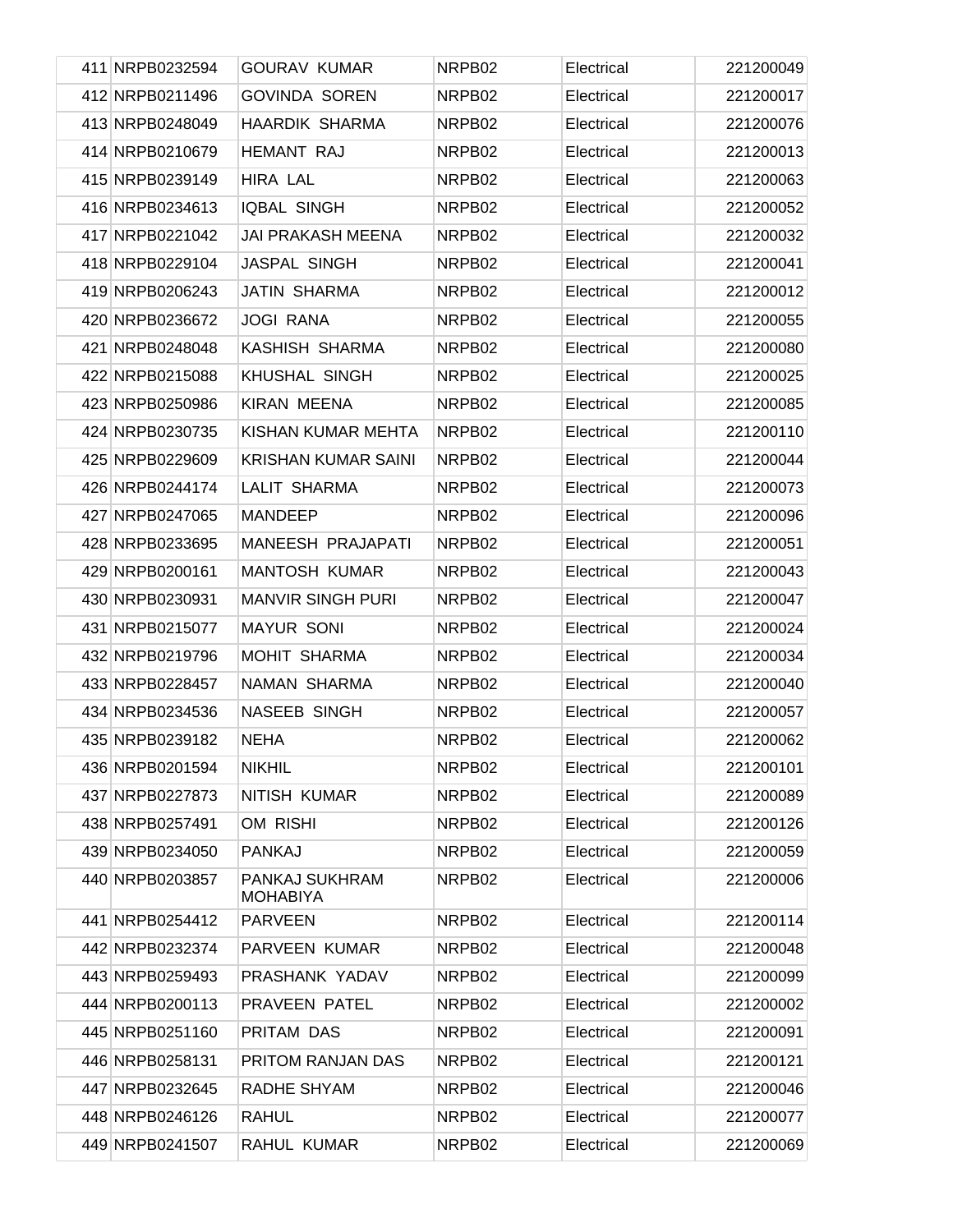| 450 NRPB0205914 | <b>RAJESH</b>                      | NRPB02 | Electrical | 221200019 |
|-----------------|------------------------------------|--------|------------|-----------|
| 451 NRPB0234437 | RAMESH KUMAR SAH                   | NRPB02 | Electrical | 221200065 |
| 452 NRPB0255252 | RASHMI KUMARI                      | NRPB02 | Electrical | 221200133 |
| 453 NRPB0246699 | <b>RAVI</b>                        | NRPB02 | Electrical | 221200078 |
| 454 NRPB0255224 | RAVINDER SINGH                     | NRPB02 | Electrical | 221200119 |
| 455 NRPB0260809 | RITIK KOSHTA                       | NRPB02 | Electrical | 221200132 |
| 456 NRPB0226381 | <b>RITUL KUMAR</b>                 | NRPB02 | Electrical | 221200037 |
| 457 NRPB0215929 | RIZWANA HAMID                      | NRPB02 | Electrical | 221200030 |
| 458 NRPB0240759 | ROSHNI KISPOTTA                    | NRPB02 | Electrical | 221200071 |
| 459 NRPB0200065 | <b>SAHIL</b>                       | NRPB02 | Electrical | 221200001 |
| 460 NRPB0220937 | SANAMDEEP MEHRA                    | NRPB02 | Electrical | 221200036 |
| 461 NRPB0231740 | SANDEEP BISHNOI                    | NRPB02 | Electrical | 221200108 |
| 462 NRPB0261515 | SANDEEP SHARMA                     | NRPB02 | Electrical | 221200118 |
| 463 NRPB0256673 | <b>SANDESH KUMAR</b>               | NRPB02 | Electrical | 221200125 |
| 464 NRPB0204632 | <b>SANTOSH KUMAR</b>               | NRPB02 | Electrical | 221200008 |
| 465 NRPB0205385 | SARAT PRATAP                       | NRPB02 | Electrical | 221200009 |
| 466 NRPB0215770 | <b>SHIV KUMAR</b>                  | NRPB02 | Electrical | 221200029 |
| 467 NRPB0209125 | SHIV PRAKASH BAGHEL                | NRPB02 | Electrical | 221200038 |
| 468 NRPB0212846 | SHIVPAL SINGH                      | NRPB02 | Electrical | 221200023 |
| 469 NRPB0215336 | SHREYANSH JATIN                    | NRPB02 | Electrical | 221200027 |
| 470 NRPB0250921 | <b>SHUBHAM PAL</b>                 | NRPB02 | Electrical | 221200087 |
| 471 NRPB0237034 | SHWETA MAURYA                      | NRPB02 | Electrical | 221200053 |
| 472 NRPB0235829 | <b>SHWETANK KUMAR</b>              | NRPB02 | Electrical | 221200061 |
| 473 NRPB0228403 | SOUHARDYA SAHA                     | NRPB02 | Electrical | 221200105 |
| 474 NRPB0247282 | SOURAV SAMANTA                     | NRPB02 | Electrical | 221200079 |
| 475 NRPB0261410 | <b>SUBHASH HARITWAL</b>            | NRPB02 | Electrical | 221200097 |
| 476 NRPB0238704 | SUBHRAJIT SARKAR                   | NRPB02 | Electrical | 221200066 |
| 477 NRPB0213352 | <b>SUNIL</b>                       | NRPB02 | Electrical | 221200109 |
| 478 NRPB0238319 | <b>SUNNY KUMAR</b>                 | NRPB02 | Electrical | 221200064 |
| 479 NRPB0213561 | SURAJ HAZRA                        | NRPB02 | Electrical | 221200026 |
| 480 NRPB0220716 | SURESH CHAND MEENA                 | NRPB02 | Electrical | 221200033 |
| 481 NRPB0249654 | <b>SURYAKANT SAINI</b>             | NRPB02 | Electrical | 221200083 |
| 482 NRPB0261076 | <b>SWARN SINGH</b>                 | NRPB02 | Electrical | 221200123 |
| 483 NRPB0201150 | <b>TEJAS SURESH JUMLE</b>          | NRPB02 | Electrical | 221200005 |
| 484 NRPB0254283 | <b>TWINKLE GANGONIA</b>            | NRPB02 | Electrical | 221200100 |
| 485 NRPB0236796 | VAISAKH B SREEDHAR                 | NRPB02 | Electrical | 221200107 |
| 486 NRPB0259757 | <b>VARUN SINGH</b>                 | NRPB02 | Electrical | 221200120 |
| 487 NRPB0259756 | <b>VIKAS</b>                       | NRPB02 | Electrical | 221200128 |
| 488 NRPB0205905 | <b>VIKAS KUMAR VASHISTH NRPB02</b> |        | Electrical | 221200004 |
| 489 NRPB0248045 | <b>VIKESH SHARMA</b>               | NRPB02 | Electrical | 221200084 |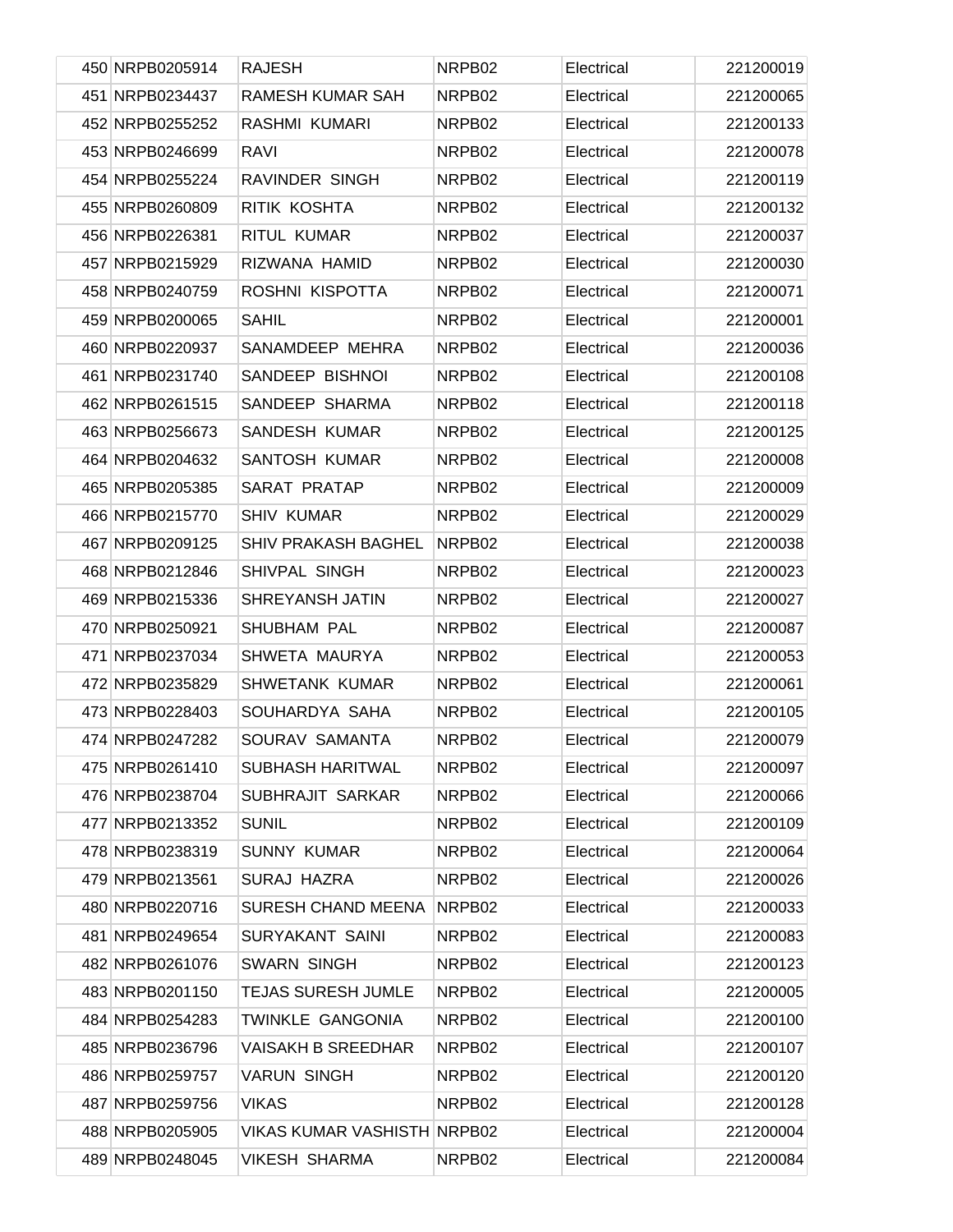|  | 490 NRPB0254950 | <b>VIKRAM SINGH</b>    | NRPB02             | Electrical                    | 221200094 |
|--|-----------------|------------------------|--------------------|-------------------------------|-----------|
|  | 491 NRPB0214041 | <b>VIKRANT</b>         | NRPB02             | Electrical                    | 221200022 |
|  | 492 NRPB0215879 | <b>VIKRANT</b>         | NRPB02             | Electrical                    | 221200031 |
|  | 493 NRPB0252988 | <b>VINAY VINAY</b>     | NRPB <sub>02</sub> | Electrical                    | 221200090 |
|  | 494 NRPB0232617 | <b>VINOD KUMAR</b>     | NRPB02             | Electrical                    | 221200106 |
|  | 495 NRPB0200655 | <b>VISHAVANATH</b>     | NRPB02             | Electrical                    | 221200003 |
|  | 496 NRPB0260622 | VISHVAJEET SAHOTA      | NRPB02             | Electrical                    | 221200127 |
|  | 497 NRPB0253696 | <b>VIVEK KUMAR</b>     | NRPB02             | Electrical                    | 221200093 |
|  | 498 NRPB0238877 | YOGESH CHOUDHARY       | NRPB02             | Electrical                    | 221200067 |
|  | 499 NRPB0259494 | YOGESH SHARMA          | NRPB02             | Electrical                    | 221200095 |
|  | 500 NRPB0259338 | YOGESH KUMAR SAINI     | NRPB02             | Electrical                    | 221200122 |
|  | 501 NRPB0247209 | YOGINDER MOHAN         | NRPB02             | Electrical                    | 221200081 |
|  | 502 NRPB0558321 | <b>AJAY</b>            | NRPB05             | Technical<br>Attendant        | 221500077 |
|  | 503 NRPB0557092 | AJAY KUMAR             | NRPB05             | Technical<br>Attendant        | 221500076 |
|  | 504 NRPB0501571 | AJAY KUMAR             | NRPB05             | Technical<br>Attendant        | 221500005 |
|  | 505 NRPB0539070 | <b>AJAY SINGH</b>      | NRPB05             | Technical<br>Attendant        | 221500047 |
|  | 506 NRPB0515225 | AJIT KUMAR RAJAK       | NRPB05             | Technical<br>Attendant        | 221500021 |
|  | 507 NRPB0502666 | AKASH MAURYA           | NRPB05             | Technical<br>Attendant        | 221500001 |
|  | 508 NRPB0533208 | AKSHAYA KUMAR          | NRPB05             | Technical<br>Attendant        | 221500069 |
|  | 509 NRPB0557065 | <b>AMIT KUMAR</b>      | NRPB05             | Technical<br>Attendant        | 221500073 |
|  | 510 NRPB0513290 | <b>ARVIND KUMAR</b>    | NRPB05             | <b>Technical</b><br>Attendant | 221500020 |
|  | 511 NRPB0511539 | <b>BHASKAR SANKWAR</b> | NRPB05             | Technical<br>Attendant        | 221500018 |
|  | 512 NRPB0554025 | <b>BRAJVEER</b>        | NRPB05             | Technical<br>Attendant        | 221500065 |
|  | 513 NRPB0544814 | DAVINDER SINGH         | NRPB05             | Technical<br>Attendant        | 221500054 |
|  | 514 NRPB0501668 | <b>DEEPAK</b>          | NRPB05             | Technical<br>Attendant        | 221500003 |
|  | 515 NRPB0537796 | <b>DEEPAK KUMAR</b>    | NRPB05             | <b>Technical</b><br>Attendant | 221500046 |
|  | 516 NRPB0532066 | DHEERAJ KUMAR          | NRPB05             | <b>Technical</b><br>Attendant | 221500040 |
|  | 517 NRPB0501795 | DILEEP KUMAR VERMA     | NRPB05             | Technical<br>Attendant        | 221500002 |
|  | 518 NRPB0540293 | <b>DIMPLE KUMAR</b>    | NRPB05             | Technical<br>Attendant        | 221500051 |
|  | 519 NRPB0532739 | <b>GAGAN</b>           | NRPB05             | Technical<br>Attendant        | 221500041 |
|  | 520 NRPB0515752 | <b>GULSHAN KUMAR</b>   | NRPB05             | Technical<br>Attendant        | 221500023 |
|  |                 |                        |                    |                               |           |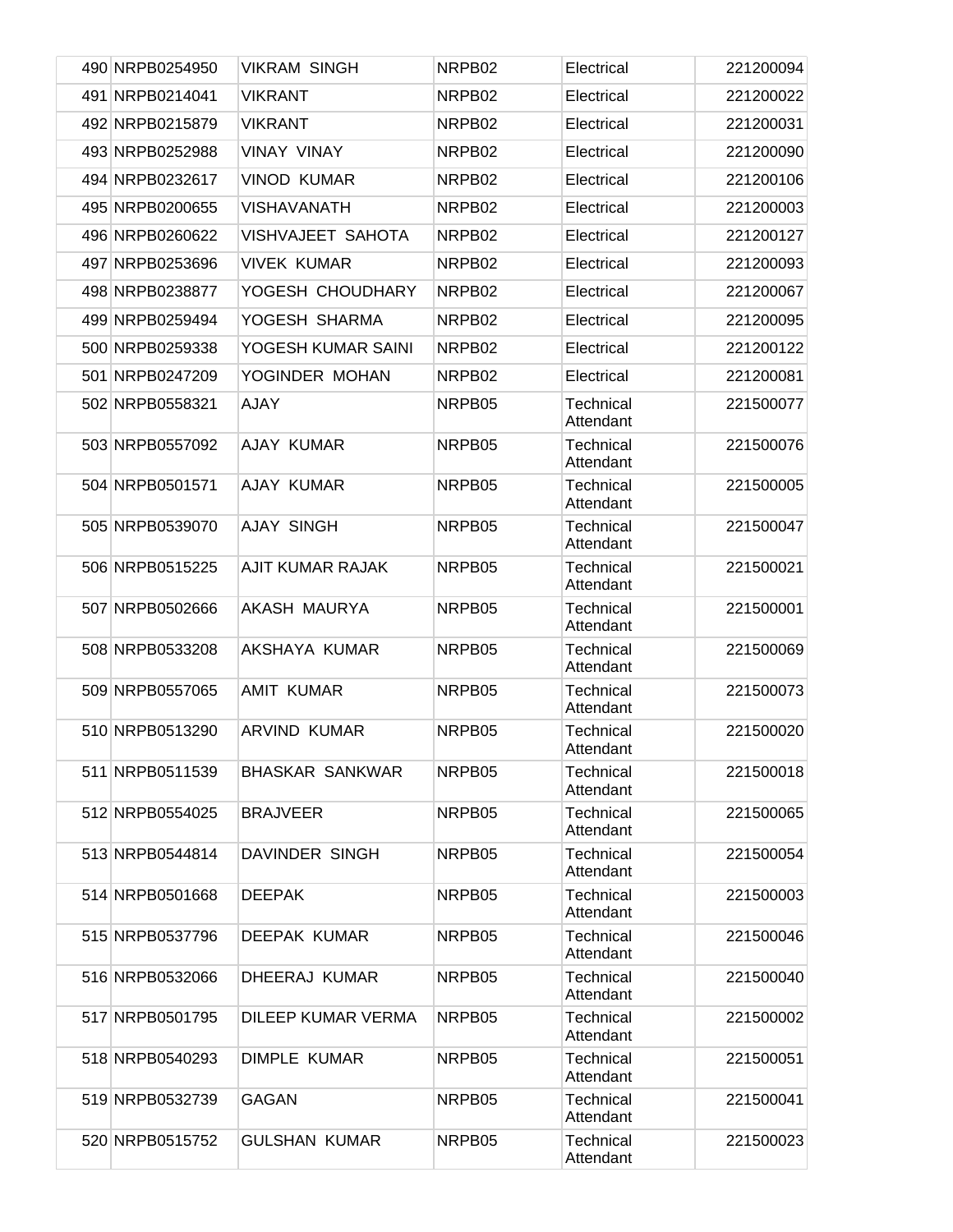| 521 NRPB0540248 | <b>GURPREET SINGH</b>                   | NRPB05 | Technical<br>Attendant        | 221500052 |
|-----------------|-----------------------------------------|--------|-------------------------------|-----------|
| 522 NRPB0509928 | <b>GURPREET SINGH</b>                   | NRPB05 | <b>Technical</b><br>Attendant | 221500014 |
| 523 NRPB0526447 | <b>HARPREET</b>                         | NRPB05 | Technical<br>Attendant        | 221500034 |
| 524 NRPB0507070 | <b>HEMANT KUMAR</b>                     | NRPB05 | Technical<br>Attendant        | 221500011 |
| 525 NRPB0559636 | JAGVEER SINGH                           | NRPB05 | Technical<br>Attendant        | 221500063 |
| 526 NRPB0523137 | <b>JASKIRAT SINGH</b>                   | NRPB05 | Technical<br>Attendant        | 221500030 |
| 527 NRPB0520738 | JASPREET SINGH                          | NRPB05 | <b>Technical</b><br>Attendant | 221500025 |
| 528 NRPB0513230 | JATINDER SINGH                          | NRPB05 | Technical<br>Attendant        | 221500022 |
| 529 NRPB0513321 | <b>JITENDER SINGH</b>                   | NRPB05 | Technical<br>Attendant        | 221500019 |
| 530 NRPB0548497 | <b>KAMAL KUMAR</b>                      | NRPB05 | Technical<br>Attendant        | 221500056 |
| 531 NRPB0522148 | <b>KARTAR SINGH</b>                     | NRPB05 | Technical<br>Attendant        | 221500031 |
| 532 NRPB0506004 | <b>KIRNA BAI</b>                        | NRPB05 | Technical<br>Attendant        | 221500013 |
| 533 NRPB0561171 | <b>KULDEEP SINGH</b>                    | NRPB05 | Technical<br>Attendant        | 221500064 |
| 534 NRPB0515944 | <b>KULJEET SINGH</b>                    | NRPB05 | Technical<br>Attendant        | 221500024 |
| 535 NRPB0525565 | <b>KULWINDER SINGH</b>                  | NRPB05 | <b>Technical</b><br>Attendant | 221500035 |
| 536 NRPB0554937 | <b>MANJEET SINGH</b>                    | NRPB05 | Technical<br>Attendant        | 221500081 |
| 537 NRPB0557540 | <b>MANOJ KUMAR</b>                      | NRPB05 | Technical<br>Attendant        | 221500071 |
| 538 NRPB0556523 | <b>MAYUR ANANTA</b><br><b>CHAUDHARI</b> | NRPB05 | <b>Technical</b><br>Attendant | 221500072 |
| 539 NRPB0508737 | NEELKAMAL                               | NRPB05 | Technical<br>Attendant        | 221500010 |
| 540 NRPB0523755 | NIKHIL SHARMA                           | NRPB05 | Technical<br>Attendant        | 221500033 |
| 541 NRPB0515273 | NITIN SHARMA                            | NRPB05 | Technical<br>Attendant        | 221500055 |
| 542 NRPB0520939 | PARDEEP SINGH                           | NRPB05 | Technical<br>Attendant        | 221500026 |
| 543 NRPB0504080 | PARMANAND                               | NRPB05 | Technical<br>Attendant        | 221500004 |
| 544 NRPB0505262 | <b>PAWAN</b>                            | NRPB05 | Technical<br>Attendant        | 221500048 |
| 545 NRPB0533949 | <b>PAWAN</b>                            | NRPB05 | Technical<br>Attendant        | 221500045 |
| 546 NRPB0508881 | PINTOO RAM                              | NRPB05 | Technical<br>Attendant        | 221500015 |
| 547 NRPB0511480 | PRAVEEN KUMAR                           | NRPB05 | Technical<br>Attendant        | 221500016 |
|                 |                                         |        |                               |           |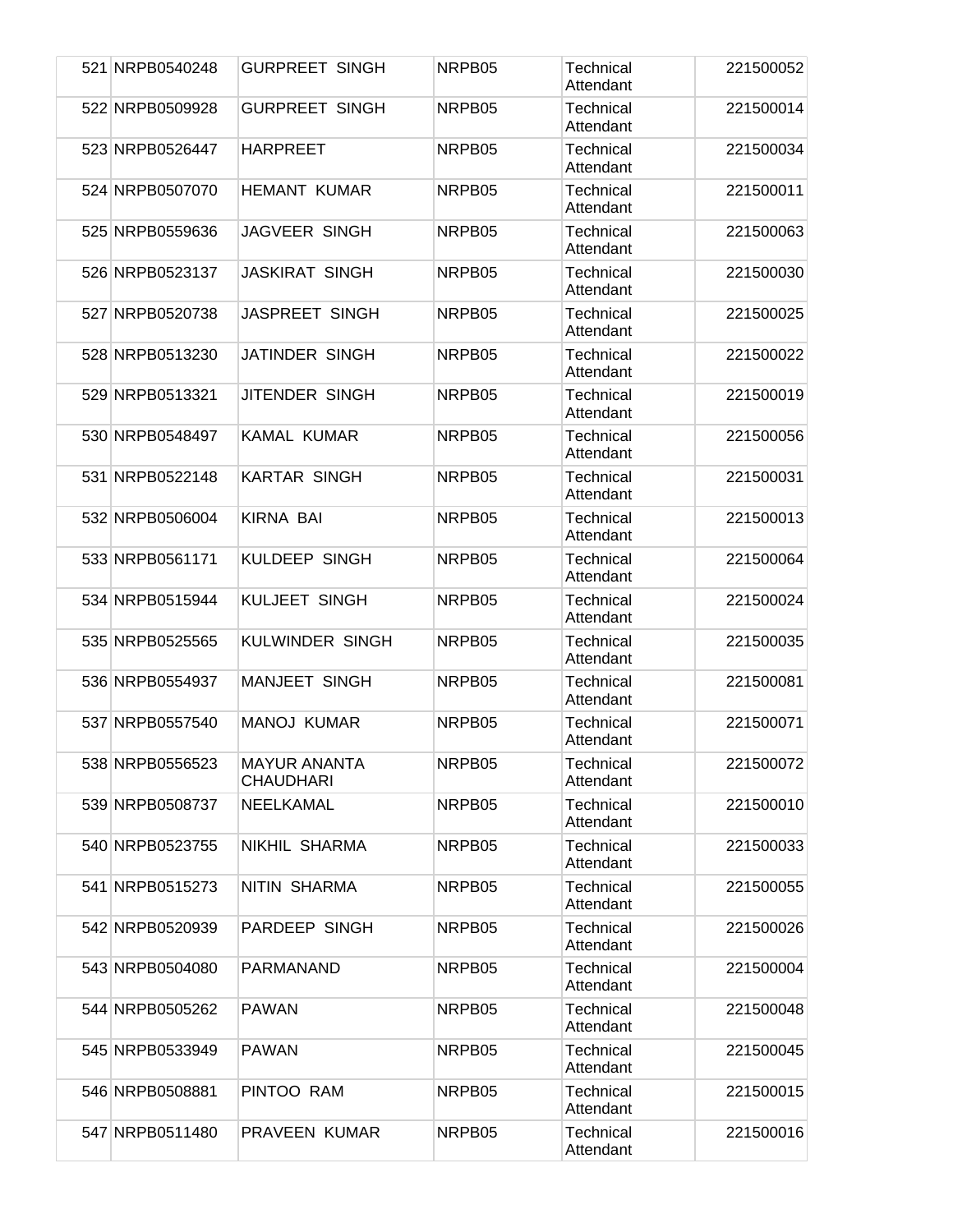| 548 NRPB0560942 | <b>PRAVEEN KUMAR</b><br><b>MEENA</b> | NRPB <sub>05</sub> | Technical<br>Attendant        | 221500079 |
|-----------------|--------------------------------------|--------------------|-------------------------------|-----------|
| 549 NRPB0506217 | <b>RAHUL</b>                         | NRPB05             | <b>Technical</b><br>Attendant | 221500017 |
| 550 NRPB0503319 | RAHUL KHOKHAR                        | NRPB05             | Technical<br>Attendant        | 221500007 |
| 551 NRPB0524077 | RAHUL PAL                            | NRPB05             | Technical<br>Attendant        | 221500032 |
| 552 NRPB0504895 | <b>RAHUL KUMAR DAS</b>               | NRPB05             | Technical<br>Attendant        | 221500008 |
| 553 NRPB0558295 | RAJAT CHAUDHARY                      | NRPB05             | <b>Technical</b><br>Attendant | 221500075 |
| 554 NRPB0505994 | RAJINDER LAL                         | NRPB05             | <b>Technical</b><br>Attendant | 221500012 |
| 555 NRPB0529598 | RAJIV KUMAR SAROJ                    | NRPB05             | Technical<br>Attendant        | 221500039 |
| 556 NRPB0556192 | RAVI KUMAR                           | NRPB05             | <b>Technical</b><br>Attendant | 221500062 |
| 557 NRPB0551376 | <b>ROHIT KUMAR</b>                   | NRPB05             | <b>Technical</b><br>Attendant | 221500060 |
| 558 NRPB0523692 | ROHIT KUMAR TANK                     | NRPB05             | Technical<br>Attendant        | 221500029 |
| 559 NRPB0532380 | SAHIL SHARMA                         | NRPB05             | <b>Technical</b><br>Attendant | 221500043 |
| 560 NRPB0510184 | SAHIL SHARMA                         | NRPB05             | Technical<br>Attendant        | 221500074 |
| 561 NRPB0560925 | SANDEEP                              | NRPB05             | Technical<br>Attendant        | 221500078 |
| 562 NRPB0539066 | SANDEEP SINGH                        | NRPB05             | <b>Technical</b><br>Attendant | 221500049 |
| 563 NRPB0555467 | <b>SARVAN</b>                        | NRPB05             | Technical<br>Attendant        | 221500061 |
| 564 NRPB0504953 | SAURABH KUMAR                        | NRPB05             | Technical<br>Attendant        | 221500009 |
| 565 NRPB0548536 | <b>SHAHRUN</b>                       | NRPB05             | Technical<br>Attendant        | 221500059 |
| 566 NRPB0522518 | SHIVAM MADAN                         | NRPB05             | Technical<br>Attendant        | 221500028 |
| 567 NRPB0511857 | SHIVAM MAURYA                        | NRPB05             | Technical<br>Attendant        | 221500066 |
| 568 NRPB0531245 | <b>SHRAVAN KUMAR</b>                 | NRPB05             | Technical<br>Attendant        | 221500044 |
| 569 NRPB0550407 | SHUBHAM SAKARWAL                     | NRPB05             | Technical<br>Attendant        | 221500058 |
| 570 NRPB0561851 | SUDHIR SHARMA                        | NRPB05             | Technical<br>Attendant        | 221500080 |
| 571 NRPB0560992 | <b>SUJATA</b>                        | NRPB05             | Technical<br>Attendant        | 221500070 |
| 572 NRPB0512544 | <b>SUMIT KUMAR</b>                   | NRPB05             | Technical<br>Attendant        | 221500067 |
| 573 NRPB0550294 | <b>SUNITA RANI</b>                   | NRPB05             | Technical<br>Attendant        | 221500057 |
| 574 NRPB0544767 | <b>SURENDER KUMAR</b>                | NRPB05             | Technical<br>Attendant        | 221500053 |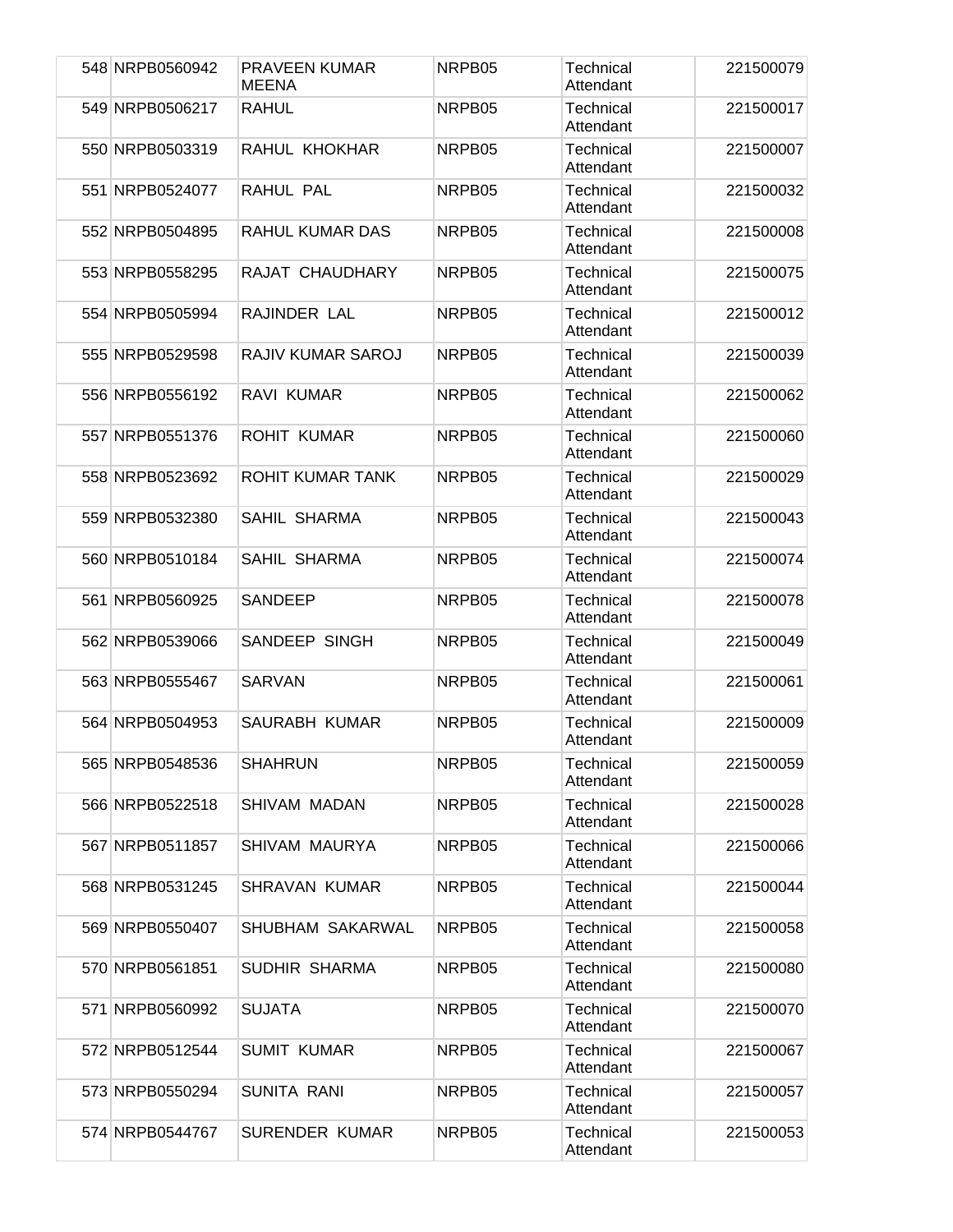| 575 NRPB0521410<br><b>TARSEM SINGH</b><br>NRPB05<br>Technical<br>Attendant<br>576 NRPB0533072<br><b>TASLEEM ALI</b><br>NRPB05<br>Technical<br>Attendant<br>577 NRPB0533407<br><b>URMILA</b><br>NRPB05<br>Technical<br>Attendant<br>Technical<br>578 NRPB0526981<br>VAISHAKH U<br>NRPB05<br>Attendant<br>579 NRPB0536949<br><b>VARUN BEDI</b><br>NRPB05<br>Technical<br>Attendant<br>580 NRPB0527639<br><b>VIPIN KUMAR</b><br>NRPB05<br>Technical<br>Attendant<br>581 NRPB0503769<br><b>VIPUL KUMAR</b><br>NRPB05<br>Technical<br>Attendant<br>YUVRAJ SINGH<br>582 NRPB0530036<br>NRPB05<br>Technical<br>Attendant<br>583 NRRJ0113375<br><b>ABHI</b><br>NRRJ01<br>Mechanical<br>584 NRRJ0152401<br><b>ABHISHEK GAUR</b><br>NRRJ01<br>Mechanical<br><b>ABHISHEK SINGH</b><br>585 NRRJ0131718<br>NRRJ01<br>Mechanical<br>586 NRRJ0114230<br>AJAY DAHIYA<br>NRRJ01<br>Mechanical | 221500027<br>221500042<br>221500050<br>221500036<br>221500068<br>221500037<br>221500006<br>221500038<br>222100035 |
|------------------------------------------------------------------------------------------------------------------------------------------------------------------------------------------------------------------------------------------------------------------------------------------------------------------------------------------------------------------------------------------------------------------------------------------------------------------------------------------------------------------------------------------------------------------------------------------------------------------------------------------------------------------------------------------------------------------------------------------------------------------------------------------------------------------------------------------------------------------------------|-------------------------------------------------------------------------------------------------------------------|
|                                                                                                                                                                                                                                                                                                                                                                                                                                                                                                                                                                                                                                                                                                                                                                                                                                                                              |                                                                                                                   |
|                                                                                                                                                                                                                                                                                                                                                                                                                                                                                                                                                                                                                                                                                                                                                                                                                                                                              |                                                                                                                   |
|                                                                                                                                                                                                                                                                                                                                                                                                                                                                                                                                                                                                                                                                                                                                                                                                                                                                              |                                                                                                                   |
|                                                                                                                                                                                                                                                                                                                                                                                                                                                                                                                                                                                                                                                                                                                                                                                                                                                                              |                                                                                                                   |
|                                                                                                                                                                                                                                                                                                                                                                                                                                                                                                                                                                                                                                                                                                                                                                                                                                                                              |                                                                                                                   |
|                                                                                                                                                                                                                                                                                                                                                                                                                                                                                                                                                                                                                                                                                                                                                                                                                                                                              |                                                                                                                   |
|                                                                                                                                                                                                                                                                                                                                                                                                                                                                                                                                                                                                                                                                                                                                                                                                                                                                              |                                                                                                                   |
|                                                                                                                                                                                                                                                                                                                                                                                                                                                                                                                                                                                                                                                                                                                                                                                                                                                                              |                                                                                                                   |
|                                                                                                                                                                                                                                                                                                                                                                                                                                                                                                                                                                                                                                                                                                                                                                                                                                                                              |                                                                                                                   |
|                                                                                                                                                                                                                                                                                                                                                                                                                                                                                                                                                                                                                                                                                                                                                                                                                                                                              | 222100141                                                                                                         |
|                                                                                                                                                                                                                                                                                                                                                                                                                                                                                                                                                                                                                                                                                                                                                                                                                                                                              | 222100083                                                                                                         |
|                                                                                                                                                                                                                                                                                                                                                                                                                                                                                                                                                                                                                                                                                                                                                                                                                                                                              | 222100032                                                                                                         |
| AJAY GUPTA<br>587 NRRJ0158731<br>NRRJ01<br>Mechanical                                                                                                                                                                                                                                                                                                                                                                                                                                                                                                                                                                                                                                                                                                                                                                                                                        | 222100156                                                                                                         |
| 588 NRRJ0129811<br>AJAY KUMAR VERMA<br>NRRJ01<br>Mechanical                                                                                                                                                                                                                                                                                                                                                                                                                                                                                                                                                                                                                                                                                                                                                                                                                  | 222100075                                                                                                         |
| AJEET KUMAR<br>589 NRRJ0141650<br>NRRJ01<br>Mechanical                                                                                                                                                                                                                                                                                                                                                                                                                                                                                                                                                                                                                                                                                                                                                                                                                       | 222100099                                                                                                         |
| <b>AJIT SINGH</b><br>590 NRRJ0126338<br>NRRJ01<br>Mechanical                                                                                                                                                                                                                                                                                                                                                                                                                                                                                                                                                                                                                                                                                                                                                                                                                 | 222100065                                                                                                         |
| 591 NRRJ0143878<br><b>AJIT KUMAR SONKAR</b><br>NRRJ01<br>Mechanical                                                                                                                                                                                                                                                                                                                                                                                                                                                                                                                                                                                                                                                                                                                                                                                                          | 222100113                                                                                                         |
| 592 NRRJ0157969<br><b>AKHILESH KUMAR</b><br>NRRJ01<br>Mechanical<br><b>CHAUDHARY</b>                                                                                                                                                                                                                                                                                                                                                                                                                                                                                                                                                                                                                                                                                                                                                                                         | 222100153                                                                                                         |
| AKSHAT GUPTA<br>593 NRRJ0122349<br>NRRJ01<br>Mechanical                                                                                                                                                                                                                                                                                                                                                                                                                                                                                                                                                                                                                                                                                                                                                                                                                      | 222100056                                                                                                         |
| 594 NRRJ0113388<br><b>AKSHAY</b><br>NRRJ01<br>Mechanical                                                                                                                                                                                                                                                                                                                                                                                                                                                                                                                                                                                                                                                                                                                                                                                                                     | 222100028                                                                                                         |
| 595 NRRJ0134668<br><b>AMAN</b><br>NRRJ01<br>Mechanical                                                                                                                                                                                                                                                                                                                                                                                                                                                                                                                                                                                                                                                                                                                                                                                                                       | 222100092                                                                                                         |
| 596 NRRJ0131868<br>AMANJEET<br>NRRJ01<br>Mechanical                                                                                                                                                                                                                                                                                                                                                                                                                                                                                                                                                                                                                                                                                                                                                                                                                          | 222100103                                                                                                         |
| AMAR SINGH YADAV<br>597 NRRJ0145464<br>NRRJ01<br>Mechanical                                                                                                                                                                                                                                                                                                                                                                                                                                                                                                                                                                                                                                                                                                                                                                                                                  | 222100130                                                                                                         |
| 598 NRRJ0113343<br><b>AMIT KUMAR</b><br>Mechanical<br>NRRJ01                                                                                                                                                                                                                                                                                                                                                                                                                                                                                                                                                                                                                                                                                                                                                                                                                 | 222100033                                                                                                         |
| 599 NRRJ0138611<br>AMJAD HUSSAIN<br>Mechanical<br>NRRJ01                                                                                                                                                                                                                                                                                                                                                                                                                                                                                                                                                                                                                                                                                                                                                                                                                     | 222100090                                                                                                         |
| 600 NRRJ0134444<br><b>ANAND</b><br>Mechanical<br>NRRJ01                                                                                                                                                                                                                                                                                                                                                                                                                                                                                                                                                                                                                                                                                                                                                                                                                      | 222100088                                                                                                         |
| 601 NRRJ0148793<br><b>ANKIT</b><br>NRRJ01<br>Mechanical                                                                                                                                                                                                                                                                                                                                                                                                                                                                                                                                                                                                                                                                                                                                                                                                                      | 222100133                                                                                                         |
| 602 NRRJ0134788<br><b>ANKIT</b><br>Mechanical<br>NRRJ01                                                                                                                                                                                                                                                                                                                                                                                                                                                                                                                                                                                                                                                                                                                                                                                                                      | 222100082                                                                                                         |
| 603 NRRJ0140027<br>ANKIT KUMAR<br>Mechanical<br>NRRJ01                                                                                                                                                                                                                                                                                                                                                                                                                                                                                                                                                                                                                                                                                                                                                                                                                       | 222100104                                                                                                         |
| ANSHUL BHARTI<br>Mechanical<br>604 NRRJ0144872<br>NRRJ01                                                                                                                                                                                                                                                                                                                                                                                                                                                                                                                                                                                                                                                                                                                                                                                                                     | 222100119                                                                                                         |
| 605 NRRJ0112662<br>ANUJ KUMAR<br>Mechanical<br>NRRJ01                                                                                                                                                                                                                                                                                                                                                                                                                                                                                                                                                                                                                                                                                                                                                                                                                        | 222100019                                                                                                         |
| 606 NRRJ0126453<br>ANUJ SEN<br>Mechanical<br>NRRJ01                                                                                                                                                                                                                                                                                                                                                                                                                                                                                                                                                                                                                                                                                                                                                                                                                          | 222100070                                                                                                         |
| 607 NRRJ0139504<br>ARUN YADAV<br>NRRJ01<br>Mechanical                                                                                                                                                                                                                                                                                                                                                                                                                                                                                                                                                                                                                                                                                                                                                                                                                        | 222100101                                                                                                         |
| ARVIND KUMAR PAL<br>608 NRRJ0160708<br>NRRJ01<br>Mechanical                                                                                                                                                                                                                                                                                                                                                                                                                                                                                                                                                                                                                                                                                                                                                                                                                  | 222100190                                                                                                         |
| 609 NRRJ0161427<br><b>ASHISH KUMAR SINGH</b><br>NRRJ01<br>Mechanical                                                                                                                                                                                                                                                                                                                                                                                                                                                                                                                                                                                                                                                                                                                                                                                                         | 222100169                                                                                                         |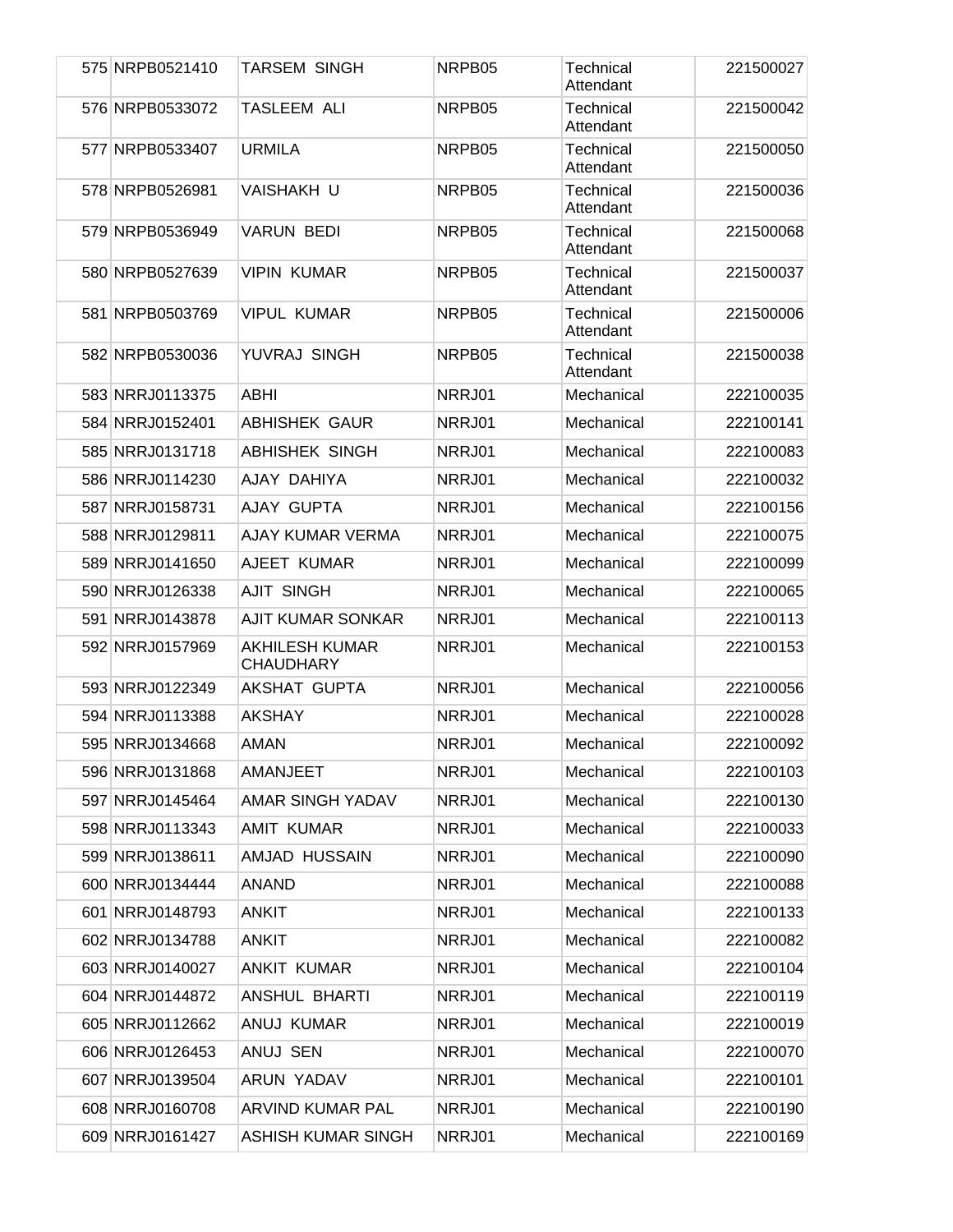| 610 NRRJ0162016 | ASHOK MEHRA                                | NRRJ01 | Mechanical | 222100175 |
|-----------------|--------------------------------------------|--------|------------|-----------|
| 611 NRRJ0123612 | <b>BALVINDER SINGH</b>                     | NRRJ01 | Mechanical | 222100064 |
| 612 NRRJ0147180 | <b>BALWANT KUMAR</b>                       | NRRJ01 | Mechanical | 222100126 |
| 613 NRRJ0133665 | <b>BHAIROO SINGH</b><br><b>PRAJAPAT</b>    | NRRJ01 | Mechanical | 222100086 |
| 614 NRRJ0140867 | <b>BHARAT SINGH</b><br><b>SHEKHAWAT</b>    | NRRJ01 | Mechanical | 222100095 |
| 615 NRRJ0141008 | <b>BHARAT SINGH</b><br><b>SHEKHAWAT</b>    | NRRJ01 | Mechanical | 222100102 |
| 616 NRRJ0102065 | <b>BHAWSAGAR BHANA</b>                     | NRRJ01 | Mechanical | 222100001 |
| 617 NRRJ0146435 | <b>BHUPENDRA GOLA</b>                      | NRRJ01 | Mechanical | 222100122 |
| 618 NRRJ0143856 | <b>BHUPESH GAUTAM</b>                      | NRRJ01 | Mechanical | 222100116 |
| 619 NRRJ0159622 | CHANDA KUMARI                              | NRRJ01 | Mechanical | 222100148 |
| 620 NRRJ0141012 | CHANDERKANT                                | NRRJ01 | Mechanical | 222100186 |
| 621 NRRJ0145048 | <b>CHANDRAPRATAP</b>                       | NRRJ01 | Mechanical | 222100112 |
| 622 NRRJ0137422 | <b>DEEPAK</b>                              | NRRJ01 | Mechanical | 222100091 |
| 623 NRRJ0147049 | <b>DEEPAK BISHT</b>                        | NRRJ01 | Mechanical | 222100128 |
| 624 NRRJ0141229 | DEEPAK KUMAR                               | NRRJ01 | Mechanical | 222100098 |
| 625 NRRJ0162218 | <b>DEEPANSHU</b><br><b>VASHISHTHA</b>      | NRRJ01 | Mechanical | 222100151 |
| 626 NRRJ0143623 | <b>DEEPENDRA SINGH</b><br><b>KHANGAROT</b> | NRRJ01 | Mechanical | 222100111 |
| 627 NRRJ0111008 | <b>DEVASHISH SINGH</b><br><b>PARMAR</b>    | NRRJ01 | Mechanical | 222100034 |
| 628 NRRJ0118985 | DEVENDRA HEDA                              | NRRJ01 | Mechanical | 222100041 |
| 629 NRRJ0100803 | DHANRAJ MEENA                              | NRRJ01 | Mechanical | 222100008 |
| 630 NRRJ0153876 | DHEERAJ BAGHEL                             | NRRJ01 | Mechanical | 222100161 |
| 631 NRRJ0162087 | DILKHUSH MEENA                             | NRRJ01 | Mechanical | 222100170 |
| 632 NRRJ0112365 | <b>DURGESH GUPTA</b>                       | NRRJ01 | Mechanical | 222100018 |
| 633 NRRJ0122535 | <b>DURGESH KUMAR</b>                       | NRRJ01 | Mechanical | 222100061 |
| 634 NRRJ0119320 | <b>DUSHAL SAINI</b>                        | NRRJ01 | Mechanical | 222100044 |
| 635 NRRJ0117153 | <b>GAURAV GUPTA</b>                        | NRRJ01 | Mechanical | 222100042 |
| 636 NRRJ0127684 | <b>GAURAV KUMAR</b>                        | NRRJ01 | Mechanical | 222100142 |
| 637 NRRJ0117855 | <b>GAUTAM MALIK</b>                        | NRRJ01 | Mechanical | 222100043 |
| 638 NRRJ0150919 | <b>GIRIDHARI RAI</b>                       | NRRJ01 | Mechanical | 222100136 |
| 639 NRRJ0122808 | <b>GOPAL SINGH NAGAR</b>                   | NRRJ01 | Mechanical | 222100062 |
| 640 NRRJ0159744 | <b>GULSHAN</b>                             | NRRJ01 | Mechanical | 222100174 |
| 641 NRRJ0157790 | <b>GURPREET SINGH</b>                      | NRRJ01 | Mechanical | 222100166 |
| 642 NRRJ0125478 | <b>GURPREET SINGH</b><br><b>SINGH</b>      | NRRJ01 | Mechanical | 222100072 |
| 643 NRRJ0113749 | <b>HANISH KATWAL</b>                       | NRRJ01 | Mechanical | 222100107 |
| 644 NRRJ0119183 | <b>HARSH</b>                               | NRRJ01 | Mechanical | 222100050 |
| 645 NRRJ0158289 | HARSH JOSHI                                | NRRJ01 | Mechanical | 222100176 |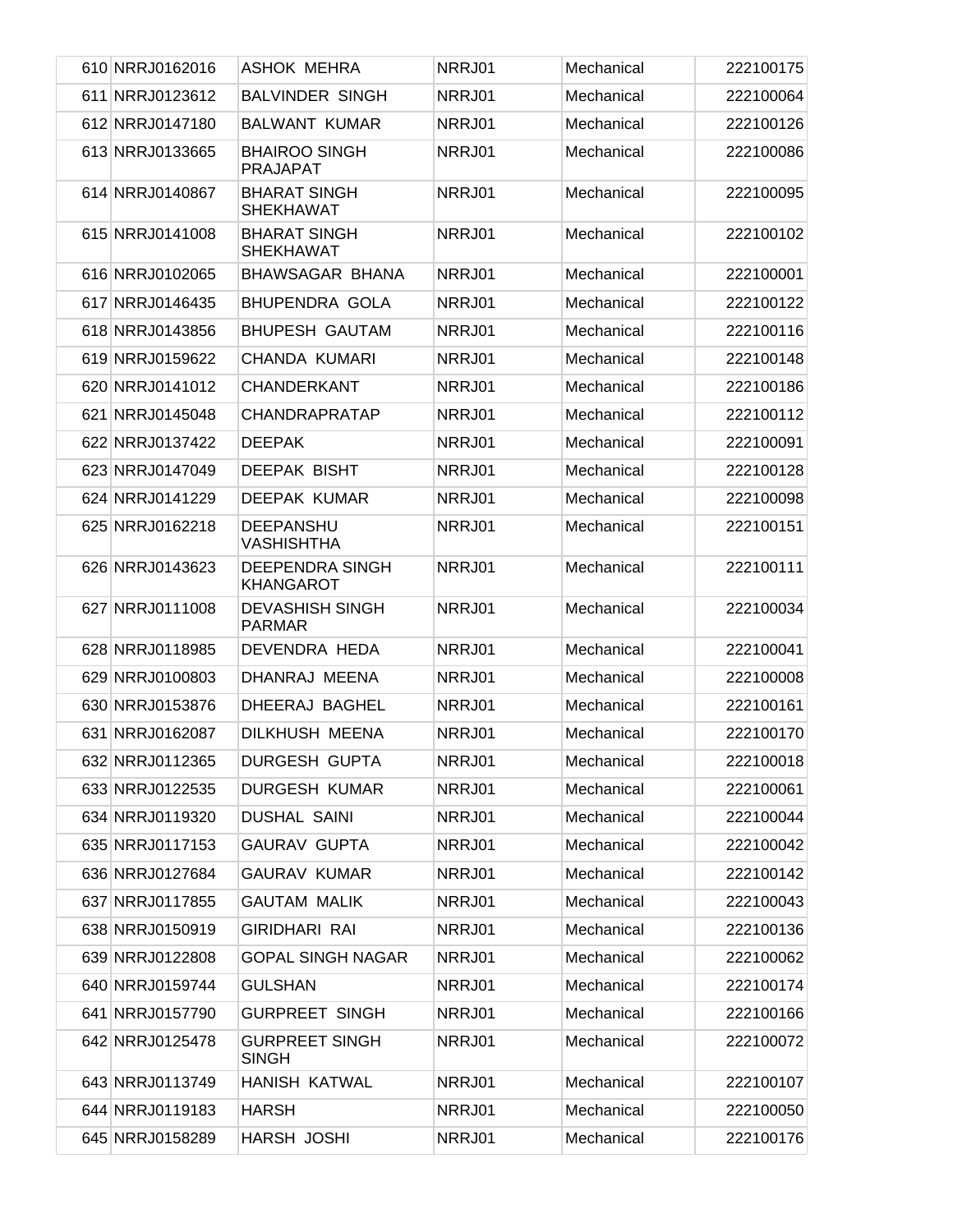|  | 646 NRRJ0104194 | <b>HARSHIT</b>                         | NRRJ01 | Mechanical | 222100009 |
|--|-----------------|----------------------------------------|--------|------------|-----------|
|  | 647 NRRJ0124095 | <b>HARSHIT KUMAR</b>                   | NRRJ01 | Mechanical | 222100057 |
|  | 648 NRRJ0136752 | <b>HEMA MANRAL</b>                     | NRRJ01 | Mechanical | 222100081 |
|  | 649 NRRJ0115258 | <b>HEMKANT</b>                         | NRRJ01 | Mechanical | 222100036 |
|  | 650 NRRJ0130939 | <b>JAGDISH LODHA</b>                   | NRRJ01 | Mechanical | 222100105 |
|  | 651 NRRJ0113604 | <b>JAIDEV SINGH</b>                    | NRRJ01 | Mechanical | 222100180 |
|  | 652 NRRJ0114290 | <b>JAIPRAKASH SINGH</b>                | NRRJ01 | Mechanical | 222100039 |
|  | 653 NRRJ0101740 | <b>JAIPRAKASH SINGH</b>                | NRRJ01 | Mechanical | 222100003 |
|  | 654 NRRJ0100706 | <b>JETHA RAM SUTHAR</b>                | NRRJ01 | Mechanical | 222100026 |
|  | 655 NRRJ0158436 | JYOTIRADITYA PANDEY                    | NRRJ01 | Mechanical | 222100165 |
|  | 656 NRRJ0143250 | <b>KM NEHA SINGH</b>                   | NRRJ01 | Mechanical | 222100117 |
|  | 657 NRRJ0139980 | <b>KOMAL</b>                           | NRRJ01 | Mechanical | 222100097 |
|  | 658 NRRJ0139985 | <b>KOMAL</b>                           | NRRJ01 | Mechanical | 222100106 |
|  | 659 NRRJ0108656 | LOKESH SINGH                           | NRRJ01 | Mechanical | 222100016 |
|  | 660 NRRJ0107899 | <b>LOKESH KUMAR MEENA</b>              | NRRJ01 | Mechanical | 222100020 |
|  | 661 NRRJ0134056 | <b>MAHENDRA PRATAP</b><br><b>SINGH</b> | NRRJ01 | Mechanical | 222100079 |
|  | 662 NRRJ0109158 | MALOTHKRISHNAKANTH NRRJ01              |        | Mechanical | 222100025 |
|  | 663 NRRJ0140389 | <b>MANISH KUMAR</b>                    | NRRJ01 | Mechanical | 222100096 |
|  | 664 NRRJ0151489 | <b>MANISH PHULWARI</b>                 | NRRJ01 | Mechanical | 222100145 |
|  | 665 NRRJ0139447 | <b>MANISH KUMAR</b><br><b>PASWAN</b>   | NRRJ01 | Mechanical | 222100183 |
|  | 666 NRRJ0145330 | <b>MANISH KUMAR REGAR</b>              | NRRJ01 | Mechanical | 222100131 |
|  | 667 NRRJ0108164 | MANKESH MALVIYA                        | NRRJ01 | Mechanical | 222100027 |
|  | 668 NRRJ0148059 | <b>MANMOHAN SINGH</b>                  | NRRJ01 | Mechanical | 222100139 |
|  | 669 NRRJ0142998 | <b>MANOJ KUMAR JANGID</b>              | NRRJ01 | Mechanical | 222100185 |
|  | 670 NRRJ0110987 | MIRZA RASHID BEG                       | NRRJ01 | Mechanical | 222100024 |
|  | 671 NRRJ0114489 | <b>MITHILESH KUMAR</b><br><b>GUPTA</b> | NRRJ01 | Mechanical | 222100031 |
|  | 672 NRRJ0100863 | MOHAMMAD SOHEL                         | NRRJ01 | Mechanical | 222100002 |
|  | 673 NRRJ0155726 | MOHAMMAD TALHA                         | NRRJ01 | Mechanical | 222100158 |
|  | 674 NRRJ0103742 | <b>MOHDNAIM</b>                        | NRRJ01 | Mechanical | 222100182 |
|  | 675 NRRJ0126797 | MOHIT JOSHI                            | NRRJ01 | Mechanical | 222100073 |
|  | 676 NRRJ0148568 | <b>MOHIT SAPRA</b>                     | NRRJ01 | Mechanical | 222100138 |
|  | 677 NRRJ0134835 | MOHIT SATI                             | NRRJ01 | Mechanical | 222100078 |
|  | 678 NRRJ0105796 | MOHIT SHARMA                           | NRRJ01 | Mechanical | 222100014 |
|  | 679 NRRJ0121385 | <b>MONEY</b>                           | NRRJ01 | Mechanical | 222100046 |
|  | 680 NRRJ0159108 | MUKESH DHAWAN                          | NRRJ01 | Mechanical | 222100167 |
|  | 681 NRRJ0113946 | MUKUL GATEY                            | NRRJ01 | Mechanical | 222100038 |
|  | 682 NRRJ0109655 | NARENDRA                               | NRRJ01 | Mechanical | 222100179 |
|  | 683 NRRJ0121256 | NARESH VERMA                           | NRRJ01 | Mechanical | 222100063 |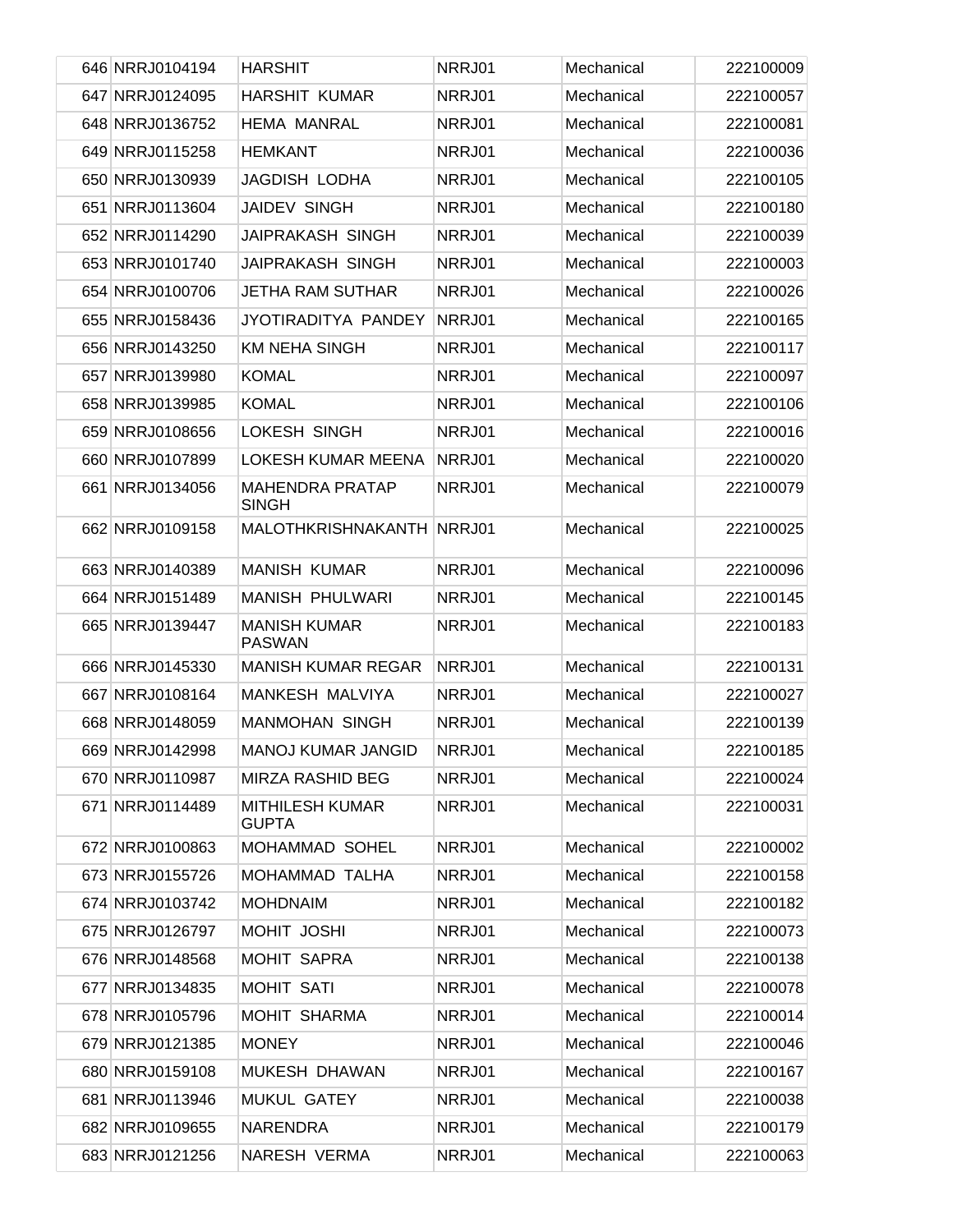| 684 NRRJ0118938 | NAVEEN MENARIYA                      | NRRJ01 | Mechanical | 222100045 |
|-----------------|--------------------------------------|--------|------------|-----------|
| 685 NRRJ0157816 | <b>NEERAJ KUMAR SINGH</b>            | NRRJ01 | Mechanical | 222100168 |
| 686 NRRJ0144441 | NIDHI DUBEY                          | NRRJ01 | Mechanical | 222100110 |
| 687 NRRJ0112275 | <b>NIKHIL KUMAR</b>                  | NRRJ01 | Mechanical | 222100021 |
| 688 NRRJ0160816 | <b>NILESH KUMAR SWAMI</b>            | NRRJ01 | Mechanical | 222100159 |
| 689 NRRJ0121958 | NIMESH DHAR                          | NRRJ01 | Mechanical | 222100114 |
| 690 NRRJ0127592 | NITIN KUMAR MALIK                    | NRRJ01 | Mechanical | 222100071 |
| 691 NRRJ0144508 | NITIN SINGH CHAUHAN                  | NRRJ01 | Mechanical | 222100118 |
| 692 NRRJ0108715 | OM PRAKASH                           | NRRJ01 | Mechanical | 222100013 |
| 693 NRRJ0127349 | PANKAJ KAUSHAL                       | NRRJ01 | Mechanical | 222100067 |
| 694 NRRJ0144733 | PARABHJEET SINGH                     | NRRJ01 | Mechanical | 222100120 |
| 695 NRRJ0121075 | <b>PARAS</b>                         | NRRJ01 | Mechanical | 222100052 |
| 696 NRRJ0136628 | PARDEEP KUMAR                        | NRRJ01 | Mechanical | 222100080 |
| 697 NRRJ0111598 | PIYUSH SRIVASTAVA                    | NRRJ01 | Mechanical | 222100015 |
| 698 NRRJ0160078 | <b>PRAJWAL</b>                       | NRRJ01 | Mechanical | 222100163 |
| 699 NRRJ0135570 | PRASANJIT PAUL                       | NRRJ01 | Mechanical | 222100085 |
| 700 NRRJ0144115 | <b>PRAVEEN KUMAR</b>                 | NRRJ01 | Mechanical | 222100109 |
| 701 NRRJ0109581 | PRAVEEN YADAV                        | NRRJ01 | Mechanical | 222100178 |
| 702 NRRJ0123294 | <b>PUSHKAR</b>                       | NRRJ01 | Mechanical | 222100060 |
| 703 NRRJ0126761 | RAGHAV AGNIHOTRI                     | NRRJ01 | Mechanical | 222100069 |
| 704 NRRJ0139878 | <b>RAGHUVEER</b><br><b>CHOUDHARY</b> | NRRJ01 | Mechanical | 222100108 |
| 705 NRRJ0102239 | RAHUL KUMAR                          | NRRJ01 | Mechanical | 222100007 |
| 706 NRRJ0109472 | RAHUL KUMAR                          | NRRJ01 | Mechanical | 222100022 |
| 707 NRRJ0156173 | RAHUL MEENA                          | NRRJ01 | Mechanical | 222100164 |
| 708 NRRJ0157895 | RAJ KUMAR                            | NRRJ01 | Mechanical | 222100154 |
| 709 NRRJ0120994 | RAJAN RAI                            | NRRJ01 | Mechanical | 222100051 |
| 710 NRRJ0114574 | <b>RAJEEV</b>                        | NRRJ01 | Mechanical | 222100037 |
| 711 NRRJ0121806 | RAJNEESH KUMAR                       | NRRJ01 | Mechanical | 222100059 |
| 712 NRRJ0153170 | RAKESH KUMAWAT                       | NRRJ01 | Mechanical | 222100146 |
| 713 NRRJ0143235 | <b>RAM KISHUN</b>                    | NRRJ01 | Mechanical | 222100115 |
| 714 NRRJ0107671 | RANUVA PRAVIN<br><b>KANTILAL</b>     | NRRJ01 | Mechanical | 222100023 |
| 715 NRRJ0159525 | RAVI KUMAR                           | NRRJ01 | Mechanical | 222100155 |
| 716 NRRJ0138380 | RAVI SHANKAR TIWARI                  | NRRJ01 | Mechanical | 222100089 |
| 717 NRRJ0142011 | <b>RINKI PAIK</b>                    | NRRJ01 | Mechanical | 222100093 |
| 718 NRRJ0140621 | RISHABHA YADAV                       | NRRJ01 | Mechanical | 222100147 |
| 719 NRRJ0145316 | RISHI PAL                            | NRRJ01 | Mechanical | 222100121 |
| 720 NRRJ0109399 | <b>ROBIN KUMAR</b>                   | NRRJ01 | Mechanical | 222100017 |
| 721 NRRJ0137065 | ROHAN KUMAR BUNKAR NRRJ01            |        | Mechanical | 222100087 |
| 722 NRRJ0126756 | <b>ROHIT</b>                         | NRRJ01 | Mechanical | 222100066 |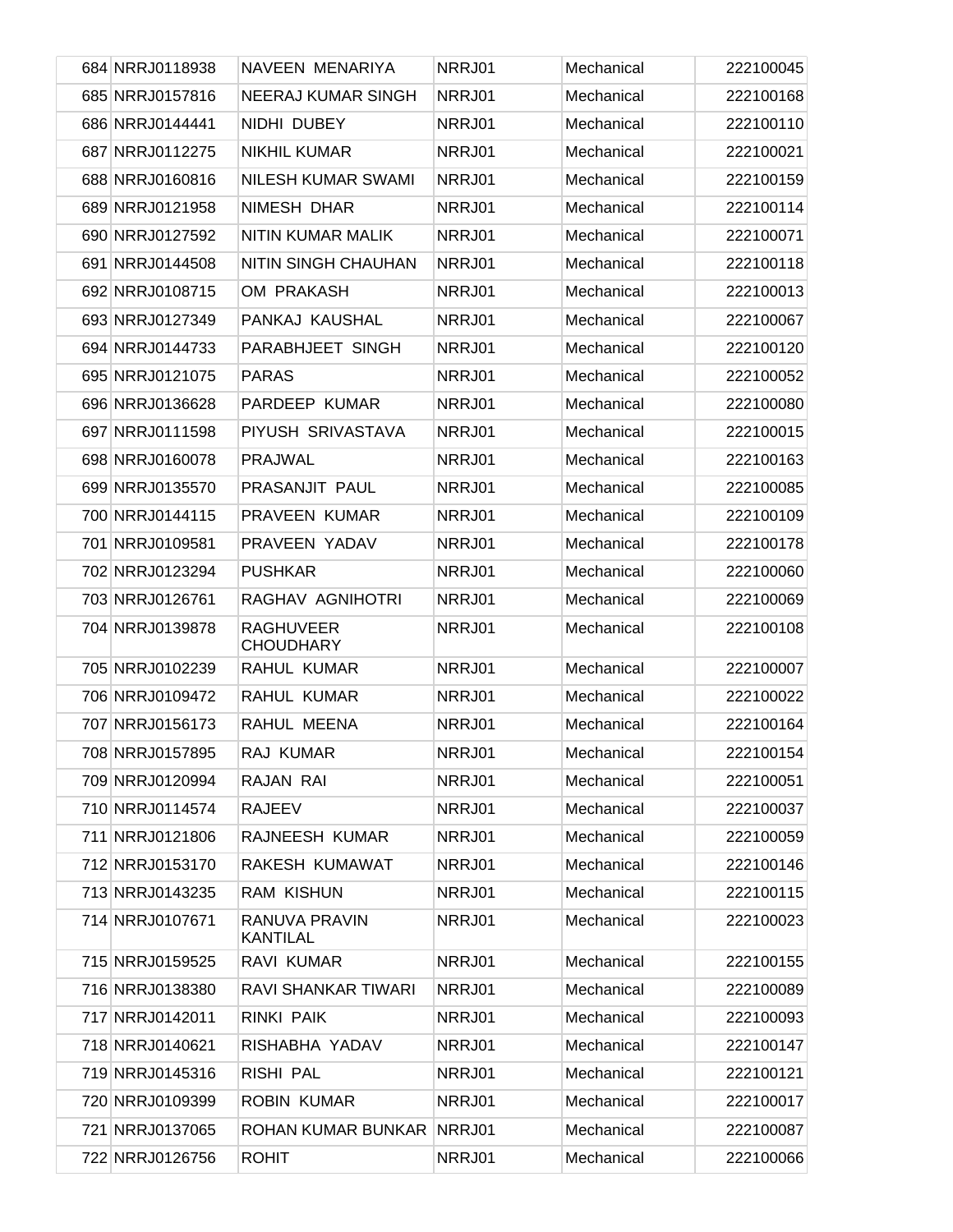|  | 723 NRRJ0102974 | <b>ROHIT</b>             | NRRJ01 | Mechanical | 222100006 |
|--|-----------------|--------------------------|--------|------------|-----------|
|  | 724 NRRJ0122364 | <b>SACHIN PAYAL</b>      | NRRJ01 | Mechanical | 222100055 |
|  | 725 NRRJ0102976 | SACHIN SISODIYA          | NRRJ01 | Mechanical | 222100005 |
|  | 726 NRRJ0103617 | <b>SAGAR KUMAR</b>       | NRRJ01 | Mechanical | 222100177 |
|  | 727 NRRJ0141311 | <b>SAJID</b>             | NRRJ01 | Mechanical | 222100094 |
|  | 728 NRRJ0136423 | <b>SALMAN</b>            | NRRJ01 | Mechanical | 222100084 |
|  | 729 NRRJ0149901 | SANDEEP TOMER            | NRRJ01 | Mechanical | 222100134 |
|  | 730 NRRJ0110129 | <b>SANGAM CHAUDHARY</b>  | NRRJ01 | Mechanical | 222100012 |
|  | 731 NRRJ0124766 | SANJIV BIPIN SHARMA      | NRRJ01 | Mechanical | 222100058 |
|  | 732 NRRJ0121189 | <b>SANMUKH</b>           | NRRJ01 | Mechanical | 222100049 |
|  | 733 NRRJ0143212 | SANTOSH KUMAR SAHU       | NRRJ01 | Mechanical | 222100187 |
|  | 734 NRRJ0150837 | <b>SATISH KUMAR</b>      | NRRJ01 | Mechanical | 222100143 |
|  | 735 NRRJ0118955 | SATISH VERMA             | NRRJ01 | Mechanical | 222100048 |
|  | 736 NRRJ0151446 | <b>SAURAV</b>            | NRRJ01 | Mechanical | 222100144 |
|  | 737 NRRJ0149681 | SHAHRUKH KHAN            | NRRJ01 | Mechanical | 222100140 |
|  | 738 NRRJ0101835 | SHAKIB KHAN              | NRRJ01 | Mechanical | 222100004 |
|  | 739 NRRJ0123980 | <b>SHER SINGH BAIRWA</b> | NRRJ01 | Mechanical | 222100054 |
|  | 740 NRRJ0147838 | SHIVANSH CHHABRA         | NRRJ01 | Mechanical | 222100127 |
|  | 741 NRRJ0148669 | SHUBHAM KUMAR JHA        | NRRJ01 | Mechanical | 222100137 |
|  | 742 NRRJ0161028 | SIDDIQUE FARHAN          | NRRJ01 | Mechanical | 222100160 |
|  | 743 NRRJ0157340 | <b>SIKANDAR</b>          | NRRJ01 | Mechanical | 222100192 |
|  | 744 NRRJ0131437 | SOHAN SINGH              | NRRJ01 | Mechanical | 222100076 |
|  | 745 NRRJ0156863 | SOMVEER SARAN            | NRRJ01 | Mechanical | 222100171 |
|  | 746 NRRJ0125397 | SONU                     | NRRJ01 | Mechanical | 222100181 |
|  | 747 NRRJ0121365 | SOUBHAGYA NAIK           | NRRJ01 | Mechanical | 222100047 |
|  | 748 NRRJ0114197 | SOUVIK SARDAR            | NRRJ01 | Mechanical | 222100029 |
|  | 749 NRRJ0147456 | SUDHIR SINGH             | NRRJ01 | Mechanical | 222100125 |
|  | 750 NRRJ0118141 | <b>SUJEET</b>            | NRRJ01 | Mechanical | 222100040 |
|  | 751 NRRJ0145715 | SUNIL YADAV              | NRRJ01 | Mechanical | 222100123 |
|  | 752 NRRJ0154307 | <b>SUNNY TOUR</b>        | NRRJ01 | Mechanical | 222100149 |
|  | 753 NRRJ0150805 | <b>SURAJ PACHAURI</b>    | NRRJ01 | Mechanical | 222100172 |
|  | 754 NRRJ0103843 | TARUN GEHLOT             | NRRJ01 | Mechanical | 222100011 |
|  | 755 NRRJ0127607 | TARUN UCHENIYA           | NRRJ01 | Mechanical | 222100074 |
|  | 756 NRRJ0152120 | <b>TARUN KUMAR</b>       | NRRJ01 | Mechanical | 222100188 |
|  | 757 NRRJ0138022 | VANDANA KUMARI           | NRRJ01 | Mechanical | 222100077 |
|  | 758 NRRJ0151553 | <b>VARUN KUMAR</b>       | NRRJ01 | Mechanical | 222100152 |
|  | 759 NRRJ0126086 | <b>VIKAS KUMAR</b>       | NRRJ01 | Mechanical | 222100068 |
|  | 760 NRRJ0159045 | <b>VIKAS KUMAR SAW</b>   | NRRJ01 | Mechanical | 222100162 |
|  | 761 NRRJ0161869 | <b>VIKAS KUMAR VERMA</b> | NRRJ01 | Mechanical | 222100191 |
|  | 762 NRRJ0132900 | VIKASH ALORIYA           | NRRJ01 | Mechanical | 222100184 |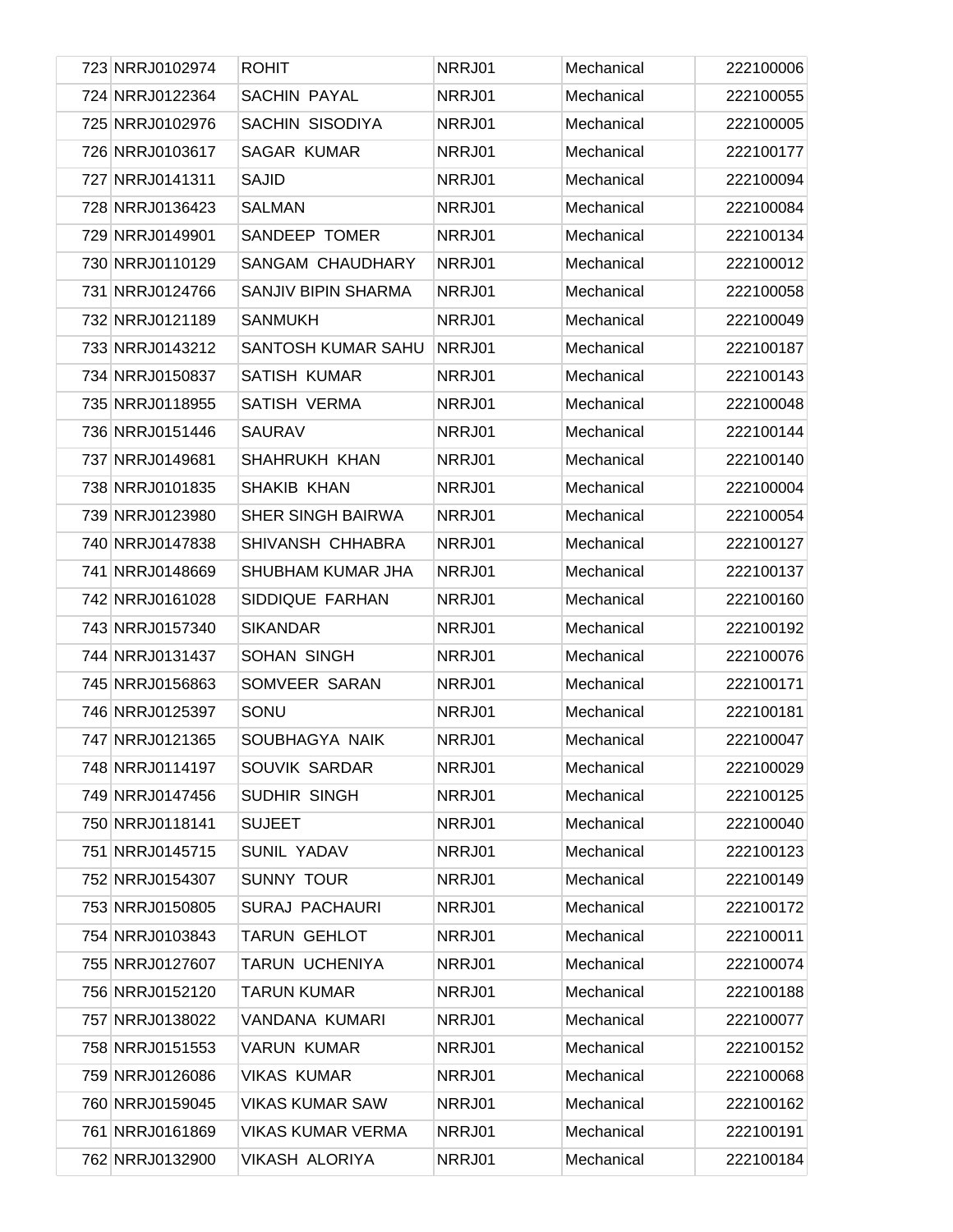| 763 NRRJ0158924 | <b>VIMLESH KUMAR</b>                      | NRRJ01             | Mechanical | 222100150 |
|-----------------|-------------------------------------------|--------------------|------------|-----------|
| 764 NRRJ0147199 | <b>VIPIN</b>                              | NRRJ01             | Mechanical | 222100124 |
| 765 NRRJ0119696 | <b>VIPIN RAWAT</b>                        | NRRJ01             | Mechanical | 222100053 |
| 766 NRRJ0102572 | <b>VIRENDRA KUMAR</b>                     | NRRJ01             | Mechanical | 222100157 |
| 767 NRRJ0148688 | <b>VIRENDRA SINGH</b>                     | NRRJ01             | Mechanical | 222100132 |
| 768 NRRJ0115412 | <b>VISHAL KUMAR</b>                       | NRRJ01             | Mechanical | 222100030 |
| 769 NRRJ0152399 | <b>VISHNU</b>                             | NRRJ01             | Mechanical | 222100189 |
| 770 NRRJ0141394 | <b>VIVEK</b>                              | NRRJ01             | Mechanical | 222100100 |
| 771 NRRJ0150193 | <b>VIVEK VERMA</b>                        | NRRJ01             | Mechanical | 222100135 |
| 772 NRRJ0159473 | <b>VIVEK KUMAR JAISAWAL NRRJ01</b>        |                    | Mechanical | 222100173 |
| 773 NRRJ0147624 | YASH CHAUDHARY                            | NRRJ01             | Mechanical | 222100129 |
| 774 NRRJ0100745 | YOGESH PAREEK                             | NRRJ01             | Mechanical | 222100010 |
| 775 NRUP0224867 | ABDUL NASEER AKHTAR NRUP02                |                    | Electrical | 227200106 |
| 776 NRUP0201924 | ABHINAV SHARAN                            | NRUP <sub>02</sub> | Electrical | 227200005 |
| 777 NRUP0260899 | <b>ABHISHEK</b>                           | NRUP <sub>02</sub> | Electrical | 227200311 |
| 778 NRUP0241055 | ABHISHEK SHARMA                           | NRUP <sub>02</sub> | Electrical | 227200220 |
| 779 NRUP0260361 | <b>ABHISHEK SINGH</b>                     | NRUP <sub>02</sub> | Electrical | 227200325 |
| 780 NRUP0250081 | ABHISHEK SRIVASTAVA                       | NRUP <sub>02</sub> | Electrical | 227200242 |
| 781 NRUP0260304 | <b>ABHISHEK KUMAR</b><br><b>PRAJAPATI</b> | NRUP02             | Electrical | 227200334 |
| 782 NRUP0226584 | ADITYA KUMAR                              | NRUP <sub>02</sub> | Electrical | 227200115 |
| 783 NRUP0201642 | ADITYA KUMAR GUPTA                        | NRUP02             | Electrical | 227200024 |
| 784 NRUP0217968 | ADITYA NARAYAN SINGH NRUP02               |                    | Electrical | 227200089 |
| 785 NRUP0222342 | AJAY CHAUDHARY                            | NRUP02             | Electrical | 227200107 |
| 786 NRUP0237589 | AJAY KUMAR YADAV                          | NRUP <sub>02</sub> | Electrical | 227200176 |
| 787 NRUP0206933 | AKANKSHA NIGAM                            | NRUP02             | Electrical | 227200039 |
| 788 NRUP0225542 | <b>AKASH KUMAR</b>                        | NRUP02             | Electrical | 227200283 |
| 789 NRUP0244720 | AKASH SHARMA                              | NRUP02             | Electrical | 227200205 |
| 790 NRUP0234679 | AKASH YADAV                               | NRUP02             | Electrical | 227200168 |
| 791 NRUP0251107 | <b>AKHILESH KUMAR</b><br><b>PATEL</b>     | NRUP02             | Electrical | 227200249 |
| 792 NRUP0228485 | ALOK YADAV                                | NRUP <sub>02</sub> | Electrical | 227200126 |
| 793 NRUP0252250 | <b>ALOK KUMAR VERMA</b>                   | NRUP <sub>02</sub> | Electrical | 227200247 |
| 794 NRUP0225514 | AMAN GOND                                 | NRUP <sub>02</sub> | Electrical | 227200116 |
| 795 NRUP0253326 | AMAN KUMAR                                | NRUP <sub>02</sub> | Electrical | 227200259 |
| 796 NRUP0218393 | AMAR KANT                                 | NRUP <sub>02</sub> | Electrical | 227200087 |
| 797 NRUP0205363 | AMAR BAHADUR SINGH                        | NRUP <sub>02</sub> | Electrical | 227200018 |
| 798 NRUP0228370 | AMBUJ MISHRA                              | NRUP <sub>02</sub> | Electrical | 227200137 |
| 799 NRUP0214449 | <b>AMIT KUMAR</b>                         | NRUP <sub>02</sub> | Electrical | 227200062 |
| 800 NRUP0220638 | <b>AMIT KUMAR</b>                         | NRUP <sub>02</sub> | Electrical | 227200110 |
| 801 NRUP0201812 | <b>AMIT MISHRA</b>                        | NRUP02             | Electrical | 227200011 |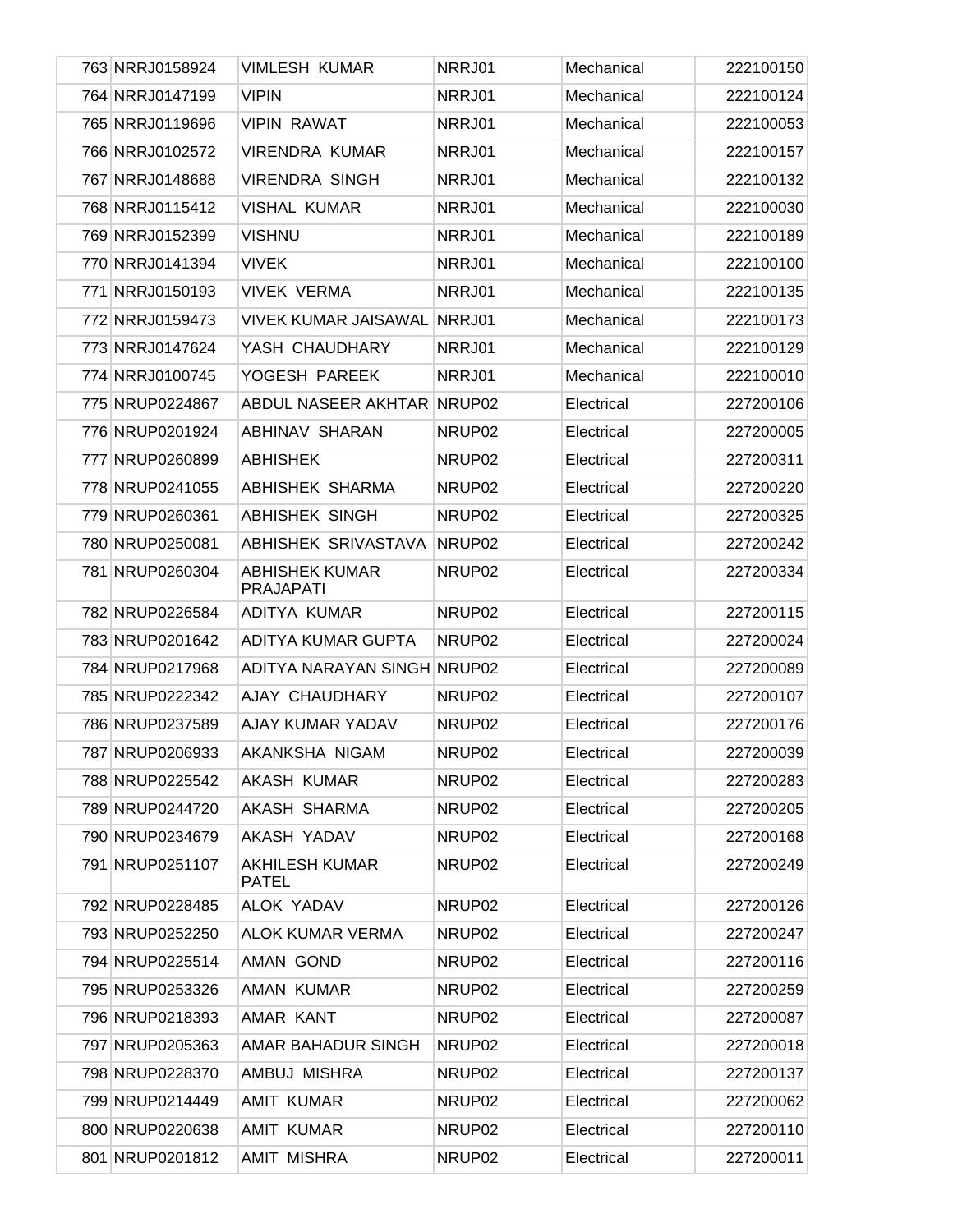| 802 NRUP0255929 | <b>AMIT KUMAR BHARTI</b>                | NRUP02             | Electrical | 227200329 |
|-----------------|-----------------------------------------|--------------------|------------|-----------|
| 803 NRUP0203253 | <b>ANIL SHRIWAS</b>                     | NRUP02             | Electrical | 227200277 |
| 804 NRUP0211937 | <b>ANIL KUMAR SONKAR</b>                | NRUP02             | Electrical | 227200049 |
| 805 NRUP0259343 | ANJALI KUMARI                           | NRUP02             | Electrical | 227200304 |
| 806 NRUP0210674 | <b>ANJUL SONI</b>                       | NRUP02             | Electrical | 227200264 |
| 807 NRUP0260740 | <b>ANKIT</b>                            | NRUP02             | Electrical | 227200335 |
| 808 NRUP0235608 | ANKIT KUSHWAHA                          | NRUP02             | Electrical | 227200171 |
| 809 NRUP0234669 | <b>ANKIT PAL</b>                        | NRUP02             | Electrical | 227200188 |
| 810 NRUP0214781 | <b>ANKIT KUMAR GAUD</b>                 | NRUP02             | Electrical | 227200066 |
| 811 NRUP0243014 | ANUJ SINGH                              | NRUP02             | Electrical | 227200198 |
| 812 NRUP0208859 | ANUJ YADAV                              | NRUP02             | Electrical | 227200028 |
| 813 NRUP0206687 | <b>ANUJ KUMAR SINGH</b>                 | NRUP02             | Electrical | 227200051 |
| 814 NRUP0224086 | ANUPRIYA SHARMA                         | NRUP02             | Electrical | 227200151 |
| 815 NRUP0218270 | ANURAG SRIVASTAVA                       | NRUP <sub>02</sub> | Electrical | 227200119 |
| 816 NRUP0235241 | AROOSHI GAUTAM                          | NRUP02             | Electrical | 227200173 |
| 817 NRUP0217071 | ARVIND KARDAM                           | NRUP02             | Electrical | 227200077 |
| 818 NRUP0208383 | <b>ARVIND KUMAR</b>                     | NRUP02             | Electrical | 227200027 |
| 819 NRUP0239211 | ARVIND KUMAR YADAV                      | NRUP <sub>02</sub> | Electrical | 227200189 |
| 820 NRUP0251303 | ASHA KUMARI                             | NRUP02             | Electrical | 227200255 |
| 821 NRUP0202125 | <b>ASHISH</b>                           | NRUP02             | Electrical | 227200002 |
| 822 NRUP0225675 | <b>ASHISH SAINI</b>                     | NRUP02             | Electrical | 227200118 |
| 823 NRUP0208368 | <b>ASHISH SHARMA</b>                    | NRUP02             | Electrical | 227200229 |
| 824 NRUP0202795 | <b>ASHISH KUMAR</b><br><b>PRAJAPATI</b> | NRUP02             | Electrical | 227200021 |
| 825 NRUP0225538 | ASHISH KUMAR SHUKLA                     | NRUP <sub>02</sub> | Electrical | 227200135 |
| 826 NRUP0228102 | <b>ASHOK KUMAR</b>                      | NRUP02             | Electrical | 227200131 |
| 827 NRUP0247950 | <b>ASHUTOSH KUMAR</b><br><b>CHAUBEY</b> | NRUP02             | Electrical | 227200230 |
| 828 NRUP0226551 | <b>ASHUTOSH PRATAP</b><br><b>SINGH</b>  | NRUP02             | Electrical | 227200285 |
| 829 NRUP0212073 | <b>ATUL KUMAR</b>                       | NRUP02             | Electrical | 227200032 |
| 830 NRUP0237318 | <b>AVINASH KUMAR</b>                    | NRUP02             | Electrical | 227200175 |
| 831 NRUP0222899 | <b>AVINASH KUMAR</b><br><b>GAUTAM</b>   | NRUP02             | Electrical | 227200104 |
| 832 NRUP0234135 | AYUSH SINGH CHAUHAN NRUP02              |                    | Electrical | 227200153 |
| 833 NRUP0236547 | <b>BHAVAN PC</b>                        | NRUP02             | Electrical | 227200183 |
| 834 NRUP0216624 | <b>BHEEM SINGH VERMA</b>                | NRUP02             | Electrical | 227200082 |
| 835 NRUP0204524 | <b>BHOOPENDRA KOSTA</b>                 | NRUP02             | Electrical | 227200012 |
| 836 NRUP0248481 | <b>BRIJESH KUMAR</b><br><b>MAURYA</b>   | NRUP02             | Electrical | 227200236 |
| 837 NRUP0247094 | <b>BRIJESHWAR</b>                       | NRUP02             | Electrical | 227200238 |
| 838 NRUP0216761 | <b>DEEP SAHA</b>                        | NRUP02             | Electrical | 227200075 |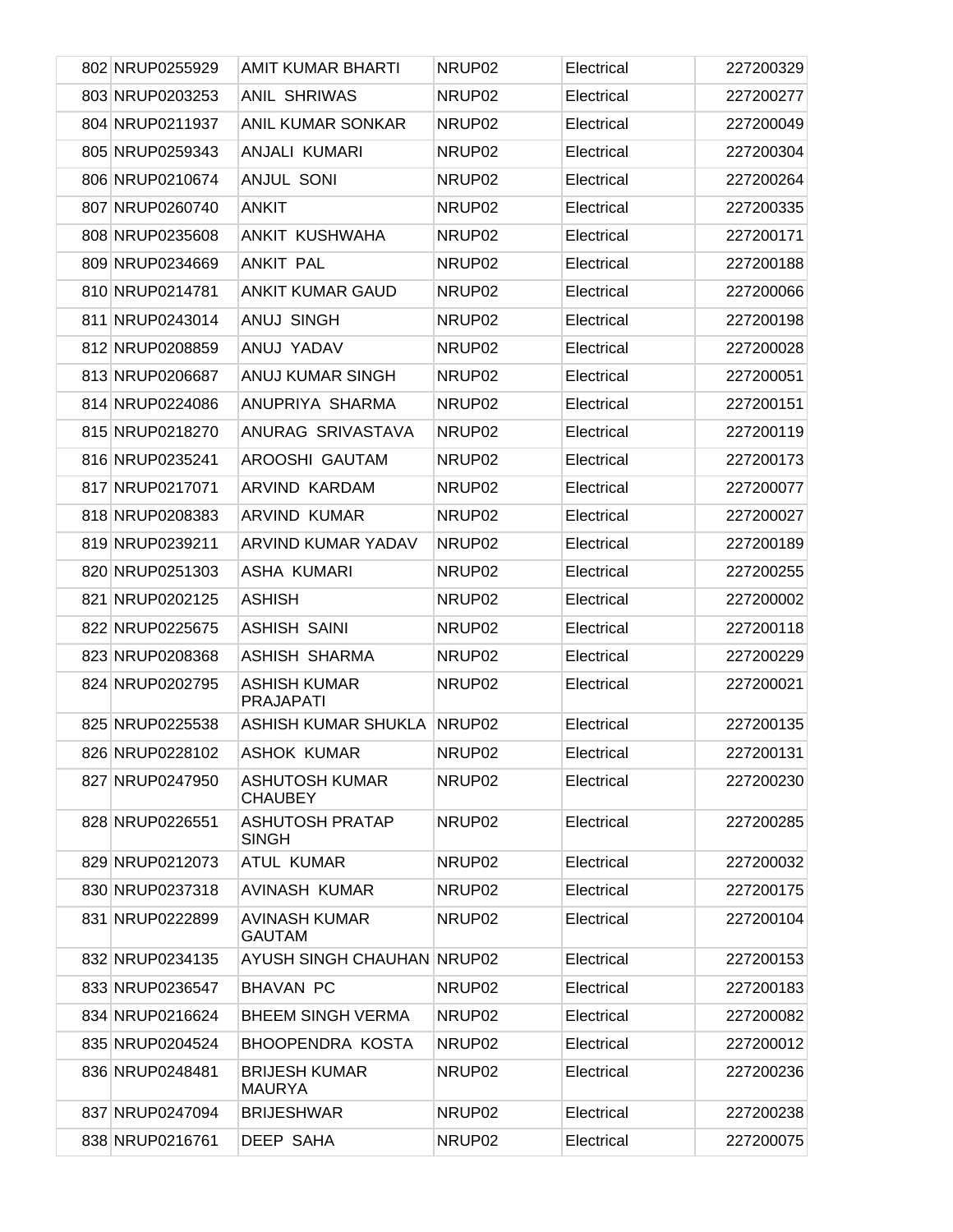| 839 NRUP0252333 | DEEPAK KUSHWAHA                           | NRUP02             | Electrical | 227200248 |
|-----------------|-------------------------------------------|--------------------|------------|-----------|
| 840 NRUP0209780 | <b>DEEPAK KUMAR</b><br><b>KASAVDHAN</b>   | NRUP02             | Electrical | 227200035 |
| 841 NRUP0248735 | <b>DEEPALI LIKHAR</b>                     | NRUP <sub>02</sub> | Electrical | 227200244 |
| 842 NRUP0201437 | <b>DEEPESH</b>                            | NRUP02             | Electrical | 227200023 |
| 843 NRUP0250399 | DEVANSHU SHARMA                           | NRUP02             | Electrical | 227200243 |
| 844 NRUP0256460 | <b>DEVENDRA PRATAP</b>                    | NRUP02             | Electrical | 227200330 |
| 845 NRUP0203486 | DHANANJAY KUMAR<br><b>GAUTAM</b>          | NRUP02             | Electrical | 227200007 |
| 846 NRUP0247697 | DHARMENDRA KUMAR                          | NRUP02             | Electrical | 227200214 |
| 847 NRUP0255356 | DHIRAJ KUMAR                              | NRUP02             | Electrical | 227200315 |
| 848 NRUP0223448 | DICHHA PANDEY                             | NRUP02             | Electrical | 227200166 |
| 849 NRUP0200083 | DILEEP MOURYA                             | NRUP02             | Electrical | 227200001 |
| 850 NRUP0247109 | <b>DIVIYANSHU</b>                         | NRUP02             | Electrical | 227200216 |
| 851 NRUP0221896 | <b>DIVYANSH SINGH</b><br><b>RATHORE</b>   | NRUP02             | Electrical | 227200105 |
| 852 NRUP0207243 | DIVYANSHU GAUR                            | NRUP02             | Electrical | 227200040 |
| 853 NRUP0221343 | DONDLA BALU YADAV                         | NRUP02             | Electrical | 227200111 |
| 854 NRUP0245064 | <b>DURGESH GUPTA</b>                      | NRUP02             | Electrical | 227200267 |
| 855 NRUP0228088 | <b>EITESH KUMAR</b>                       | NRUP02             | Electrical | 227200120 |
| 856 NRUP0219857 | <b>GAGAN AGRAWAL</b>                      | NRUP02             | Electrical | 227200093 |
| 857 NRUP0249213 | <b>GAURAV SINGH</b>                       | NRUP02             | Electrical | 227200297 |
| 858 NRUP0212781 | <b>GOPINATH P G</b>                       | NRUP02             | Electrical | 227200064 |
| 859 NRUP0203381 | <b>GUDDU CHAUDHARY</b>                    | NRUP02             | Electrical | 227200010 |
| 860 NRUP0219510 | <b>GULSAN KUMAR</b>                       | NRUP02             | Electrical | 227200099 |
| 861 NRUP0209033 | <b>GYANENDRA SINGH</b><br>TALAN           | NRUP02             | Electrical | 227200133 |
| 862 NRUP0230650 | <b>HARIOM YADAV</b>                       | NRUP02             | Electrical | 227200144 |
| 863 NRUP0238228 | HARSH VARDHAN TYAGI NRUP02                |                    | Electrical | 227200154 |
| 864 NRUP0230157 | <b>HEMANT RAJ</b>                         | NRUP02             | Electrical | 227200138 |
| 865 NRUP0247303 | <b>HIMANSHU</b>                           | NRUP02             | Electrical | 227200223 |
| 866 NRUP0230599 | HIMANSHU DIXIT                            | NRUP02             | Electrical | 227200132 |
| 867 NRUP0248715 | <b>HIMANSHU GUPTA</b>                     | NRUP02             | Electrical | 227200235 |
| 868 NRUP0202926 | <b>HIMANSHU KUMAR</b><br><b>PRAJAPATI</b> | NRUP02             | Electrical | 227200003 |
| 869 NRUP0221910 | HITESH SINGH                              | NRUP02             | Electrical | 227200102 |
| 870 NRUP0219017 | <b>JAGDISH SHARMA</b>                     | NRUP02             | Electrical | 227200080 |
| 871 NRUP0257395 | <b>JATIN SOLANKI</b>                      | NRUP02             | Electrical | 227200322 |
| 872 NRUP0256269 | <b>JAYA GUPTA</b>                         | NRUP02             | Electrical | 227200299 |
| 873 NRUP0259365 | JITENDRA YADAV                            | NRUP02             | Electrical | 227200323 |
| 874 NRUP0236304 | <b>JONLATA</b>                            | NRUP02             | Electrical | 227200161 |
| 875 NRUP0249494 | <b>JUHI BANSAL</b>                        | NRUP02             | Electrical | 227200233 |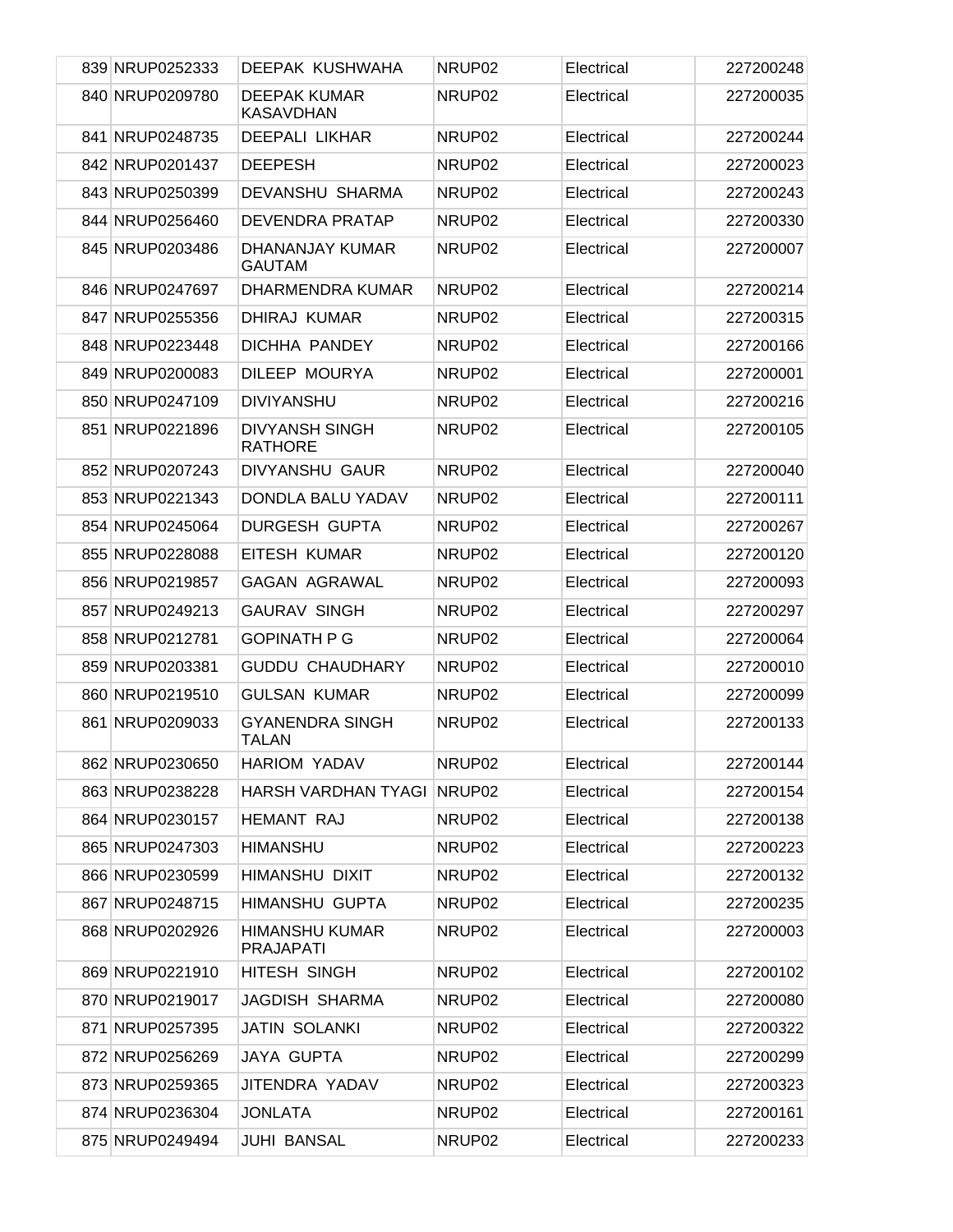|  | 876 NRUP0259893 | <b>JYOTIKA GUPTA</b>                   | NRUP <sub>02</sub> | Electrical | 227200268 |
|--|-----------------|----------------------------------------|--------------------|------------|-----------|
|  | 877 NRUP0261725 | JYOTSNA DUBEY                          | NRUP <sub>02</sub> | Electrical | 227200271 |
|  | 878 NRUP0212178 | KALPANA GOND                           | NRUP <sub>02</sub> | Electrical | 227200085 |
|  | 879 NRUP0234499 | KAMAL KANT RAMAN                       | NRUP <sub>02</sub> | Electrical | 227200167 |
|  | 880 NRUP0238928 | KANDHI LAL                             | NRUP <sub>02</sub> | Electrical | 227200180 |
|  | 881 NRUP0212258 | <b>KAPIL KUMAR</b>                     | NRUP <sub>02</sub> | Electrical | 227200291 |
|  | 882 NRUP0254441 | <b>KARAN</b>                           | NRUP <sub>02</sub> | Electrical | 227200273 |
|  | 883 NRUP0225002 | <b>KARTIKEY SHARMA</b>                 | NRUP <sub>02</sub> | Electrical | 227200124 |
|  | 884 NRUP0252394 | KAVITA JOSHI                           | NRUP <sub>02</sub> | Electrical | 227200302 |
|  | 885 NRUP0208657 | <b>KHUSHBOO</b>                        | NRUP <sub>02</sub> | Electrical | 227200041 |
|  | 886 NRUP0237445 | KM ANKITA KANAUJIYA                    | NRUP <sub>02</sub> | Electrical | 227200177 |
|  | 887 NRUP0209889 | <b>KM JYOTI SINGH</b>                  | NRUP <sub>02</sub> | Electrical | 227200043 |
|  | 888 NRUP0238264 | <b>KM SHASHI KIRAN</b>                 | NRUP02             | Electrical | 227200182 |
|  | 889 NRUP0213405 | <b>KOMAL</b>                           | NRUP02             | Electrical | 227200065 |
|  | 890 NRUP0217333 | <b>KOMAL SINGH</b>                     | NRUP <sub>02</sub> | Electrical | 227200076 |
|  | 891 NRUP0206518 | <b>KRISHAN DEV</b>                     | NRUP02             | Electrical | 227200057 |
|  | 892 NRUP0251481 | <b>KRISHANA KUMARI</b>                 | NRUP <sub>02</sub> | Electrical | 227200257 |
|  | 893 NRUP0256873 | <b>KRISHN KANT DHANGAR</b>             | NRUP <sub>02</sub> | Electrical | 227200319 |
|  | 894 NRUP0248708 | KRISHNA YADAV                          | NRUP <sub>02</sub> | Electrical | 227200234 |
|  | 895 NRUP0249500 | <b>KRISHNA KANT</b>                    | NRUP02             | Electrical | 227200241 |
|  | 896 NRUP0216349 | KULDEEP YADAV                          | NRUP <sub>02</sub> | Electrical | 227200072 |
|  | 897 NRUP0211977 | <b>KUNDAN SINGH BISHT</b>              | NRUP <sub>02</sub> | Electrical | 227200042 |
|  | 898 NRUP0253252 | LAVKUSH SINGH                          | NRUP <sub>02</sub> | Electrical | 227200258 |
|  | 899 NRUP0200596 | LEKH RAJ MEENA                         | NRUP <sub>02</sub> | Electrical | 227200029 |
|  | 900 NRUP0247372 | MADHUKAR KUMAR                         | NRUP <sub>02</sub> | Electrical | 227200212 |
|  | 901 NRUP0243240 | <b>MANEESH KUMAR</b>                   | NRUP02             | Electrical | 227200215 |
|  | 902 NRUP0236909 | <b>MANGALA PRASAD</b><br><b>MAURYA</b> | NRUP02             | Electrical | 227200292 |
|  | 903 NRUP0240643 | <b>MANISH</b>                          | NRUP <sub>02</sub> | Electrical | 227200293 |
|  | 904 NRUP0215780 | <b>MANTOSH KUMAR</b><br><b>SINGH</b>   | NRUP02             | Electrical | 227200081 |
|  | 905 NRUP0203608 | <b>MANU TRIPATHI</b>                   | NRUP <sub>02</sub> | Electrical | 227200070 |
|  | 906 NRUP0235754 | <b>MD NAWAZISH</b>                     | NRUP <sub>02</sub> | Electrical | 227200170 |
|  | 907 NRUP0215476 | MD NAZIMUDDIN                          | NRUP <sub>02</sub> | Electrical | 227200058 |
|  | 908 NRUP0225687 | <b>MD JUNAID ANSARI</b>                | NRUP <sub>02</sub> | Electrical | 227200237 |
|  | 909 NRUP0228626 | <b>MITHLESH KUMAR</b>                  | NRUP <sub>02</sub> | Electrical | 227200127 |
|  | 910 NRUP0203070 | <b>MO JAKIR HUSAIN</b>                 | NRUP <sub>02</sub> | Electrical | 227200276 |
|  | 911 NRUP0250766 | <b>MOHAMMAD GUFRAN</b>                 | NRUP <sub>02</sub> | Electrical | 227200240 |
|  | 912 NRUP0209836 | <b>MOHD AQUIB ALVI</b>                 | NRUP <sub>02</sub> | Electrical | 227200045 |
|  | 913 NRUP0233880 | <b>MOHD ARIF WAQAR</b>                 | NRUP <sub>02</sub> | Electrical | 227200290 |
|  | 914 NRUP0245642 | <b>MOHD MAAZ ANSARI</b>                | NRUP02             | Electrical | 227200225 |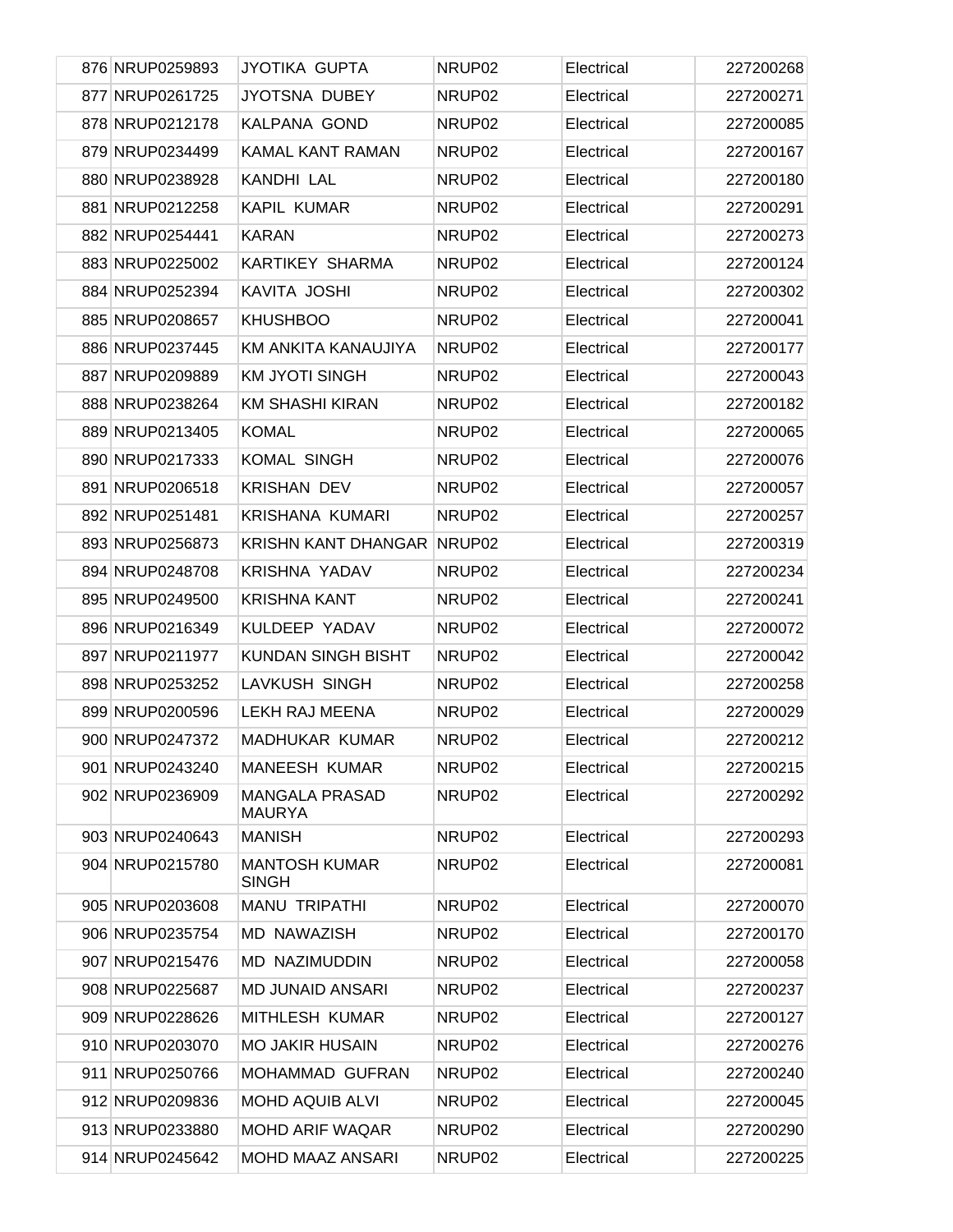| 915 NRUP0233062 | <b>MOHD MUNWWAR</b><br><b>ANSARI</b>      | NRUP <sub>02</sub> | Electrical | 227200288 |
|-----------------|-------------------------------------------|--------------------|------------|-----------|
| 916 NRUP0253357 | <b>MOHD SHAHRUKH</b>                      | NRUP <sub>02</sub> | Electrical | 227200309 |
| 917 NRUP0260215 | <b>MOHD WAJID ANSARI</b>                  | NRUP <sub>02</sub> | Electrical | 227200298 |
| 918 NRUP0209686 | <b>MOHIT</b>                              | NRUP02             | Electrical | 227200193 |
| 919 NRUP0215894 | <b>MOHIT KUMAR</b><br><b>KANDARA</b>      | NRUP02             | Electrical | 227200073 |
| 920 NRUP0244442 | <b>MOHIT KUMAR</b><br><b>VISHWAKARMA</b>  | NRUP <sub>02</sub> | Electrical | 227200197 |
| 921 NRUP0252816 | <b>MR ASHISH KUMAR</b>                    | NRUP02             | Electrical | 227200246 |
| 922 NRUP0231112 | <b>MUKUL KUMAR</b>                        | NRUP02             | Electrical | 227200147 |
| 923 NRUP0222463 | NAND KISHOR MAURYA                        | NRUP <sub>02</sub> | Electrical | 227200103 |
| 924 NRUP0237290 | NANDLAL YADAV                             | NRUP <sub>02</sub> | Electrical | 227200260 |
| 925 NRUP0227061 | <b>NAUSAD</b>                             | NRUP <sub>02</sub> | Electrical | 227200125 |
| 926 NRUP0255525 | NEERAJ MAURYA                             | NRUP02             | Electrical | 227200303 |
| 927 NRUP0243939 | NIKHIL KUMAR                              | NRUP <sub>02</sub> | Electrical | 227200202 |
| 928 NRUP0207618 | NIRAJ KUMAR AWASTHI                       | NRUP <sub>02</sub> | Electrical | 227200048 |
| 929 NRUP0212921 | NITESH KUMAR                              | NRUP02             | Electrical | 227200061 |
| 930 NRUP0245648 | NITISH KUMAR SINGH                        | NRUP02             | Electrical | 227200213 |
| 931 NRUP0219413 | OM BABU                                   | NRUP02             | Electrical | 227200097 |
| 932 NRUP0208889 | PANKAJ KUMAR                              | NRUP02             | Electrical | 227200054 |
| 933 NRUP0225364 | PANKAJ KUMAR                              | NRUP02             | Electrical | 227200128 |
| 934 NRUP0200835 | PARJINDER SINGH                           | NRUP02             | Electrical | 227200112 |
| 935 NRUP0206967 | PARTHA DEEP ROY                           | NRUP <sub>02</sub> | Electrical | 227200036 |
| 936 NRUP0259437 | PRABAL GUPTA                              | NRUP02             | Electrical | 227200321 |
| 937 NRUP0259915 | PRABHAT TIWARI                            | NRUP02             | Electrical | 227200262 |
| 938 NRUP0245663 | PRABHAT KUMAR<br>YADAV                    | NRUP02             | Electrical | 227200224 |
| 939 NRUP0258965 | PRADEEP CHAUDHARY                         | NRUP <sub>02</sub> | Electrical | 227200310 |
| 940 NRUP0260589 | PRADEEP KUMAR                             | NRUP <sub>02</sub> | Electrical | 227200305 |
| 941 NRUP0247216 | PRADEEP KUMAR                             | NRUP02             | Electrical | 227200209 |
| 942 NRUP0222951 | PRADEEP SHARMA                            | NRUP02             | Electrical | 227200101 |
| 943 NRUP0247354 | <b>PRADEEP KUMAR</b><br><b>KESHARI</b>    | NRUP02             | Electrical | 227200206 |
| 944 NRUP0203298 | PRANAV MAURYA                             | NRUP02             | Electrical | 227200019 |
| 945 NRUP0234350 | PRANJAL KUMAR                             | NRUP02             | Electrical | 227200174 |
| 946 NRUP0237533 | <b>PRANJAL KUMAR</b><br><b>SRIVASTAVA</b> | NRUP02             | Electrical | 227200296 |
| 947 NRUP0227461 | PRANSHU SONKAR                            | NRUP02             | Electrical | 227200113 |
| 948 NRUP0244863 | PRASHANT MISHRA                           | NRUP02             | Electrical | 227200199 |
| 949 NRUP0215113 | PRASHANT KUMAR<br><b>PRAKASH</b>          | NRUP02             | Electrical | 227200069 |
| 950 NRUP0241151 | PRATIMA MAURYA                            | NRUP02             | Electrical | 227200204 |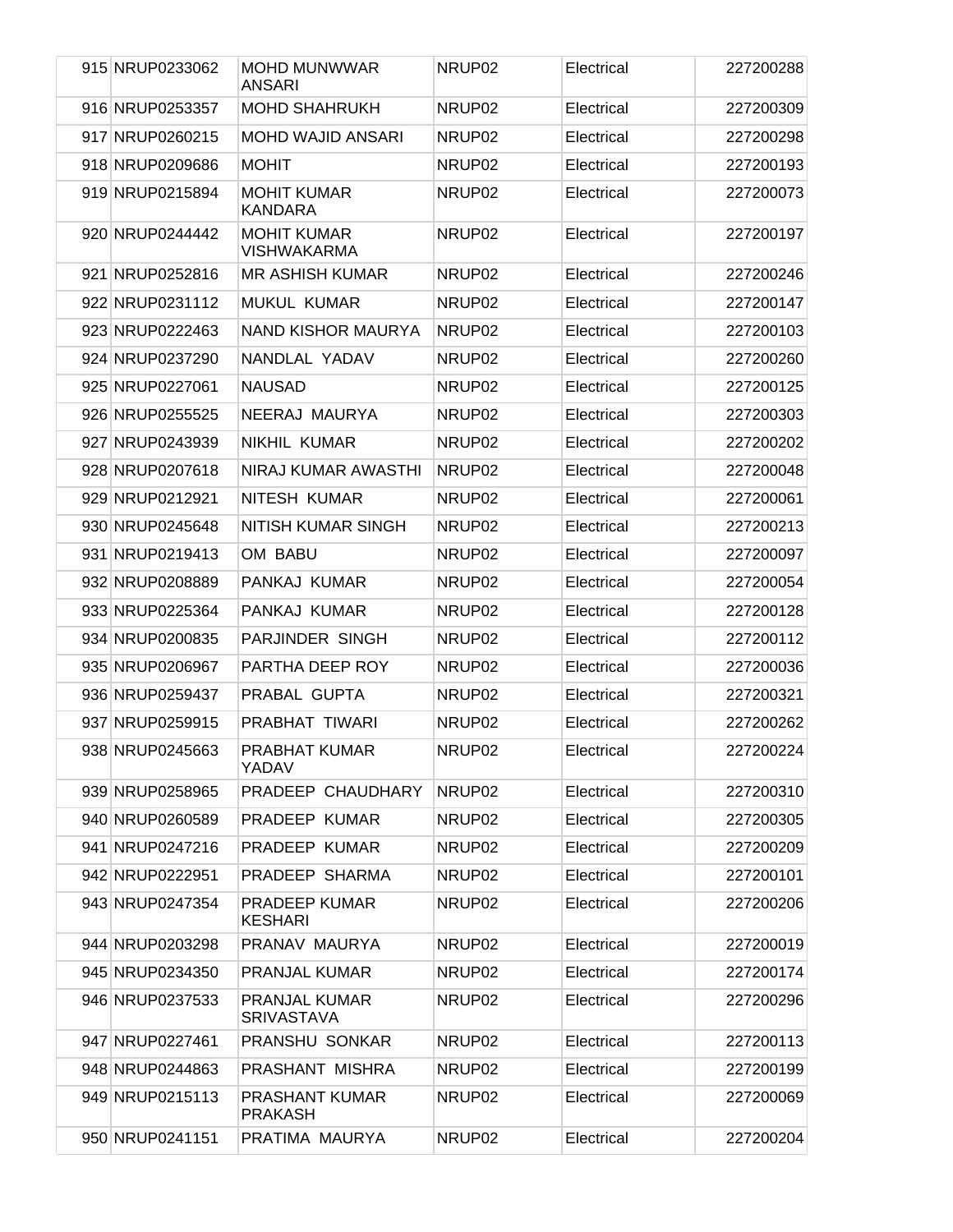| 951 NRUP0229966 | PRAVEEN KUMAR                          | NRUP <sub>02</sub> | Electrical | 227200123 |
|-----------------|----------------------------------------|--------------------|------------|-----------|
| 952 NRUP0257463 | <b>PRAVIN KUMAR BIND</b>               | NRUP02             | Electrical | 227200300 |
| 953 NRUP0235132 | PRAVINDRA KUMAR                        | NRUP02             | Electrical | 227200181 |
| 954 NRUP0217910 | PRINCE KUMAR DUBEY                     | NRUP02             | Electrical | 227200078 |
| 955 NRUP0260289 | PRIYA CHAURASIYA                       | NRUP02             | Electrical | 227200313 |
| 956 NRUP0252814 | PRIYANKA PANWAR                        | NRUP02             | Electrical | 227200245 |
| 957 NRUP0209036 | <b>PRIYANSHU</b><br><b>KULSHRESTHA</b> | NRUP02             | Electrical | 227200056 |
| 958 NRUP0209947 | PRIYANSHU SINGH<br><b>RAWAT</b>        | NRUP02             | Electrical | 227200046 |
| 959 NRUP0252929 | PUNEET VERMA                           | NRUP02             | Electrical | 227200256 |
| 960 NRUP0211235 | <b>RAHUL</b>                           | NRUP02             | Electrical | 227200053 |
| 961 NRUP0220084 | RAHUL AGRAWAL                          | NRUP02             | Electrical | 227200090 |
| 962 NRUP0237015 | RAHUL DHYANI                           | NRUP02             | Electrical | 227200156 |
| 963 NRUP0217319 | <b>RAHUL KUMAR</b>                     | NRUP02             | Electrical | 227200280 |
| 964 NRUP0257240 | <b>RAHUL KUMAR</b>                     | NRUP02             | Electrical | 227200317 |
| 965 NRUP0225862 | RAHUL KUMAR PASWAN                     | NRUP <sub>02</sub> | Electrical | 227200122 |
| 966 NRUP0216370 | <b>RAJ KUMAR SHILPKAR</b>              | NRUP <sub>02</sub> | Electrical | 227200083 |
| 967 NRUP0231215 | RAJAT KUMAR                            | NRUP02             | Electrical | 227200286 |
| 968 NRUP0253015 | RAJIV KUMAR                            | NRUP02             | Electrical | 227200250 |
| 969 NRUP0213955 | RAJNISH KUMAR                          | NRUP02             | Electrical | 227200060 |
| 970 NRUP0218885 | RAJNISH KUMAR                          | NRUP02             | Electrical | 227200094 |
| 971 NRUP0235910 | RAJU GIRI                              | NRUP02             | Electrical | 227200163 |
| 972 NRUP0215252 | RAJU KUMAR GOUND                       | NRUP02             | Electrical | 227200067 |
| 973 NRUP0256000 | RAKESH KUMAR                           | NRUP02             | Electrical | 227200263 |
| 974 NRUP0214929 | RAKESH SONKAR                          | NRUP <sub>02</sub> | Electrical | 227200287 |
| 975 NRUP0235219 | RAM SUNDAR                             | NRUP02             | Electrical | 227200169 |
| 976 NRUP0217137 | <b>RAMAN SARASWAT</b>                  | NRUP <sub>02</sub> | Electrical | 227200071 |
| 977 NRUP0201071 | RANAVIJAY<br><b>VISHWAKARMA</b>        | NRUP02             | Electrical | 227200114 |
| 978 NRUP0235394 | RASHMI PRAJAPATI                       | NRUP02             | Electrical | 227200155 |
| 979 NRUP0218775 | <b>RATHOR KUMAR</b>                    | NRUP02             | Electrical | 227200088 |
| 980 NRUP0217141 | <b>RATNESH KUMAR</b><br><b>KASHYAP</b> | NRUP02             | Electrical | 227200084 |
| 981 NRUP0237438 | RAVENDRA KUMAR                         | NRUP02             | Electrical | 227200187 |
| 982 NRUP0222770 | <b>RAVI</b>                            | NRUP02             | Electrical | 227200108 |
| 983 NRUP0247104 | <b>RAVI SHANKAR</b><br><b>UPADHYAY</b> | NRUP02             | Electrical | 227200219 |
| 984 NRUP0207995 | RAVINDER KUMAR<br><b>SHUKLA</b>        | NRUP02             | Electrical | 227200050 |
| 985 NRUP0236564 | <b>REETESH KUMAR</b><br><b>MAURYA</b>  | NRUP02             | Electrical | 227200164 |
| 986 NRUP0236262 | RISHI RANJAN                           | NRUP02             | Electrical | 227200172 |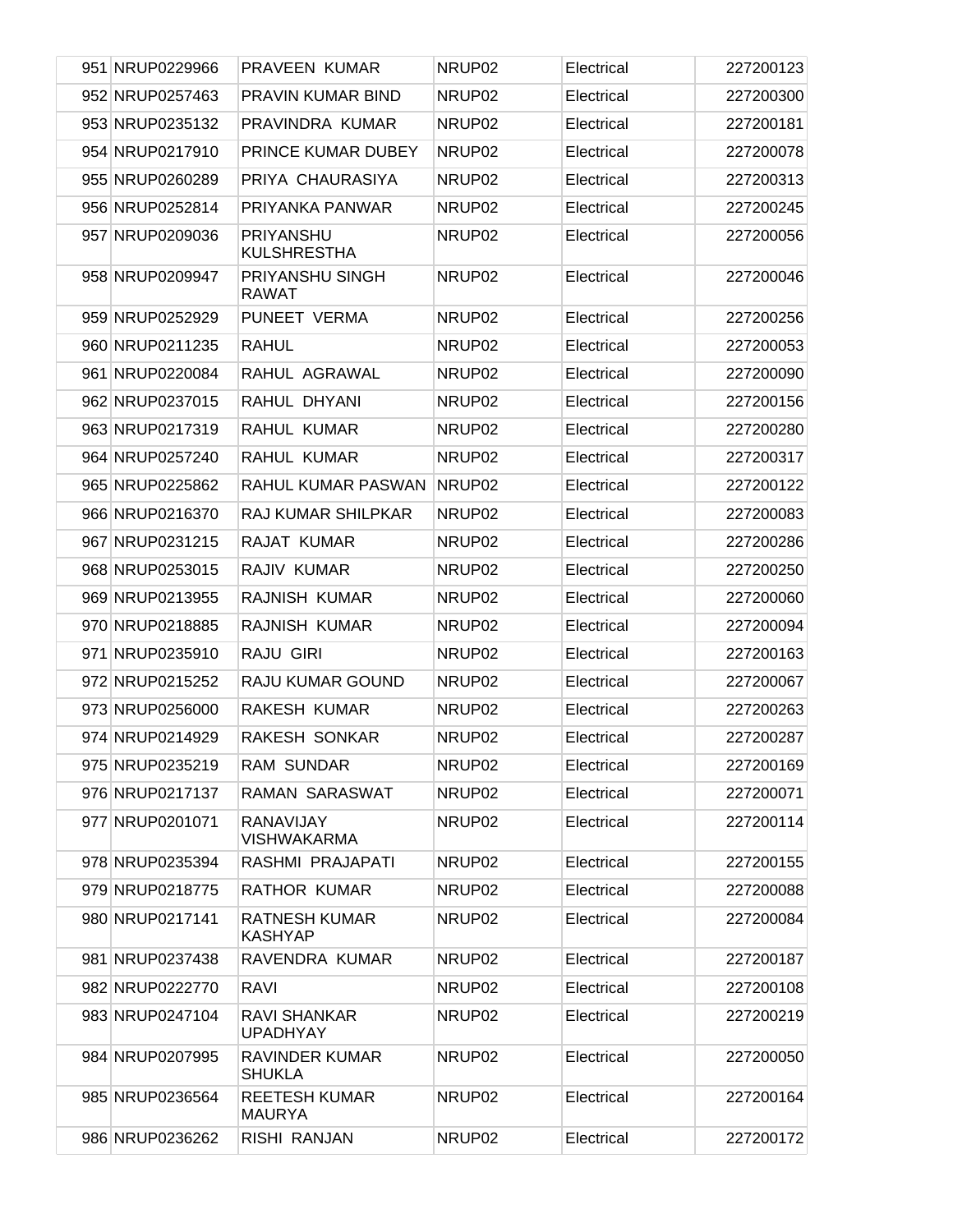| 987 NRUP0233489  | <b>RITU KUMAR</b>                        | NRUP <sub>02</sub> | Electrical | 227200149 |
|------------------|------------------------------------------|--------------------|------------|-----------|
| 988 NRUP0231280  | RIZWAN ANSARI                            | NRUP <sub>02</sub> | Electrical | 227200152 |
| 989 NRUP0260405  | <b>ROBISH KUMAR</b>                      | NRUP <sub>02</sub> | Electrical | 227200324 |
| 990 NRUP0211975  | ROHIT GUPTA                              | NRUP <sub>02</sub> | Electrical | 227200055 |
| 991 NRUP0209698  | <b>ROHIT KUMAR</b>                       | NRUP <sub>02</sub> | Electrical | 227200034 |
| 992 NRUP0246760  | <b>ROHIT SAHU</b>                        | NRUP <sub>02</sub> | Electrical | 227200208 |
| 993 NRUP0232869  | <b>ROHIT SINGH</b>                       | NRUP <sub>02</sub> | Electrical | 227200143 |
| 994 NRUP0232533  | <b>ROHIT SRIVAS</b>                      | NRUP <sub>02</sub> | Electrical | 227200150 |
| 995 NRUP0208295  | ROHIT KUMAR YADAV                        | NRUP <sub>02</sub> | Electrical | 227200052 |
| 996 NRUP0212210  | ROLI GUPTA                               | NRUP <sub>02</sub> | Electrical | 227200037 |
| 997 NRUP0227883  | <b>RUCHI DEVI</b>                        | NRUP <sub>02</sub> | Electrical | 227200136 |
| 998 NRUP0251110  | RUPESH CHAUHAN                           | NRUP <sub>02</sub> | Electrical | 227200251 |
| 999 NRUP0246800  | SAADAAN BIN MASOOD                       | NRUP <sub>02</sub> | Electrical | 227200222 |
| 1000 NRUP0233846 | <b>SACHIN DUBEY</b>                      | NRUP <sub>02</sub> | Electrical | 227200162 |
| 1001 NRUP0220797 | <b>SACHIN KUMAR</b>                      | NRUP <sub>02</sub> | Electrical | 227200092 |
| 1002 NRUP0217523 | <b>SACHIN KUMAR</b>                      | NRUP <sub>02</sub> | Electrical | 227200086 |
| 1003 NRUP0242507 | <b>SACHIN KUMAR</b>                      | NRUP <sub>02</sub> | Electrical | 227200201 |
| 1004 NRUP0257781 | <b>SACHIN KUMAR</b>                      | NRUP <sub>02</sub> | Electrical | 227200331 |
| 1005 NRUP0233583 | SACHIN SAH                               | NRUP <sub>02</sub> | Electrical | 227200289 |
| 1006 NRUP0233637 | SAIYED SAHIL ABBAS                       | NRUP <sub>02</sub> | Electrical | 227200333 |
| 1007 NRUP0201318 | SAMEER ANSARI                            | NRUP <sub>02</sub> | Electrical | 227200022 |
| 1008 NRUP0247656 | <b>SANDEEP KUMAR</b><br><b>PRAJAPATI</b> | NRUP <sub>02</sub> | Electrical | 227200217 |
| 1009 NRUP0260813 | SANDEEP KUMAR SINGH NRUP02               |                    | Electrical | 227200275 |
| 1010 NRUP0233077 | <b>SANDEEP KUMAR</b><br><b>VARMA</b>     | NRUP02             | Electrical | 227200145 |
| 1011 NRUP0259737 | <b>SANDEEP KUMAR</b><br>YADAV            | NRUP02             | Electrical | 227200261 |
| 1012 NRUP0202015 | <b>SANI KUMAR</b>                        | NRUP02             | Electrical | 227200006 |
| 1013 NRUP0225522 | SANJAY KUMAR                             | NRUP02             | Electrical | 227200117 |
| 1014 NRUP0236670 | SANJAY KUMAR BHARTI                      | NRUP02             | Electrical | 227200159 |
| 1015 NRUP0201887 | <b>SANJEET KUMAR</b><br><b>BHARTI</b>    | NRUP <sub>02</sub> | Electrical | 227200020 |
| 1016 NRUP0246710 | SANJEEV KUMAR                            | NRUP02             | Electrical | 227200227 |
| 1017 NRUP0250046 | SANJEEV KUMAR                            | NRUP02             | Electrical | 227200318 |
| 1018 NRUP0224392 | SANTOSH KANNOJIYA                        | NRUP02             | Electrical | 227200100 |
| 1019 NRUP0234068 | SAPANA GUPTA                             | NRUP02             | Electrical | 227200158 |
| 1020 NRUP0217832 | SARITA KUMARI                            | NRUP <sub>02</sub> | Electrical | 227200074 |
| 1021 NRUP0256278 | SARV JIT                                 | NRUP <sub>02</sub> | Electrical | 227200332 |
| 1022 NRUP0209977 | SARVESH KUMAR                            | NRUP <sub>02</sub> | Electrical | 227200047 |
| 1023 NRUP0200224 | SARVESH KUMAR                            | NRUP02             | Electrical | 227200009 |
| 1024 NRUP0249895 | SATYA PRAKASH                            | NRUP <sub>02</sub> | Electrical | 227200231 |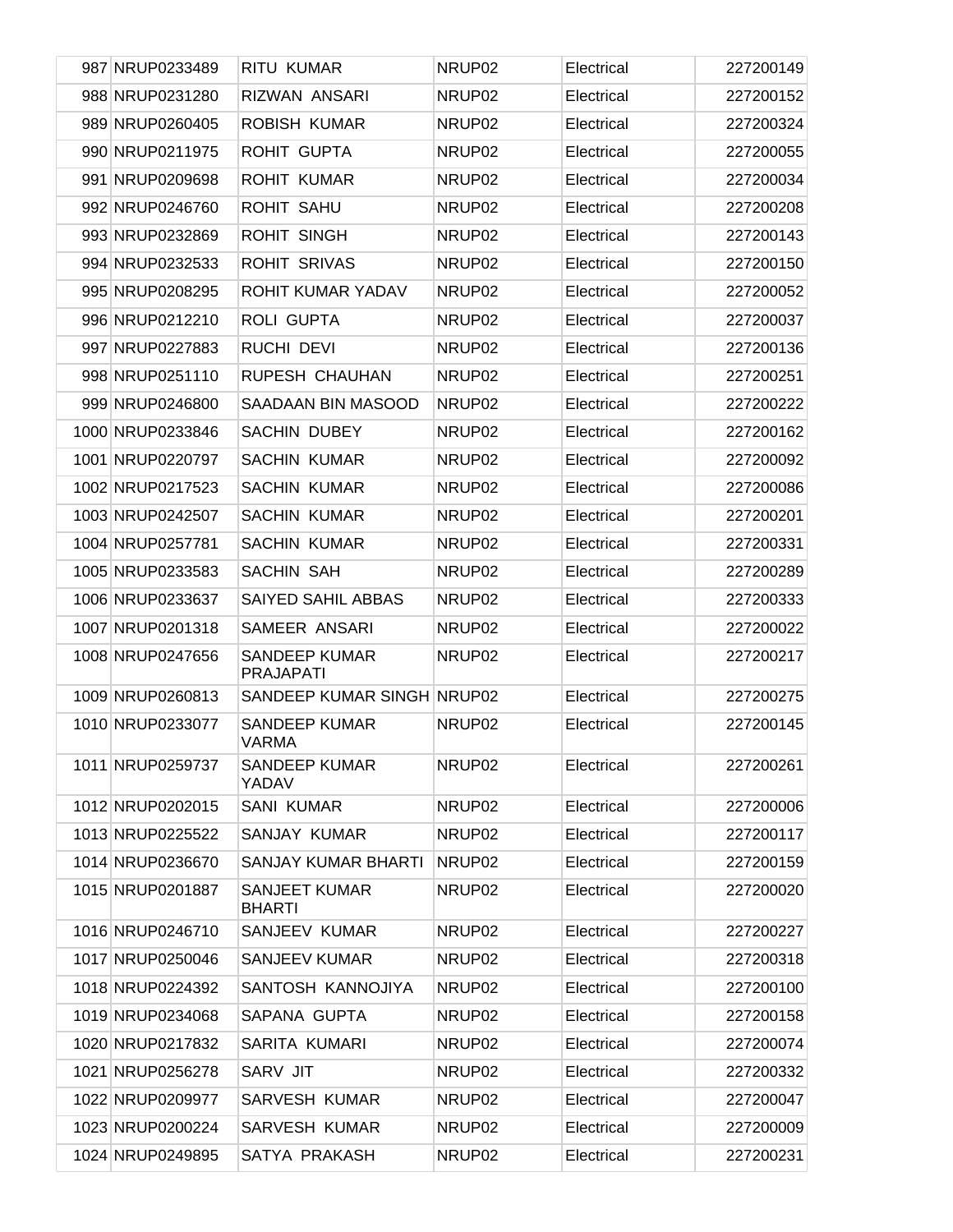| 1025 NRUP0254868 | <b>SATYAJEET</b>                         | NRUP <sub>02</sub> | Electrical | 227200328 |
|------------------|------------------------------------------|--------------------|------------|-----------|
| 1026 NRUP0226879 | SATYAM SAXENA                            | NRUP02             | Electrical | 227200282 |
| 1027 NRUP0210399 | SAURABH KUMAR                            | NRUP02             | Electrical | 227200095 |
| 1028 NRUP0253789 | SAURABH RAJPOOT                          | NRUP02             | Electrical | 227200284 |
| 1029 NRUP0232381 | SAURABH SAHU                             | NRUP <sub>02</sub> | Electrical | 227200141 |
| 1030 NRUP0252051 | <b>SAURABH KUMAR</b><br><b>PANDAY</b>    | NRUP <sub>02</sub> | Electrical | 227200254 |
| 1031 NRUP0221462 | SHAHNAWAZ AHMAD                          | NRUP <sub>02</sub> | Electrical | 227200179 |
| 1032 NRUP0236849 | SHAHRUKH AKABAL                          | NRUP02             | Electrical | 227200184 |
| 1033 NRUP0216140 | <b>SHAILESH KUMAR</b>                    | NRUP <sub>02</sub> | Electrical | 227200079 |
| 1034 NRUP0260382 | SHARAFAT ALI                             | NRUP <sub>02</sub> | Electrical | 227200306 |
| 1035 NRUP0200815 | SHAURY SAXENA                            | NRUP <sub>02</sub> | Electrical | 227200004 |
| 1036 NRUP0253825 | SHIKSHA SARASWAT                         | NRUP02             | Electrical | 227200272 |
| 1037 NRUP0246306 | <b>SHIV KUMAR</b>                        | NRUP <sub>02</sub> | Electrical | 227200221 |
| 1038 NRUP0226469 | SHIVAJI GUPTA                            | NRUP <sub>02</sub> | Electrical | 227200160 |
| 1039 NRUP0201963 | SHIVAM GUPTA                             | NRUP <sub>02</sub> | Electrical | 227200008 |
| 1040 NRUP0231122 | SHIVAM KANNAUJIYA                        | NRUP <sub>02</sub> | Electrical | 227200142 |
| 1041 NRUP0240024 | SHIVANAND KUSHWAHA NRUP02                |                    | Electrical | 227200295 |
| 1042 NRUP0237494 | <b>SHIVANK KUMAR</b>                     | NRUP02             | Electrical | 227200178 |
| 1043 NRUP0207680 | SHRASTI SAHU                             | NRUP <sub>02</sub> | Electrical | 227200044 |
| 1044 NRUP0242216 | SHREYA MAURYA                            | NRUP02             | Electrical | 227200191 |
| 1045 NRUP0262094 | SHRI KRISHNA YADAV                       | NRUP <sub>02</sub> | Electrical | 227200320 |
| 1046 NRUP0234539 | SHUBHAM BABU                             | NRUP02             | Electrical | 227200165 |
| 1047 NRUP0241454 | SHUBHAM CHAUHAN                          | NRUP <sub>02</sub> | Electrical | 227200190 |
| 1048 NRUP0229408 | SHUBHAM KUMAR                            | NRUP02             | Electrical | 227200129 |
| 1049 NRUP0233469 | SHUBHAM VERMA                            | NRUP02             | Electrical | 227200146 |
| 1050 NRUP0221250 | <b>SHUBHAM KUMAR</b><br><b>CHAURASIA</b> | NRUP02             | Electrical | 227200098 |
| 1051 NRUP0231017 | SHWETA GOSWAMI                           | NRUP02             | Electrical | 227200148 |
| 1052 NRUP0246214 | SIDDHARTH MAURYA                         | NRUP02             | Electrical | 227200211 |
| 1053 NRUP0237585 | <b>SIDDHARTH</b><br><b>SRIVASTAVA</b>    | NRUP02             | Electrical | 227200186 |
| 1054 NRUP0230464 | <b>SITA RAM PRAJAPATI</b>                | NRUP02             | Electrical | 227200139 |
| 1055 NRUP0240060 | SNEHA SINGH                              | NRUP02             | Electrical | 227200207 |
| 1056 NRUP0240010 | SOBHIT GUPTA                             | NRUP <sub>02</sub> | Electrical | 227200195 |
| 1057 NRUP0211046 | SONU                                     | NRUP02             | Electrical | 227200033 |
| 1058 NRUP0244929 | SONU YADAV                               | NRUP <sub>02</sub> | Electrical | 227200294 |
| 1059 NRUP0200498 | <b>SUDHEER KUMAR</b>                     | NRUP <sub>02</sub> | Electrical | 227200015 |
| 1060 NRUP0201220 | <b>SUMIT KUMAR</b>                       | NRUP02             | Electrical | 227200014 |
| 1061 NRUP0257897 | <b>SUMIT SAHU</b>                        | NRUP02             | Electrical | 227200307 |
| 1062 NRUP0254665 | <b>SUNEEL KUMAR</b>                      | NRUP02             | Electrical | 227200253 |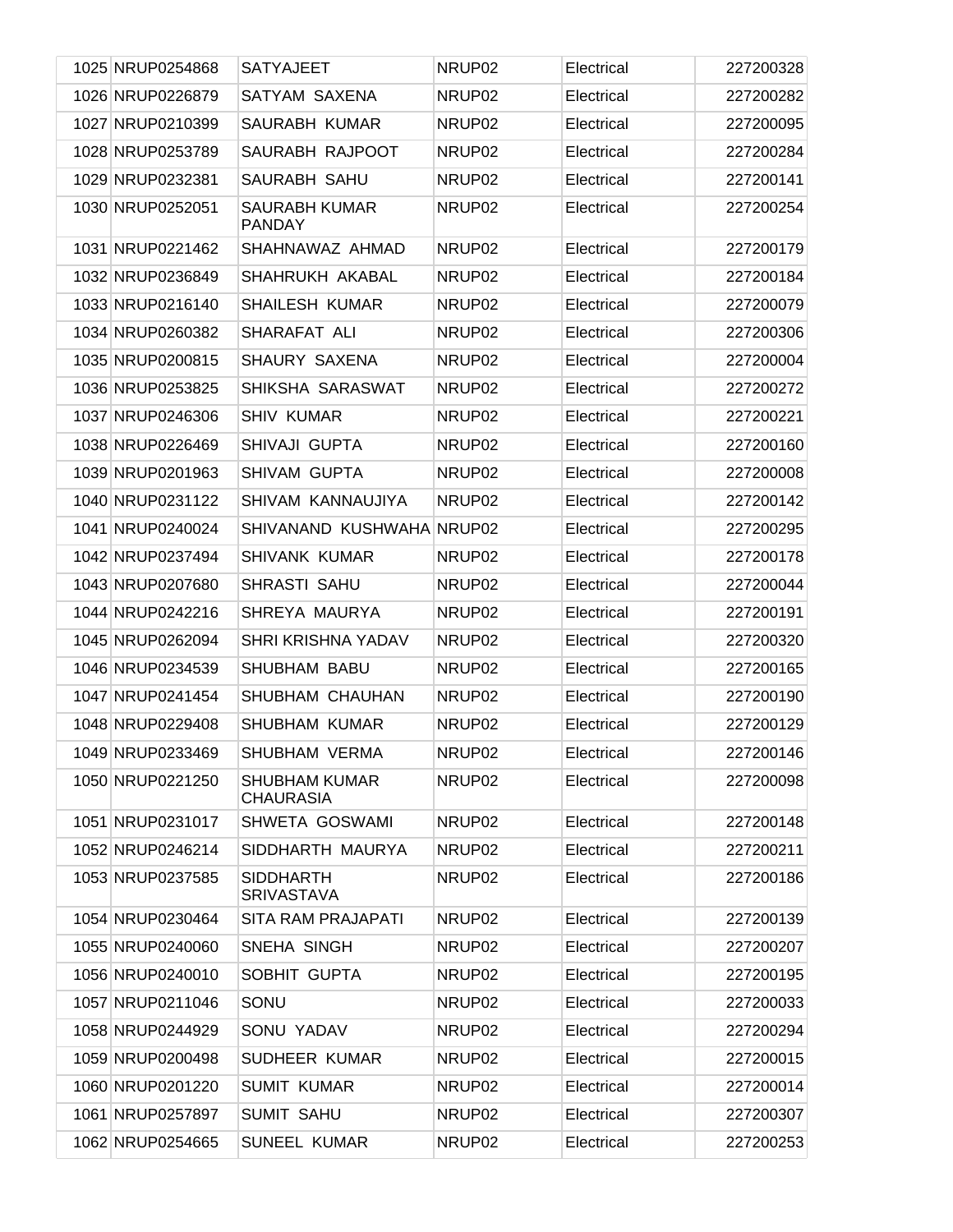| 1063 NRUP0212226 | <b>SUNIL KUMAR</b>                     | NRUP <sub>02</sub> | Electrical | 227200031 |
|------------------|----------------------------------------|--------------------|------------|-----------|
| 1064 NRUP0214681 | SUNIL KUMAR CHAUHAN                    | NRUP <sub>02</sub> | Electrical | 227200279 |
| 1065 NRUP0254417 | <b>SURAJ PRASAD</b>                    | NRUP02             | Electrical | 227200316 |
| 1066 NRUP0261574 | <b>SURAJ DWIVEDI</b>                   | NRUP02             | Electrical | 227200327 |
| 1067 NRUP0251708 | <b>SURJEET SINGH</b><br><b>VARNALA</b> | NRUP02             | Electrical | 227200252 |
| 1068 NRUP0200262 | SURYA PRATAP SINGH                     | NRUP <sub>02</sub> | Electrical | 227200265 |
| 1069 NRUP0209508 | <b>TANMOY BISWAS</b>                   | NRUP02             | Electrical | 227200038 |
| 1070 NRUP0213842 | <b>TAPAN YADAV</b>                     | NRUP02             | Electrical | 227200059 |
| 1071 NRUP0251121 | <b>TARUN</b>                           | NRUP02             | Electrical | 227200266 |
| 1072 NRUP0244142 | TAUSEEF AHMAD                          | NRUP <sub>02</sub> | Electrical | 227200200 |
| 1073 NRUP0210940 | <b>TEJBAHADUR</b><br><b>TEJBAHADUR</b> | NRUP02             | Electrical | 227200278 |
| 1074 NRUP0215090 | <b>TUSHAR PATHAK</b>                   | NRUP <sub>02</sub> | Electrical | 227200068 |
| 1075 NRUP0239962 | <b>UDAL</b>                            | NRUP <sub>02</sub> | Electrical | 227200194 |
| 1076 NRUP0227763 | UJJWAL CHATURVEDI                      | NRUP <sub>02</sub> | Electrical | 227200134 |
| 1077 NRUP0256346 | UTKARSH PANDEY                         | NRUP <sub>02</sub> | Electrical | 227200312 |
| 1078 NRUP0258315 | <b>UTKARSH KUMAR</b><br><b>PANDEY</b>  | NRUP <sub>02</sub> | Electrical | 227200308 |
| 1079 NRUP0221562 | VAIBHAV AUGUSTINE                      | NRUP <sub>02</sub> | Electrical | 227200096 |
| 1080 NRUP0238579 | <b>VIJAY DEEP</b>                      | NRUP <sub>02</sub> | Electrical | 227200185 |
| 1081 NRUP0206137 | <b>VIJAY SINGH</b>                     | NRUP <sub>02</sub> | Electrical | 227200030 |
| 1082 NRUP0224061 | <b>VIJAY KUMAR</b>                     | NRUP <sub>02</sub> | Electrical | 227200281 |
| 1083 NRUP0245978 | <b>VIKAS CHAND</b>                     | NRUP <sub>02</sub> | Electrical | 227200228 |
| 1084 NRUP0212701 | <b>VIKAS KUMAR</b>                     | NRUP <sub>02</sub> | Electrical | 227200063 |
| 1085 NRUP0244282 | <b>VIKAS KUMAR</b><br><b>PRAJAPATI</b> | NRUP02             | Electrical | 227200203 |
| 1086 NRUP0249961 | <b>VIKASH KUMAR</b>                    | NRUP02             | Electrical | 227200232 |
| 1087 NRUP0212386 | <b>VIKASH KUMAR</b>                    | NRUP <sub>02</sub> | Electrical | 227200026 |
| 1088 NRUP0256150 | <b>VIKASH KUMAR MAURYA NRUP02</b>      |                    | Electrical | 227200301 |
| 1089 NRUP0204997 | <b>VIRENDRA KUMAR</b><br>YADAV         | NRUP02             | Electrical | 227200016 |
| 1090 NRUP0230326 | <b>VISHAL</b>                          | NRUP02             | Electrical | 227200130 |
| 1091 NRUP0201349 | VISHAL BABOO                           | NRUP <sub>02</sub> | Electrical | 227200013 |
| 1092 NRUP0241141 | <b>VISHAL RATHORE</b>                  | NRUP <sub>02</sub> | Electrical | 227200196 |
| 1093 NRUP0256525 | <b>VISHAL SAHU</b>                     | NRUP <sub>02</sub> | Electrical | 227200269 |
| 1094 NRUP0240315 | <b>VISHAL VERMA</b>                    | NRUP <sub>02</sub> | Electrical | 227200192 |
| 1095 NRUP0238792 | <b>VISHAL RAJ VERMA</b>                | NRUP <sub>02</sub> | Electrical | 227200157 |
| 1096 NRUP0216605 | <b>VISHANT WALIA</b>                   | NRUP <sub>02</sub> | Electrical | 227200091 |
| 1097 NRUP0262026 | <b>VISHARAD</b><br><b>VISHWAKARMA</b>  | NRUP02             | Electrical | 227200326 |
| 1098 NRUP0246143 | VISHVAJEET YADAV                       | NRUP <sub>02</sub> | Electrical | 227200218 |
| 1099 NRUP0201290 | <b>VIVEK KUMAR</b>                     | NRUP <sub>02</sub> | Electrical | 227200025 |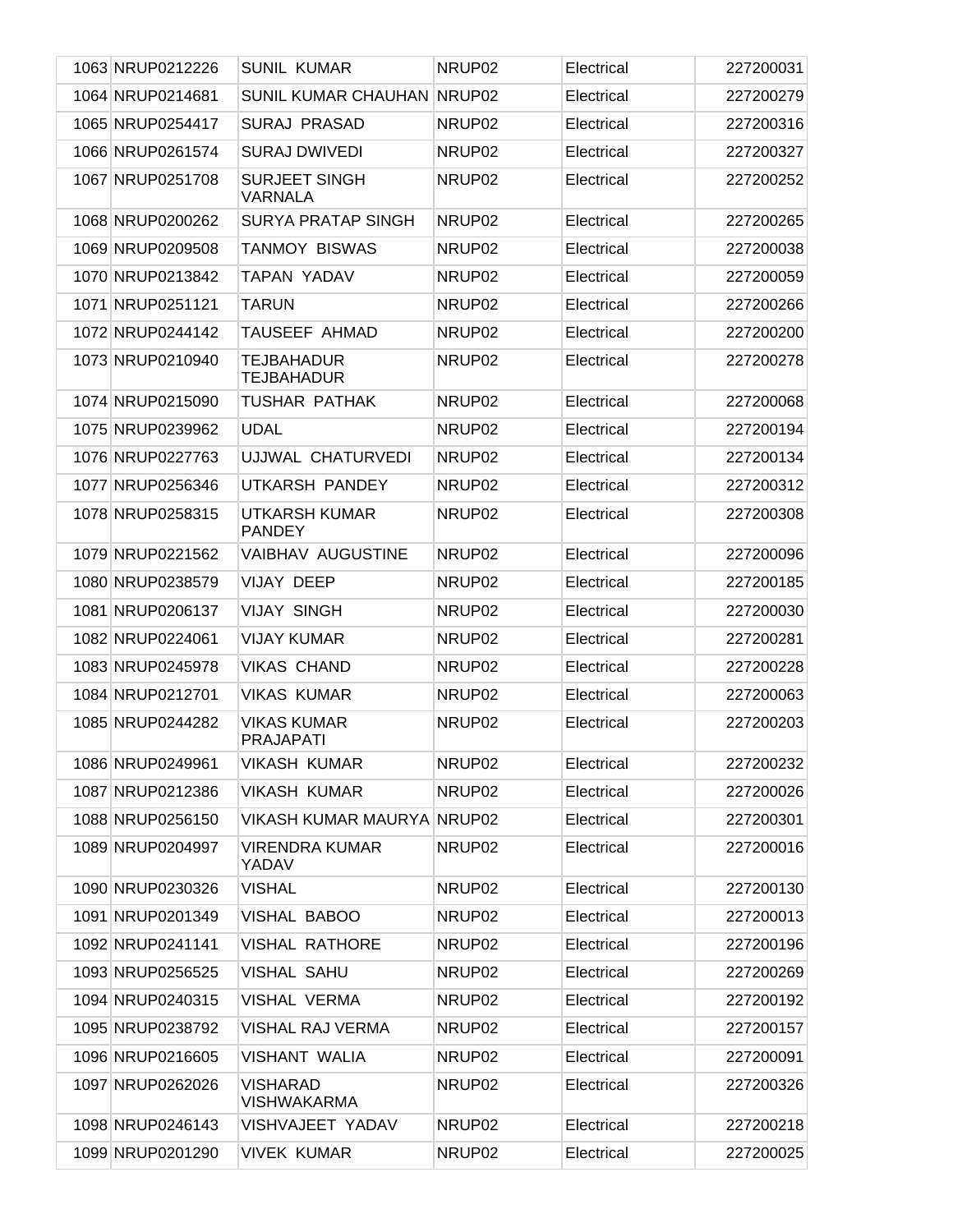|  | 1100 NRUP0258935 | <b>VIVEK KUMAR</b>                    | NRUP02             | Electrical                    | 227200314 |
|--|------------------|---------------------------------------|--------------------|-------------------------------|-----------|
|  | 1101 NRUP0260320 | <b>VIVEK MISHRA</b>                   | NRUP02             | Electrical                    | 227200270 |
|  | 1102 NRUP0250298 | <b>VIVEK SHUKLA</b>                   | NRUP02             | Electrical                    | 227200239 |
|  | 1103 NRUP0222444 | <b>VIVEK KUMAR GUPTA</b>              | NRUP02             | Electrical                    | 227200109 |
|  | 1104 NRUP0224561 | YASH CHAUHAN                          | NRUP02             | Electrical                    | 227200121 |
|  | 1105 NRUP0256349 | YASH SHARMA                           | NRUP02             | Electrical                    | 227200336 |
|  | 1106 NRUP0201952 | YASHWANT YADAV                        | NRUP02             | Electrical                    | 227200274 |
|  | 1107 NRUP0247541 | YASV DARSHAN<br><b>MAURYA</b>         | NRUP02             | Electrical                    | 227200210 |
|  | 1108 NRUP0203984 | <b>YOGESH</b>                         | NRUP02             | Electrical                    | 227200017 |
|  | 1109 NRUP0233179 | YOGESH KUMAR                          | NRUP02             | Electrical                    | 227200140 |
|  | 1110 NRUP0246927 | YOGESH KUMAR<br><b>RAJORA</b>         | NRUP <sub>02</sub> | Electrical                    | 227200226 |
|  | 1111 NRUP0539533 | AAKASH                                | NRUP05             | Technical<br>Attendant        | 227500245 |
|  | 1112 NRUP0503241 | <b>AAKASH</b>                         | NRUP05             | Technical<br>Attendant        | 227500011 |
|  | 1113 NRUP0511748 | ABHAY RAJ                             | NRUP05             | Technical<br>Attendant        | 227500039 |
|  | 1114 NRUP0547301 | ABHAY RAJ                             | NRUP05             | <b>Technical</b><br>Attendant | 227500189 |
|  | 1115 NRUP0529626 | <b>ABHAY KUMAR</b><br><b>CHAUHAN</b>  | NRUP05             | Technical<br>Attendant        | 227500123 |
|  | 1116 NRUP0532369 | <b>ABHAY VEER SINGH</b>               | NRUP05             | Technical<br>Attendant        | 227500192 |
|  | 1117 NRUP0506817 | <b>ABHINAY KUMAR</b><br><b>SAHANI</b> | NRUP05             | Technical<br>Attendant        | 227500023 |
|  | 1118 NRUP0517565 | <b>ABHISHEK BAJPAI</b>                | NRUP05             | <b>Technical</b><br>Attendant | 227500075 |
|  | 1119 NRUP0523721 | <b>ABHISHEK KUMAR</b>                 | NRUP05             | <b>Technical</b><br>Attendant | 227500094 |
|  | 1120 NRUP0515130 | <b>ABHISHEK MISHRA</b>                | NRUP05             | Technical<br>Attendant        | 227500081 |
|  | 1121 NRUP0530277 | <b>ABHISHEK PATEL</b>                 | NRUP05             | Technical<br>Attendant        | 227500109 |
|  | 1122 NRUP0507016 | ABHISHEK YADAV                        | NRUP05             | Technical<br>Attendant        | 227500049 |
|  | 1123 NRUP0520736 | <b>ADITYA KUMAR</b>                   | NRUP05             | <b>Technical</b><br>Attendant | 227500237 |
|  | 1124 NRUP0522347 | ADITYA KUMAR                          | NRUP05             | Technical<br>Attendant        | 227500091 |
|  | 1125 NRUP0556428 | ADITYA PANDEY                         | NRUP05             | Technical<br>Attendant        | 227500257 |
|  | 1126 NRUP0529679 | ADITYA SHARMA                         | NRUP05             | Technical<br>Attendant        | 227500124 |
|  | 1127 NRUP0519539 | ADITYA KUMAR SINGH                    | NRUP05             | Technical<br>Attendant        | 227500077 |
|  | 1128 NRUP0519897 | AJAY GAUTAM                           | NRUP05             | Technical<br>Attendant        | 227500074 |
|  | 1129 NRUP0539117 | AJAY KUMAR                            | NRUP05             | Technical<br>Attendant        | 227500153 |
|  |                  |                                       |                    |                               |           |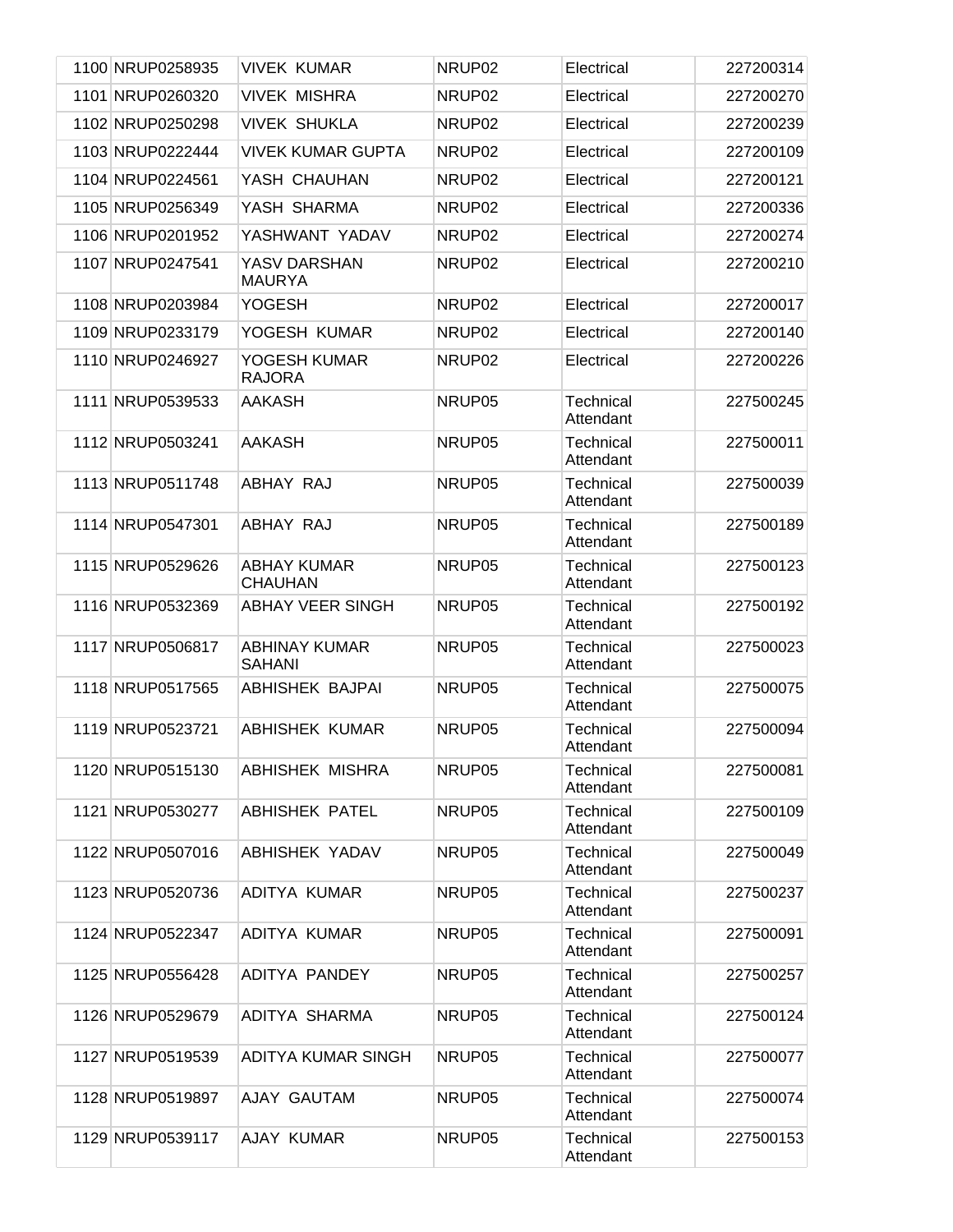| 1130 NRUP0520483 | <b>AJAY NAMDEV</b>            | NRUP05 | Technical<br>Attendant        | 227500086 |
|------------------|-------------------------------|--------|-------------------------------|-----------|
| 1131 NRUP0533385 | <b>AJAY PRATAP SINGH</b>      | NRUP05 | Technical<br>Attendant        | 227500132 |
| 1132 NRUP0558224 | AJEET KUMAR                   | NRUP05 | Technical<br>Attendant        | 227500256 |
| 1133 NRUP0530537 | AJEET SINGH                   | NRUP05 | <b>Technical</b><br>Attendant | 227500114 |
| 1134 NRUP0517293 | AJIT KUMAR                    | NRUP05 | Technical<br>Attendant        | 227500062 |
| 1135 NRUP0535722 | <b>AKASH PAL</b>              | NRUP05 | Technical<br>Attendant        | 227500139 |
| 1136 NRUP0550196 | ALOK UPADHYAY                 | NRUP05 | Technical<br>Attendant        | 227500190 |
| 1137 NRUP0537927 | AMAL VISHWAKARMA              | NRUP05 | <b>Technical</b><br>Attendant | 227500155 |
| 1138 NRUP0561316 | <b>AMAN KUMAR</b>             | NRUP05 | Technical<br>Attendant        | 227500220 |
| 1139 NRUP0508377 | AMAN KUMAR                    | NRUP05 | Technical<br>Attendant        | 227500036 |
| 1140 NRUP0527102 | AMAN PANDEY                   | NRUP05 | Technical<br>Attendant        | 227500118 |
| 1141 NRUP0506570 | AMAN YADAV                    | NRUP05 | <b>Technical</b><br>Attendant | 227500013 |
| 1142 NRUP0520502 | AMAN KUMAR<br><b>SONWANEE</b> | NRUP05 | Technical<br>Attendant        | 227500084 |
| 1143 NRUP0510716 | AMBIJESH SINGH                | NRUP05 | Technical<br>Attendant        | 227500044 |
| 1144 NRUP0508287 | <b>AMIT KUMAR</b>             | NRUP05 | Technical<br>Attendant        | 227500035 |
| 1145 NRUP0556842 | AMIT KUMAR                    | NRUP05 | Technical<br>Attendant        | 227500218 |
| 1146 NRUP0544636 | AMIT KUMAR                    | NRUP05 | <b>Technical</b><br>Attendant | 227500171 |
| 1147 NRUP0538249 | AMIT KUMAR NISHAD             | NRUP05 | <b>Technical</b><br>Attendant | 227500138 |
| 1148 NRUP0523984 | <b>ANIL KUMAR</b>             | NRUP05 | Technical<br>Attendant        | 227500088 |
| 1149 NRUP0550076 | <b>ANKIT SAHU</b>             | NRUP05 | Technical<br>Attendant        | 227500193 |
| 1150 NRUP0532896 | <b>ANKUR KUMAR</b>            | NRUP05 | Technical<br>Attendant        | 227500210 |
| 1151 NRUP0515004 | ANKUR KUMAR MAURYA            | NRUP05 | Technical<br>Attendant        | 227500050 |
| 1152 NRUP0525971 | <b>ANMOL KUMAR</b>            | NRUP05 | Technical<br>Attendant        | 227500101 |
| 1153 NRUP0522788 | ANUJ                          | NRUP05 | Technical<br>Attendant        | 227500100 |
| 1154 NRUP0513058 | ANUJ HAYARAN                  | NRUP05 | Technical<br>Attendant        | 227500054 |
| 1155 NRUP0505931 | ANURAG MISHRA                 | NRUP05 | Technical<br>Attendant        | 227500021 |
| 1156 NRUP0558015 | ANURAG SINGH                  | NRUP05 | <b>Technical</b><br>Attendant | 227500250 |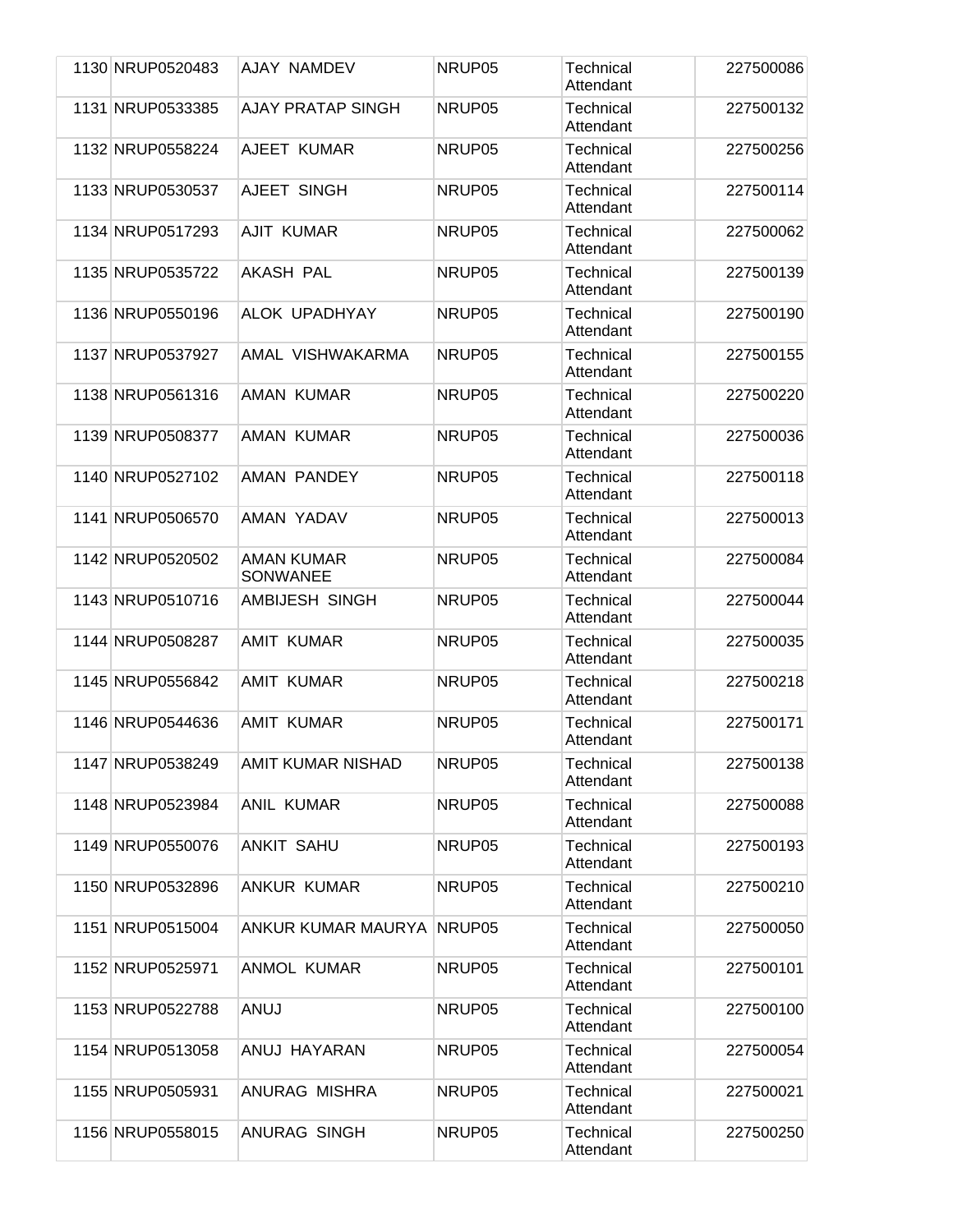| 1157 NRUP0521665 | ANUSHKA MATHUR                          | NRUP05 | Technical<br>Attendant        | 227500076 |
|------------------|-----------------------------------------|--------|-------------------------------|-----------|
| 1158 NRUP0552420 | <b>ARAV PATEL</b>                       | NRUP05 | <b>Technical</b><br>Attendant | 227500202 |
| 1159 NRUP0550823 | ARSHAD ALI                              | NRUP05 | Technical<br>Attendant        | 227500203 |
| 1160 NRUP0510296 | <b>ARUN KUMAR</b>                       | NRUP05 | Technical<br>Attendant        | 227500043 |
| 1161 NRUP0520062 | <b>ARVIND KUMAR</b><br>KANNAUJIYA       | NRUP05 | Technical<br>Attendant        | 227500083 |
| 1162 NRUP0561241 | <b>ASHISH KUMAR</b>                     | NRUP05 | <b>Technical</b><br>Attendant | 227500227 |
| 1163 NRUP0554681 | <b>ASHISH KUMAR</b>                     | NRUP05 | <b>Technical</b><br>Attendant | 227500230 |
| 1164 NRUP0500718 | <b>ASHISH KUMAR</b><br>KANNAUJIYA       | NRUP05 | <b>Technical</b><br>Attendant | 227500009 |
| 1165 NRUP0537703 | <b>ASHISH KUMAR</b><br><b>PRAJAPATI</b> | NRUP05 | Technical<br>Attendant        | 227500156 |
| 1166 NRUP0548649 | ASHISH KUMAR YADAV                      | NRUP05 | Technical<br>Attendant        | 227500197 |
| 1167 NRUP0560703 | <b>ASHISH SINGH RANA</b>                | NRUP05 | <b>Technical</b><br>Attendant | 227500228 |
| 1168 NRUP0557166 | <b>AYUSH GUPTA</b>                      | NRUP05 | <b>Technical</b><br>Attendant | 227500223 |
| 1169 NRUP0528196 | AYUSH SHARMA                            | NRUP05 | Technical<br>Attendant        | 227500126 |
| 1170 NRUP0507042 | <b>BALRAM JAYSWAL</b>                   | NRUP05 | <b>Technical</b><br>Attendant | 227500179 |
| 1171 NRUP0520644 | <b>BHALCHAND</b>                        | NRUP05 | <b>Technical</b><br>Attendant | 227500073 |
| 1172 NRUP0529837 | <b>BHANU PRATAP SINGH</b>               | NRUP05 | Technical<br>Attendant        | 227500195 |
| 1173 NRUP0533882 | <b>BHASKAR SINGH</b>                    | NRUP05 | Technical<br>Attendant        | 227500174 |
| 1174 NRUP0532793 | <b>BRIJESH KUMAR</b>                    | NRUP05 | Technical<br>Attendant        | 227500131 |
| 1175 NRUP0512440 | <b>BRIJESH KUMAR</b>                    | NRUP05 | <b>Technical</b><br>Attendant | 227500048 |
| 1176 NRUP0560216 | CHANDRA VIJAY KUMAR                     | NRUP05 | <b>Technical</b><br>Attendant | 227500206 |
| 1177 NRUP0514503 | <b>DAMINI SAINI</b>                     | NRUP05 | Technical<br>Attendant        | 227500056 |
| 1178 NRUP0500371 | DEEPAK KUMAR                            | NRUP05 | Technical<br>Attendant        | 227500008 |
| 1179 NRUP0544258 | <b>DEEPAK SINGH</b>                     | NRUP05 | Technical<br>Attendant        | 227500167 |
| 1180 NRUP0543459 | <b>DEEPAK SINGH</b>                     | NRUP05 | Technical<br>Attendant        | 227500169 |
| 1181 NRUP0503832 | DEEPRANJAN GUPTA                        | NRUP05 | <b>Technical</b><br>Attendant | 227500019 |
| 1182 NRUP0560780 | <b>DEVID KUMAR</b>                      | NRUP05 | Technical<br>Attendant        | 227500222 |
| 1183 NRUP0535007 | DHARMENDRA KUMAR                        | NRUP05 | Technical<br>Attendant        | 227500243 |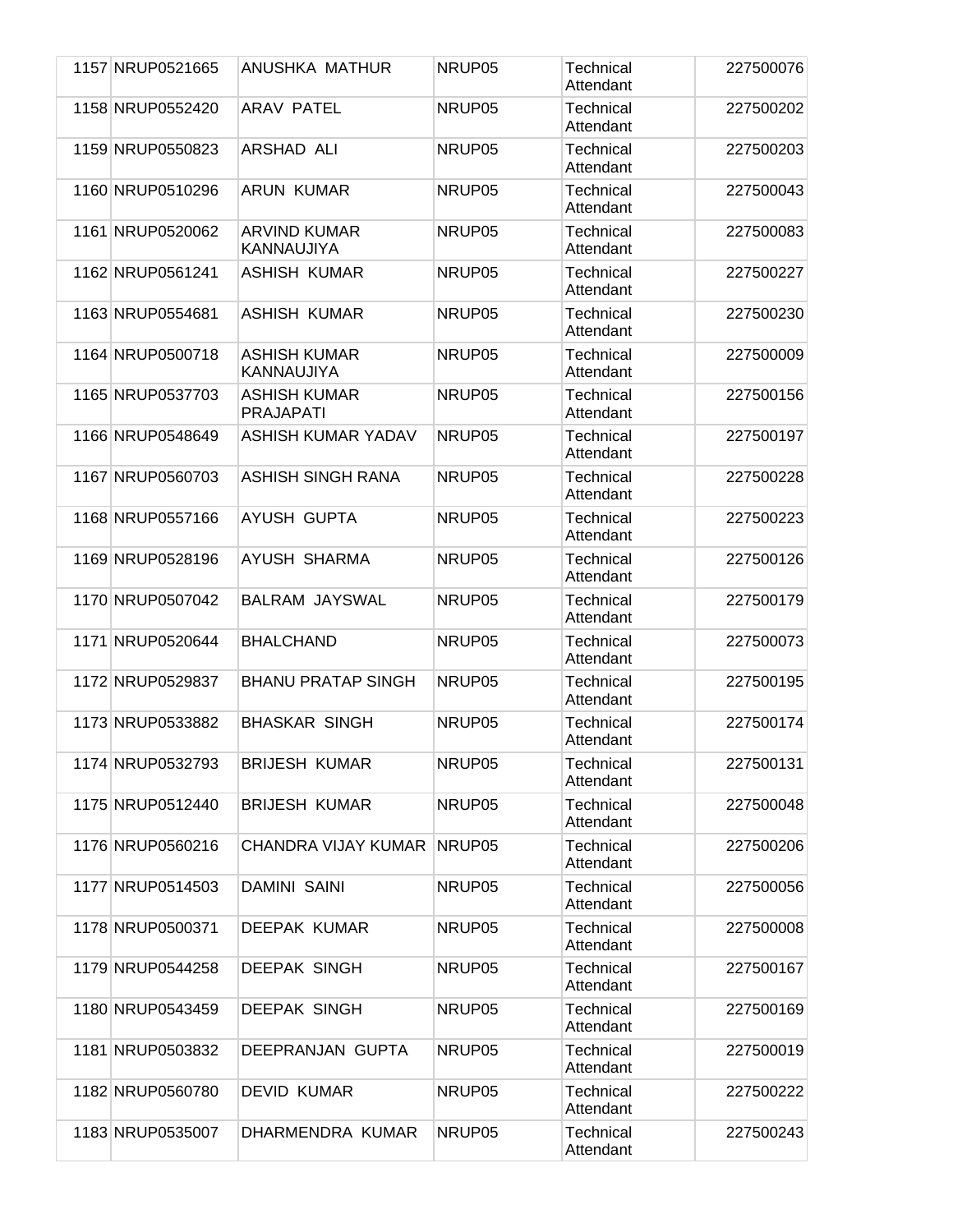| 1184 NRUP0544602 | DHARMENDRA KUMAR               | NRUP05 | Technical<br>Attendant        | 227500178 |
|------------------|--------------------------------|--------|-------------------------------|-----------|
| 1185 NRUP0548902 | <b>DHEERAJ SINGH</b>           | NRUP05 | Technical<br>Attendant        | 227500191 |
| 1186 NRUP0546868 | DHIRENDRA SINGH                | NRUP05 | Technical<br>Attendant        | 227500185 |
| 1187 NRUP0535014 | <b>DILIP MAURYA</b>            | NRUP05 | Technical<br>Attendant        | 227500141 |
| 1188 NRUP0513172 | <b>DINANATH PRASAD</b>         | NRUP05 | Technical<br>Attendant        | 227500053 |
| 1189 NRUP0529880 | <b>FAIZAN KHAN</b>             | NRUP05 | Technical<br>Attendant        | 227500115 |
| 1190 NRUP0551403 | FIROJ ALI                      | NRUP05 | Technical<br>Attendant        | 227500201 |
| 1191 NRUP0547834 | <b>GAJENDRA SINGH</b>          | NRUP05 | Technical<br>Attendant        | 227500181 |
| 1192 NRUP0524209 | <b>GAJRAJ SINGH</b>            | NRUP05 | Technical<br>Attendant        | 227500093 |
| 1193 NRUP0503270 | <b>GAURAV KUMAR</b>            | NRUP05 | <b>Technical</b><br>Attendant | 227500055 |
| 1194 NRUP0507179 | <b>GAURAV KUMAR</b>            | NRUP05 | Technical<br>Attendant        | 227500047 |
| 1195 NRUP0560347 | <b>GAURAV KUMAR</b>            | NRUP05 | Technical<br>Attendant        | 227500213 |
| 1196 NRUP0559901 | <b>GAURI SHANKAR</b>           | NRUP05 | Technical<br>Attendant        | 227500221 |
| 1197 NRUP0508273 | <b>GOURAV KUMAR</b>            | NRUP05 | Technical<br>Attendant        | 227500235 |
| 1198 NRUP0554506 | <b>HARISHANKAR</b>             | NRUP05 | Technical<br>Attendant        | 227500209 |
| 1199 NRUP0500149 | HARSHIT KUSHWAHA               | NRUP05 | Technical<br>Attendant        | 227500031 |
| 1200 NRUP0535343 | <b>HASID</b>                   | NRUP05 | Technical<br>Attendant        | 227500146 |
| 1201 NRUP0551503 | <b>HEMANT KUMAR</b>            | NRUP05 | Technical<br>Attendant        | 227500204 |
| 1202 NRUP0558139 | HIMANI VERMA                   | NRUP05 | Technical<br>Attendant        | 227500255 |
| 1203 NRUP0517563 | HIMANSHU KUMAR<br><b>SINGH</b> | NRUP05 | Technical<br>Attendant        | 227500134 |
| 1204 NRUP0530002 | <b>INDRAJEET KUMAR</b>         | NRUP05 | Technical<br>Attendant        | 227500240 |
| 1205 NRUP0503296 | <b>JATIN KUMAR</b>             | NRUP05 | Technical<br>Attendant        | 227500018 |
| 1206 NRUP0513766 | JITENDRA AGGRAWAL              | NRUP05 | Technical<br>Attendant        | 227500236 |
| 1207 NRUP0508588 | JITENDRA KUMAR                 | NRUP05 | Technical<br>Attendant        | 227500032 |
| 1208 NRUP0550216 | JITENDRA YADAV                 | NRUP05 | Technical<br>Attendant        | 227500196 |
| 1209 NRUP0539433 | <b>JITENDRA KUMAR RAY</b>      | NRUP05 | Technical<br>Attendant        | 227500164 |
| 1210 NRUP0518171 | <b>JOGENDRA KUMAR</b>          | NRUP05 | Technical<br>Attendant        | 227500151 |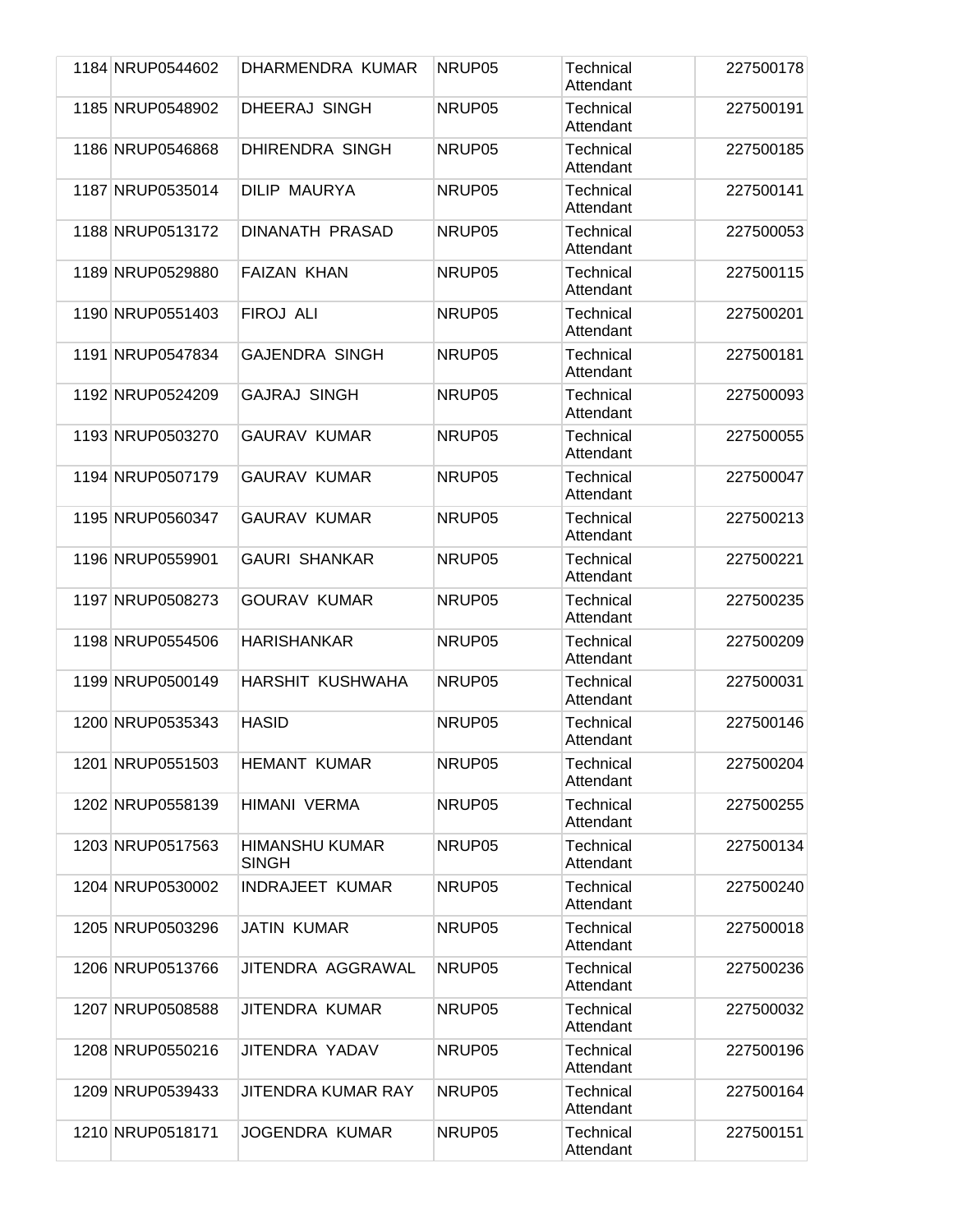| 1211 NRUP0510156 | <b>JUBER AHMAD</b>                   | NRUP05 | Technical<br>Attendant        | 227500026 |
|------------------|--------------------------------------|--------|-------------------------------|-----------|
| 1212 NRUP0561071 | <b>JYOTI SHARMA</b>                  | NRUP05 | Technical<br>Attendant        | 227500226 |
| 1213 NRUP0514954 | <b>KAMAL KUMAR</b>                   | NRUP05 | Technical<br>Attendant        | 227500057 |
| 1214 NRUP0504213 | <b>KAMAL SEN GAUTAM</b>              | NRUP05 | Technical<br>Attendant        | 227500007 |
| 1215 NRUP0515986 | KANIKRAM KANAUJIA                    | NRUP05 | Technical<br>Attendant        | 227500063 |
| 1216 NRUP0546726 | KARAN PRAJAPATI                      | NRUP05 | Technical<br>Attendant        | 227500205 |
| 1217 NRUP0543451 | <b>KAUSHALENDRA</b><br><b>TIWARI</b> | NRUP05 | Technical<br>Attendant        | 227500177 |
| 1218 NRUP0536687 | KHUSHBU VERMA                        | NRUP05 | Technical<br>Attendant        | 227500258 |
| 1219 NRUP0533812 | KISHAN KUMAR                         | NRUP05 | Technical<br>Attendant        | 227500160 |
| 1220 NRUP0557073 | KM ARCHANA YADAV                     | NRUP05 | Technical<br>Attendant        | 227500253 |
| 1221 NRUP0560284 | <b>KM KAJAL DUBEY</b>                | NRUP05 | <b>Technical</b><br>Attendant | 227500219 |
| 1222 NRUP0515195 | <b>KM PUSHPA DEVI</b>                | NRUP05 | Technical<br>Attendant        | 227500051 |
| 1223 NRUP0547737 | KM SHALINI YADAV                     | NRUP05 | Technical<br>Attendant        | 227500188 |
| 1224 NRUP0546919 | <b>KM SHIKHA</b>                     | NRUP05 | Technical<br>Attendant        | 227500187 |
| 1225 NRUP0535424 | <b>KOMAL PATEL</b>                   | NRUP05 | Technical<br>Attendant        | 227500145 |
| 1226 NRUP0509661 | <b>KRIPA SINGH</b>                   | NRUP05 | Technical<br>Attendant        | 227500024 |
| 1227 NRUP0512093 | <b>KRISHNA SINGH</b>                 | NRUP05 | Technical<br>Attendant        | 227500028 |
| 1228 NRUP0533647 | <b>KUL DEEP KUMAR</b>                | NRUP05 | Technical<br>Attendant        | 227500154 |
| 1229 NRUP0533835 | LALITA CHAUHAN                       | NRUP05 | Technical<br>Attendant        | 227500142 |
| 1230 NRUP0527252 | LOKESH KUMAR                         | NRUP05 | Technical<br>Attendant        | 227500107 |
| 1231 NRUP0547807 | <b>MANGARU KUMAR</b><br><b>SINGH</b> | NRUP05 | Technical<br>Attendant        | 227500182 |
| 1232 NRUP0506013 | MANGESKAR KUMAR                      | NRUP05 | Technical<br>Attendant        | 227500233 |
| 1233 NRUP0501019 | <b>MANISH</b>                        | NRUP05 | Technical<br>Attendant        | 227500017 |
| 1234 NRUP0543707 | <b>MANISH KUMAR</b><br><b>MAURYA</b> | NRUP05 | Technical<br>Attendant        | 227500166 |
| 1235 NRUP0517032 | <b>MANISH KUMAR SAROJ</b>            | NRUP05 | Technical<br>Attendant        | 227500070 |
| 1236 NRUP0555428 | <b>MANISH KUMAR YADAV</b>            | NRUP05 | Technical<br>Attendant        | 227500211 |
| 1237 NRUP0540552 | MANJESH PRASAD                       | NRUP05 | Technical<br>Attendant        | 227500175 |
|                  |                                      |        |                               |           |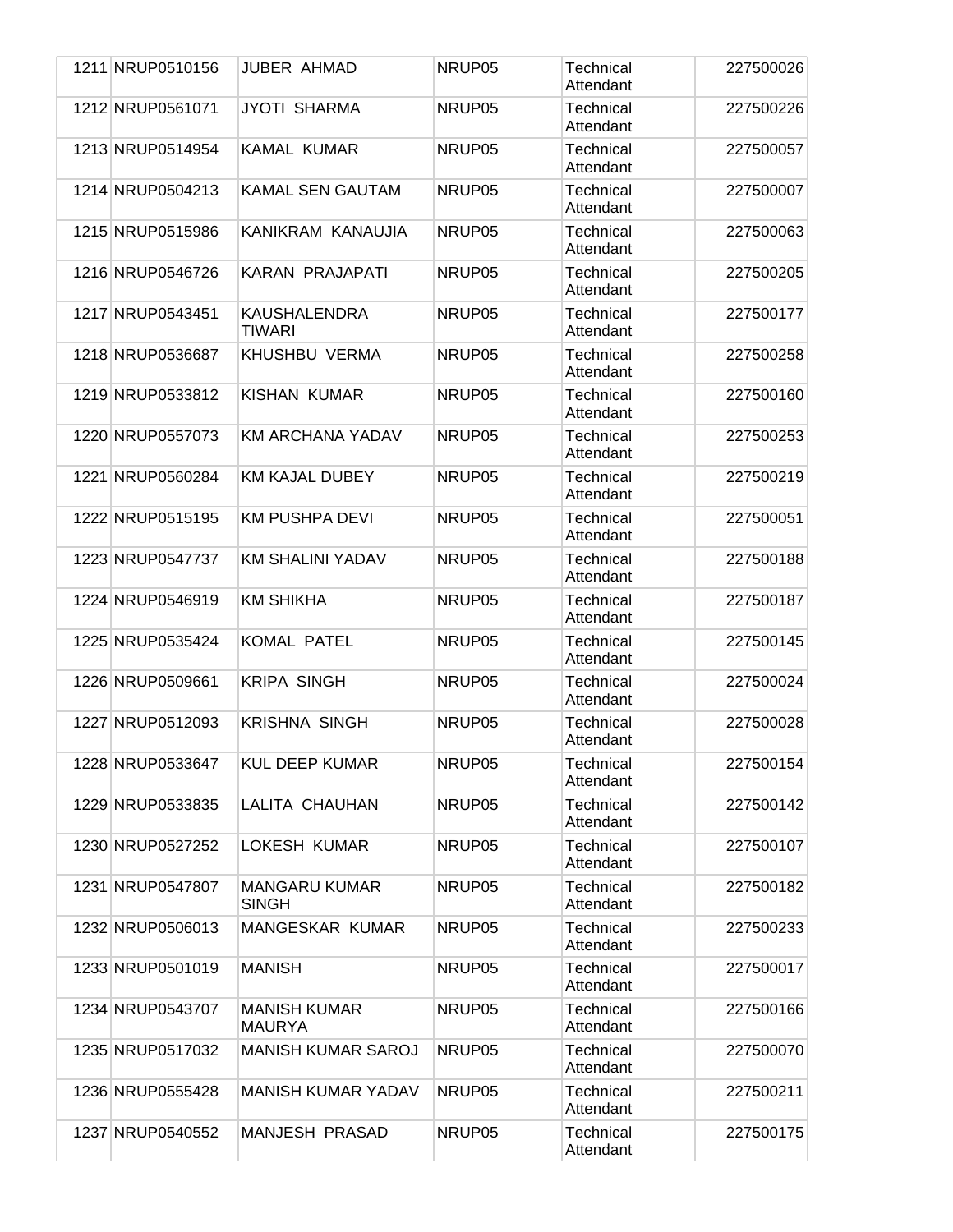| 1238 NRUP0550426 | <b>MANOJ KUMAR</b>     | NRUP05 | Technical<br>Attendant        | 227500247 |
|------------------|------------------------|--------|-------------------------------|-----------|
| 1239 NRUP0500207 | <b>MANOJ KUMAR</b>     | NRUP05 | Technical<br>Attendant        | 227500232 |
| 1240 NRUP0522574 | <b>MANSI</b>           | NRUP05 | Technical<br>Attendant        | 227500099 |
| 1241 NRUP0554279 | <b>MITESH KUMAR</b>    | NRUP05 | Technical<br>Attendant        | 227500224 |
| 1242 NRUP0500492 | <b>MO VASEEM</b>       | NRUP05 | Technical<br>Attendant        | 227500005 |
| 1243 NRUP0523022 | <b>MOHAN</b>           | NRUP05 | Technical<br>Attendant        | 227500095 |
| 1244 NRUP0522473 | <b>MOHANLAL</b>        | NRUP05 | Technical<br>Attendant        | 227500098 |
| 1245 NRUP0547969 | <b>MOHD DANISH</b>     | NRUP05 | Technical<br>Attendant        | 227500183 |
| 1246 NRUP0549135 | <b>MOHD SAMI</b>       | NRUP05 | <b>Technical</b><br>Attendant | 227500194 |
| 1247 NRUP0536723 | <b>MOHIT</b>           | NRUP05 | Technical<br>Attendant        | 227500150 |
| 1248 NRUP0520349 | <b>MOHIT AGNIHOTRI</b> | NRUP05 | Technical<br>Attendant        | 227500079 |
| 1249 NRUP0532711 | <b>MOHIT SAINI</b>     | NRUP05 | Technical<br>Attendant        | 227500129 |
| 1250 NRUP0516818 | <b>MOHIT SHARMA</b>    | NRUP05 | Technical<br>Attendant        | 227500061 |
| 1251 NRUP0529835 | <b>MOHIT YADAV</b>     | NRUP05 | Technical<br>Attendant        | 227500116 |
| 1252 NRUP0524424 | <b>MOTI LAL</b>        | NRUP05 | Technical<br>Attendant        | 227500105 |
| 1253 NRUP0549009 | <b>MUKESH KUMAR</b>    | NRUP05 | Technical<br>Attendant        | 227500198 |
| 1254 NRUP0534907 | MUKESH MAURYA          | NRUP05 | Technical<br>Attendant        | 227500137 |
| 1255 NRUP0517059 | NAVEEN KUMAR           | NRUP05 | Technical<br>Attendant        | 227500060 |
| 1256 NRUP0523195 | <b>NAVEEN KUMAR</b>    | NRUP05 | Technical<br>Attendant        | 227500096 |
| 1257 NRUP0518450 | NAVNEET KUMAR          | NRUP05 | Technical<br>Attendant        | 227500065 |
| 1258 NRUP0521304 | <b>NEELESH SENGAR</b>  | NRUP05 | Technical<br>Attendant        | 227500072 |
| 1259 NRUP0544970 | NEHA DEVI              | NRUP05 | Technical<br>Attendant        | 227500170 |
| 1260 NRUP0546068 | NIRAJ KUMAR            | NRUP05 | Technical<br>Attendant        | 227500180 |
| 1261 NRUP0557171 | NITESH KUMAR           | NRUP05 | Technical<br>Attendant        | 227500254 |
| 1262 NRUP0524427 | NITESH TIWARI          | NRUP05 | Technical<br>Attendant        | 227500238 |
| 1263 NRUP0505508 | <b>OMKAR SINGH</b>     | NRUP05 | Technical<br>Attendant        | 227500042 |
| 1264 NRUP0531322 | PANKAJ KUMAR           | NRUP05 | Technical<br>Attendant        | 227500128 |
|                  |                        |        |                               |           |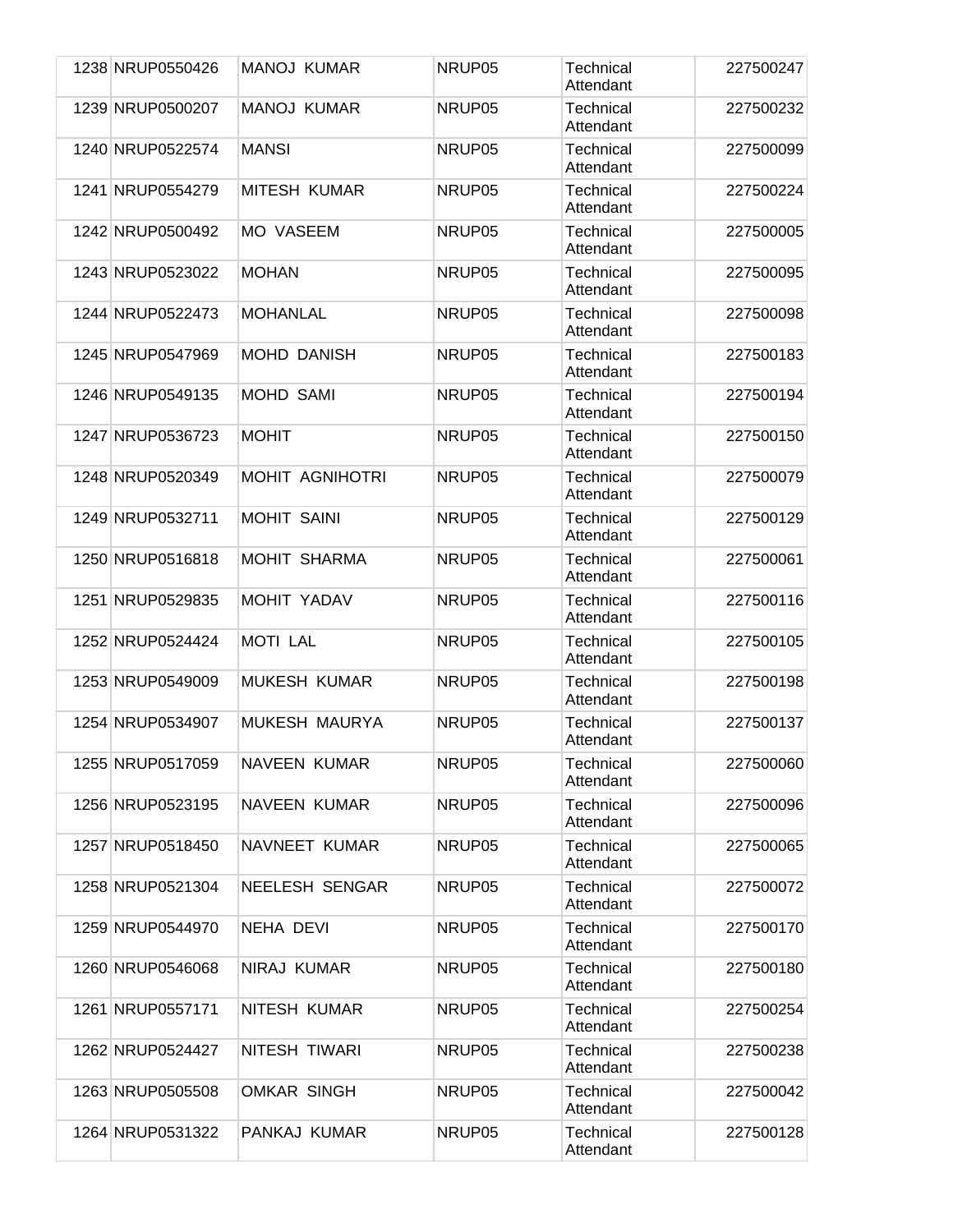| 1265 NRUP0521768 | PAPPU KUMAR PRASAD                   | NRUP05 | Technical<br>Attendant | 227500087 |
|------------------|--------------------------------------|--------|------------------------|-----------|
| 1266 NRUP0513015 | <b>PARSHU</b>                        | NRUP05 | Technical<br>Attendant | 227500052 |
| 1267 NRUP0537004 | PIYUSH KUMAR                         | NRUP05 | Technical<br>Attendant | 227500140 |
| 1268 NRUP0527017 | PRAMOD KUMAR                         | NRUP05 | Technical<br>Attendant | 227500239 |
| 1269 NRUP0536552 | <b>PRAMOD KUMAR</b>                  | NRUP05 | Technical<br>Attendant | 227500136 |
| 1270 NRUP0530348 | <b>PRASANT KUMAR</b>                 | NRUP05 | Technical<br>Attendant | 227500143 |
| 1271 NRUP0558974 | PRASHANT CHHATTRI                    | NRUP05 | Technical<br>Attendant | 227500248 |
| 1272 NRUP0529846 | PRASHANT RAJPUT                      | NRUP05 | Technical<br>Attendant | 227500120 |
| 1273 NRUP0515759 | PRINCE KUMAR                         | NRUP05 | Technical<br>Attendant | 227500071 |
| 1274 NRUP0558705 | PRIYANSHU VERMA                      | NRUP05 | Technical<br>Attendant | 227500252 |
| 1275 NRUP0534628 | PUSHPENDRA KUMAR                     | NRUP05 | Technical<br>Attendant | 227500217 |
| 1276 NRUP0555873 | PUSHPENDRA KUMAR<br><b>VERMA</b>     | NRUP05 | Technical<br>Attendant | 227500207 |
| 1277 NRUP0536720 | RAGHVENDRA SINGH                     | NRUP05 | Technical<br>Attendant | 227500157 |
| 1278 NRUP0542613 | RAHUL                                | NRUP05 | Technical<br>Attendant | 227500176 |
| 1279 NRUP0502076 | RAHUL                                | NRUP05 | Technical<br>Attendant | 227500003 |
| 1280 NRUP0529024 | RAHUL KUMAR                          | NRUP05 | Technical<br>Attendant | 227500108 |
| 1281 NRUP0525230 | RAHUL KUMAR                          | NRUP05 | Technical<br>Attendant | 227500113 |
| 1282 NRUP0508388 | RAHUL KUMAR                          | NRUP05 | Technical<br>Attendant | 227500030 |
| 1283 NRUP0509972 | RAJ KUMAR                            | NRUP05 | Technical<br>Attendant | 227500034 |
| 1284 NRUP0554497 | <b>RAJ KUMAR SAINI</b>               | NRUP05 | Technical<br>Attendant | 227500251 |
| 1285 NRUP0557170 | RAJAN KUMAR                          | NRUP05 | Technical<br>Attendant | 227500249 |
| 1286 NRUP0504053 | RAJAN VERMA                          | NRUP05 | Technical<br>Attendant | 227500012 |
| 1287 NRUP0511693 | RAJAT SAHU                           | NRUP05 | Technical<br>Attendant | 227500025 |
| 1288 NRUP0534804 | RAJESH MAURY                         | NRUP05 | Technical<br>Attendant | 227500242 |
| 1289 NRUP0510700 | RAJESH SINGH                         | NRUP05 | Technical<br>Attendant | 227500038 |
| 1290 NRUP0506413 | RAKESH PATHAK                        | NRUP05 | Technical<br>Attendant | 227500241 |
| 1291 NRUP0501275 | <b>RAMSHANKAR</b><br><b>DAMORIYA</b> | NRUP05 | Technical<br>Attendant | 227500004 |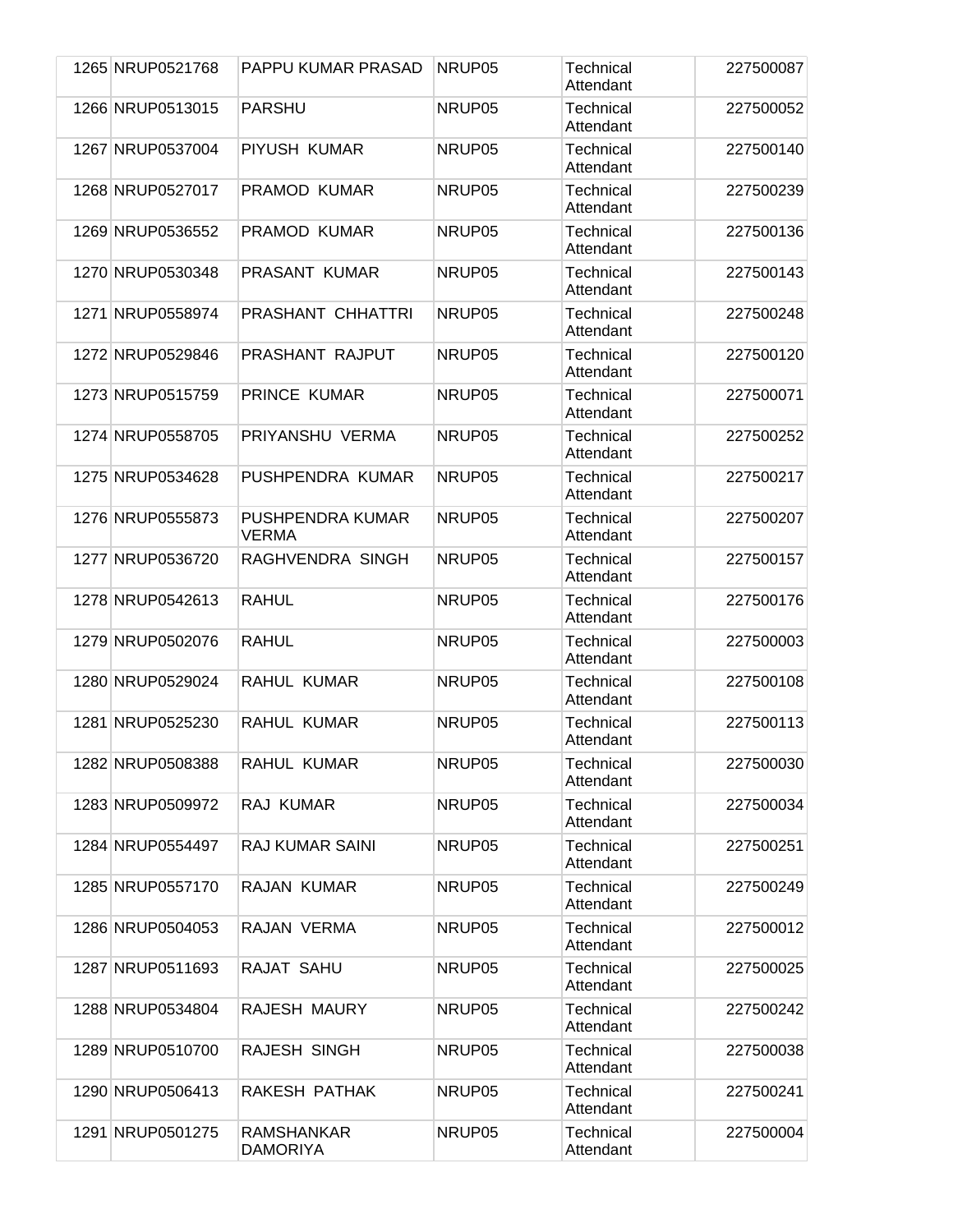| 1292 NRUP0516780 | RAVINDRA KUMAR<br>VERMA    | NRUP05 | Technical<br>Attendant        | 227500067 |
|------------------|----------------------------|--------|-------------------------------|-----------|
| 1293 NRUP0522354 | RICHA KUSHWAHA             | NRUP05 | Technical<br>Attendant        | 227500097 |
| 1294 NRUP0517224 | RISHABH VERMA              | NRUP05 | <b>Technical</b><br>Attendant | 227500068 |
| 1295 NRUP0541439 | <b>RISHI KESH</b>          | NRUP05 | Technical<br>Attendant        | 227500246 |
| 1296 NRUP0509986 | RISHIKESH SINGH            | NRUP05 | Technical<br>Attendant        | 227500041 |
| 1297 NRUP0520688 | RITIK SRIVASTAVA           | NRUP05 | Technical<br>Attendant        | 227500085 |
| 1298 NRUP0501431 | RITIN JHA                  | NRUP05 | Technical<br>Attendant        | 227500016 |
| 1299 NRUP0523782 | ROHAN KUMAR                | NRUP05 | Technical<br>Attendant        | 227500092 |
| 1300 NRUP0503259 | ROHIT SAKSENA              | NRUP05 | Technical<br>Attendant        | 227500002 |
| 1301 NRUP0520400 | ROHITASH CHOUDHARY NRUP05  |        | Technical<br>Attendant        | 227500082 |
| 1302 NRUP0503352 | <b>ROSHAN</b>              | NRUP05 | Technical<br>Attendant        | 227500020 |
| 1303 NRUP0510198 | <b>SACHIN</b>              | NRUP05 | Technical<br>Attendant        | 227500027 |
| 1304 NRUP0556868 | <b>SACHIN GAUTAM</b>       | NRUP05 | Technical<br>Attendant        | 227500215 |
| 1305 NRUP0500509 | <b>SACHIN KUMAR</b>        | NRUP05 | Technical<br>Attendant        | 227500045 |
| 1306 NRUP0501406 | <b>SAGAR GAUTAM</b>        | NRUP05 | Technical<br>Attendant        | 227500001 |
| 1307 NRUP0561635 | SAILENDRA KUMAR            | NRUP05 | Technical<br>Attendant        | 227500225 |
| 1308 NRUP0558823 | <b>SANDEEP</b>             | NRUP05 | Technical<br>Attendant        | 227500229 |
| 1309 NRUP0542772 | SANDEEP KUMAR SINGH NRUP05 |        | Technical<br>Attendant        | 227500172 |
| 1310 NRUP0560048 | SANJU                      | NRUP05 | Technical<br>Attendant        | 227500214 |
| 1311 NRUP0537496 | <b>SANJU SINGH</b>         | NRUP05 | Technical<br>Attendant        | 227500152 |
| 1312 NRUP0514634 | SARASWATI YADAV            | NRUP05 | Technical<br>Attendant        | 227500058 |
| 1313 NRUP0529564 | SATISH YADAV               | NRUP05 | Technical<br>Attendant        | 227500121 |
| 1314 NRUP0545912 | SATISH KUMAR YADAV         | NRUP05 | Technical<br>Attendant        | 227500186 |
| 1315 NRUP0506087 | <b>SATYAM</b>              | NRUP05 | Technical<br>Attendant        | 227500033 |
| 1316 NRUP0552111 | <b>SATYAM SAINI</b>        | NRUP05 | Technical<br>Attendant        | 227500199 |
| 1317 NRUP0536864 | SATYAM SHRIVASTAV          | NRUP05 | Technical<br>Attendant        | 227500244 |
| 1318 NRUP0558529 | SAURABH AGARWAL            | NRUP05 | Technical<br>Attendant        | 227500231 |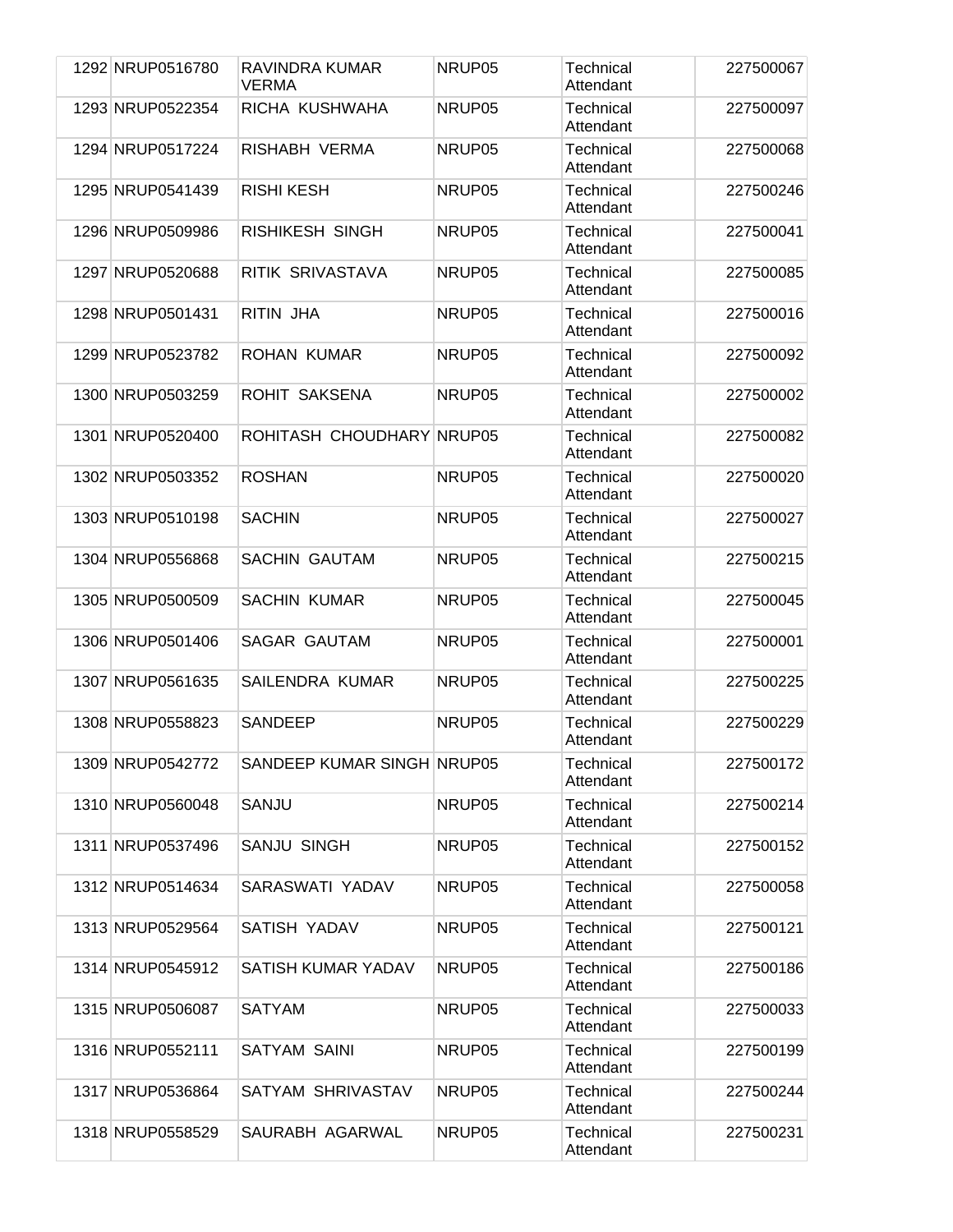|  | 1319 NRUP0507835 | <b>SAURAV KUMAR</b>             | NRUP05 | Technical<br>Attendant | 227500234 |
|--|------------------|---------------------------------|--------|------------------------|-----------|
|  | 1320 NRUP0525035 | <b>SHAKTI SINGH PAL</b>         | NRUP05 | Technical<br>Attendant | 227500104 |
|  | 1321 NRUP0554425 | <b>SHARVAN PASWAN</b>           | NRUP05 | Technical<br>Attendant | 227500212 |
|  | 1322 NRUP0555922 | SHEIKH MOHAMMAD<br><b>HABIB</b> | NRUP05 | Technical<br>Attendant | 227500208 |
|  | 1323 NRUP0541409 | <b>SHISHUPAL</b>                | NRUP05 | Technical<br>Attendant | 227500163 |
|  | 1324 NRUP0529553 | <b>SHIV SAVANT</b>              | NRUP05 | Technical<br>Attendant | 227500125 |
|  | 1325 NRUP0506645 | <b>SHIVAM KUMAR</b>             | NRUP05 | Technical<br>Attendant | 227500022 |
|  | 1326 NRUP0554967 | <b>SHIVAM KUMAR</b>             | NRUP05 | Technical<br>Attendant | 227500259 |
|  | 1327 NRUP0535626 | SHIVAM SRIVASTAVA               | NRUP05 | Technical<br>Attendant | 227500149 |
|  | 1328 NRUP0529808 | SHOYAIB AALAM                   | NRUP05 | Technical<br>Attendant | 227500117 |
|  | 1329 NRUP0520778 | SHREYA SRIVASTAVA               | NRUP05 | Technical<br>Attendant | 227500080 |
|  | 1330 NRUP0543950 | <b>SHUBHAM PANDEY</b>           | NRUP05 | Technical<br>Attendant | 227500173 |
|  | 1331 NRUP0520074 | <b>SHUBHAM SINGH</b>            | NRUP05 | Technical<br>Attendant | 227500078 |
|  | 1332 NRUP0524629 | <b>SHUBHAM VERMA</b>            | NRUP05 | Technical<br>Attendant | 227500106 |
|  | 1333 NRUP0531126 | SIDDHARTH VERMA                 | NRUP05 | Technical<br>Attendant | 227500135 |
|  | 1334 NRUP0556328 | SONPAL                          | NRUP05 | Technical<br>Attendant | 227500260 |
|  | 1335 NRUP0509615 | <b>SUDHIR KUMAR</b>             | NRUP05 | Technical<br>Attendant | 227500040 |
|  | 1336 NRUP0542336 | <b>SUMIT</b>                    | NRUP05 | Technical<br>Attendant | 227500162 |
|  | 1337 NRUP0507112 | <b>SUMIT</b>                    | NRUP05 | Technical<br>Attendant | 227500046 |
|  | 1338 NRUP0525619 | <b>SUMIT KUMAR</b>              | NRUP05 | Technical<br>Attendant | 227500122 |
|  | 1339 NRUP0523806 | <b>SUMIT KUMAR</b>              | NRUP05 | Technical<br>Attendant | 227500089 |
|  | 1340 NRUP0526526 | <b>SUNDER DEV PRASAD</b>        | NRUP05 | Technical<br>Attendant | 227500102 |
|  | 1341 NRUP0517311 | <b>SUNEEL KUMAR</b>             | NRUP05 | Technical<br>Attendant | 227500069 |
|  | 1342 NRUP0503117 | <b>SUNIL</b>                    | NRUP05 | Technical<br>Attendant | 227500014 |
|  | 1343 NRUP0533395 | <b>SURAJ</b>                    | NRUP05 | Technical<br>Attendant | 227500127 |
|  | 1344 NRUP0501831 | TANUJ CHAUDHARY                 | NRUP05 | Technical<br>Attendant | 227500006 |
|  | 1345 NRUP0518420 | THANDI RAM MEENA                | NRUP05 | Technical<br>Attendant | 227500064 |
|  |                  |                                 |        |                        |           |